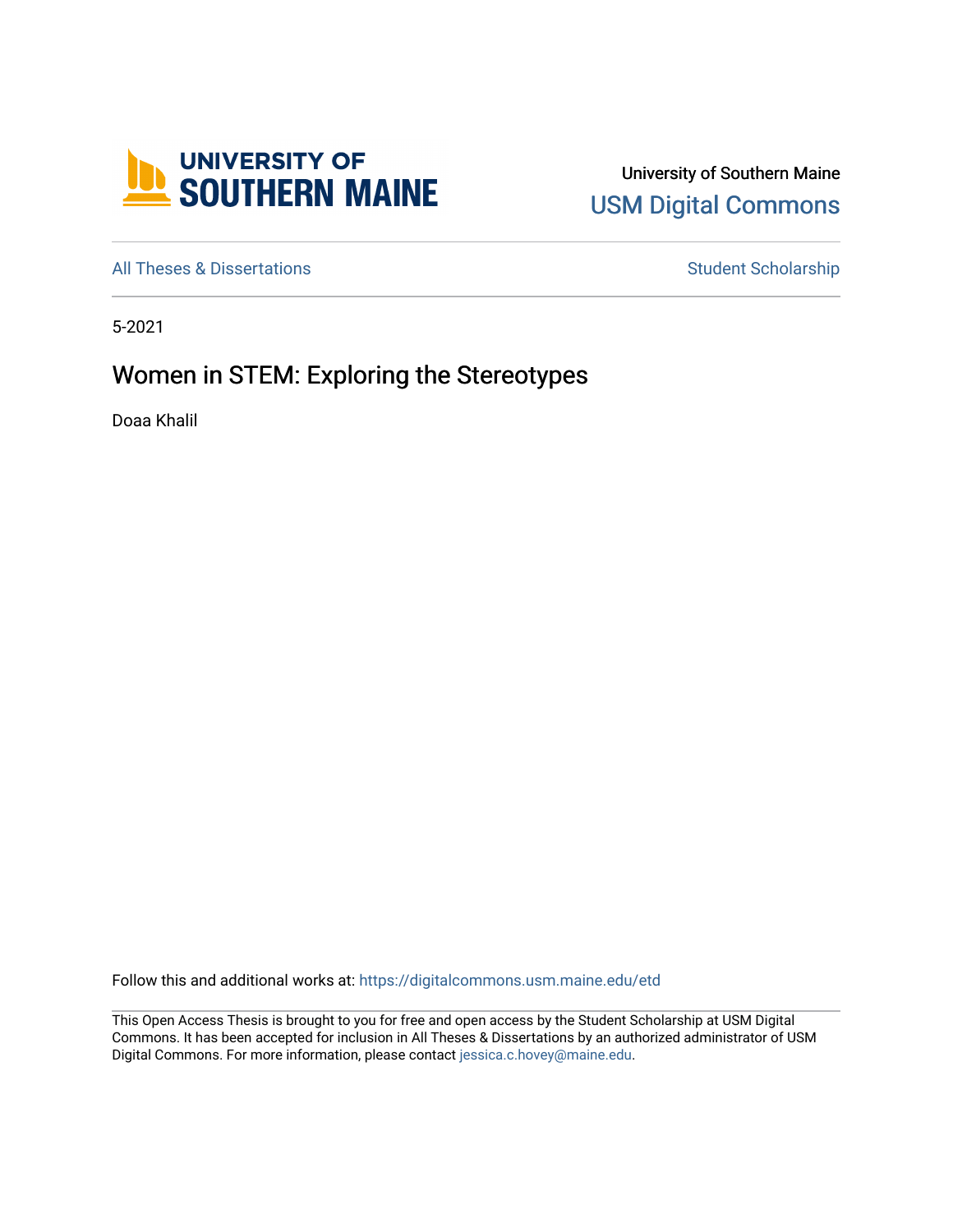## MASTER'S THESIS

Women in STEM: Exploring the Stereotypes

\_\_\_\_\_\_\_\_\_\_\_\_\_

A thesis

submitted in partial fulfillment of the requirements for the

Leadership Studies

University of Southern Maine

By

Doaa Khalil

Supervised by:

Dr. Elizabeth Goryunova (Faculty Advisor)

University of Southern Maine

May 2021

\_\_\_\_\_\_\_\_\_\_\_\_\_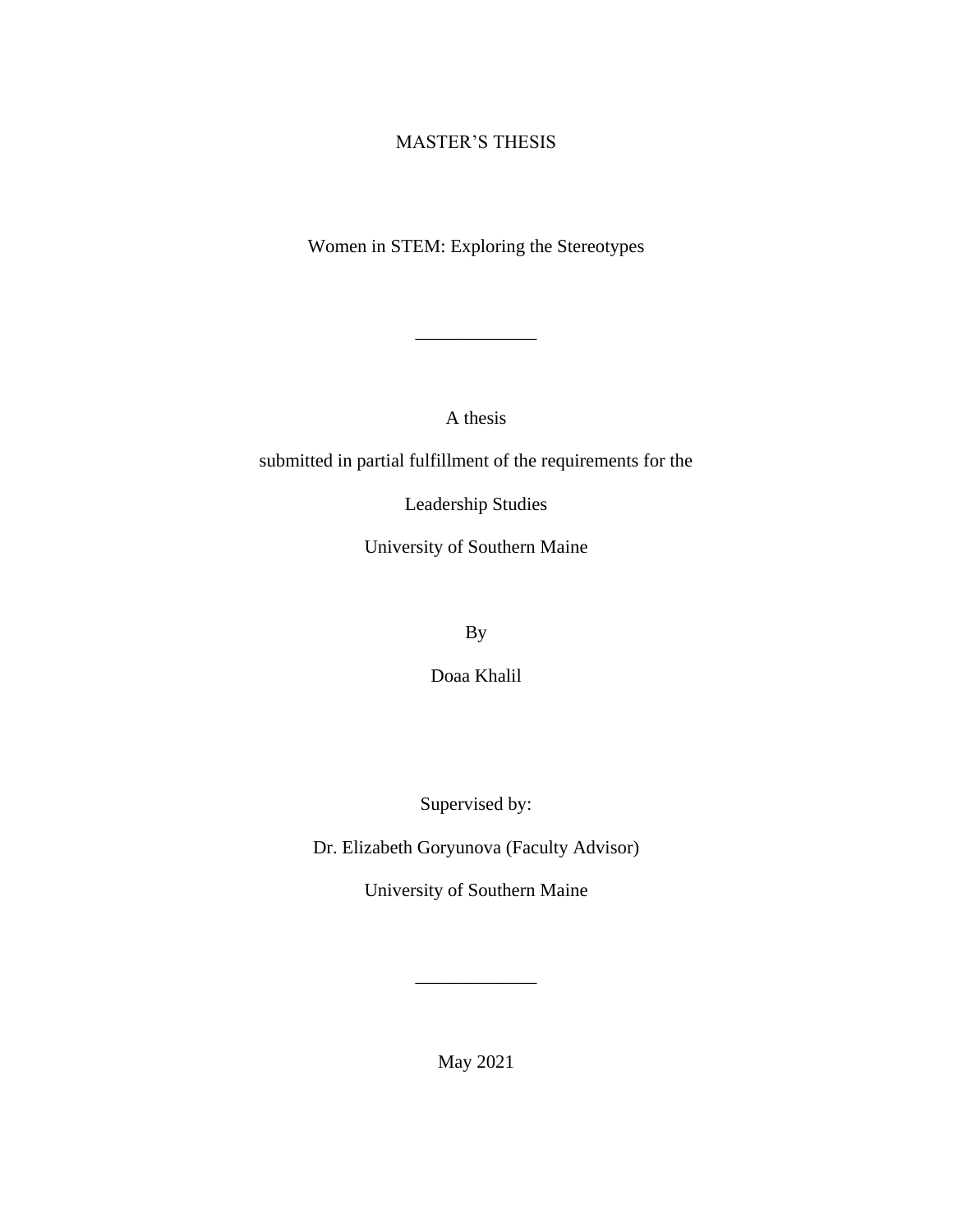## WOMEN IN STEM: EXPLORING THE STEREOTYPES 2

## **Table of Contents**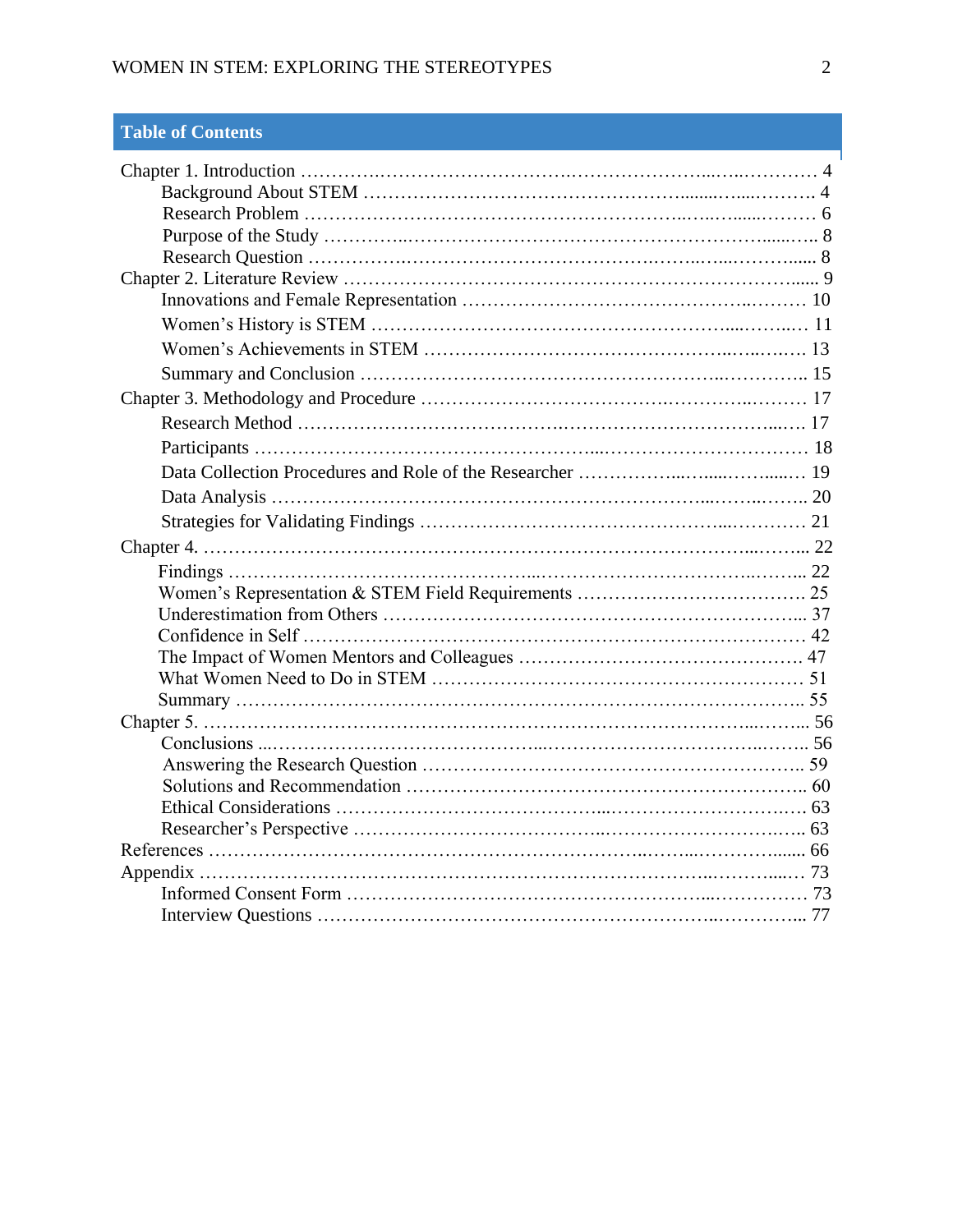#### Abstract

STEM is an abbreviation for four different disciplines: Science, technology, engineering, and mathematics. Many great scientists started the path in the past and invented great theories to help set the foundation for our modern world. Today, innovations are continuing to rise. In fact, new developments are witnessed every day especially in the field of STEM. They are playing a significant role in influencing the current economy and the world's future vision. The only missing aspect of STEM and among those innovations is the presence of females. Historically, women's education has varied depending on the region, time period, and culture (Min, 2019). Despite the fact that the number of women in STEM has increased since the early 1990s, the gender gap persists, and decreasing the gap in STEM education is pivotal. Therefore, this research investigates whether the presence of the stereotypes that women face in STEM affects or contributes to their low representation in that field. A qualitative research method is used, where data is collected through a set of interviews with women working in STEM fields and related occupations capture various experiences and perspectives. The findings will help understand if a relationship exists between these two phenomena.

 *Keywords*: women in STEM, stereotypes, gender gap, STEM education/career, low representation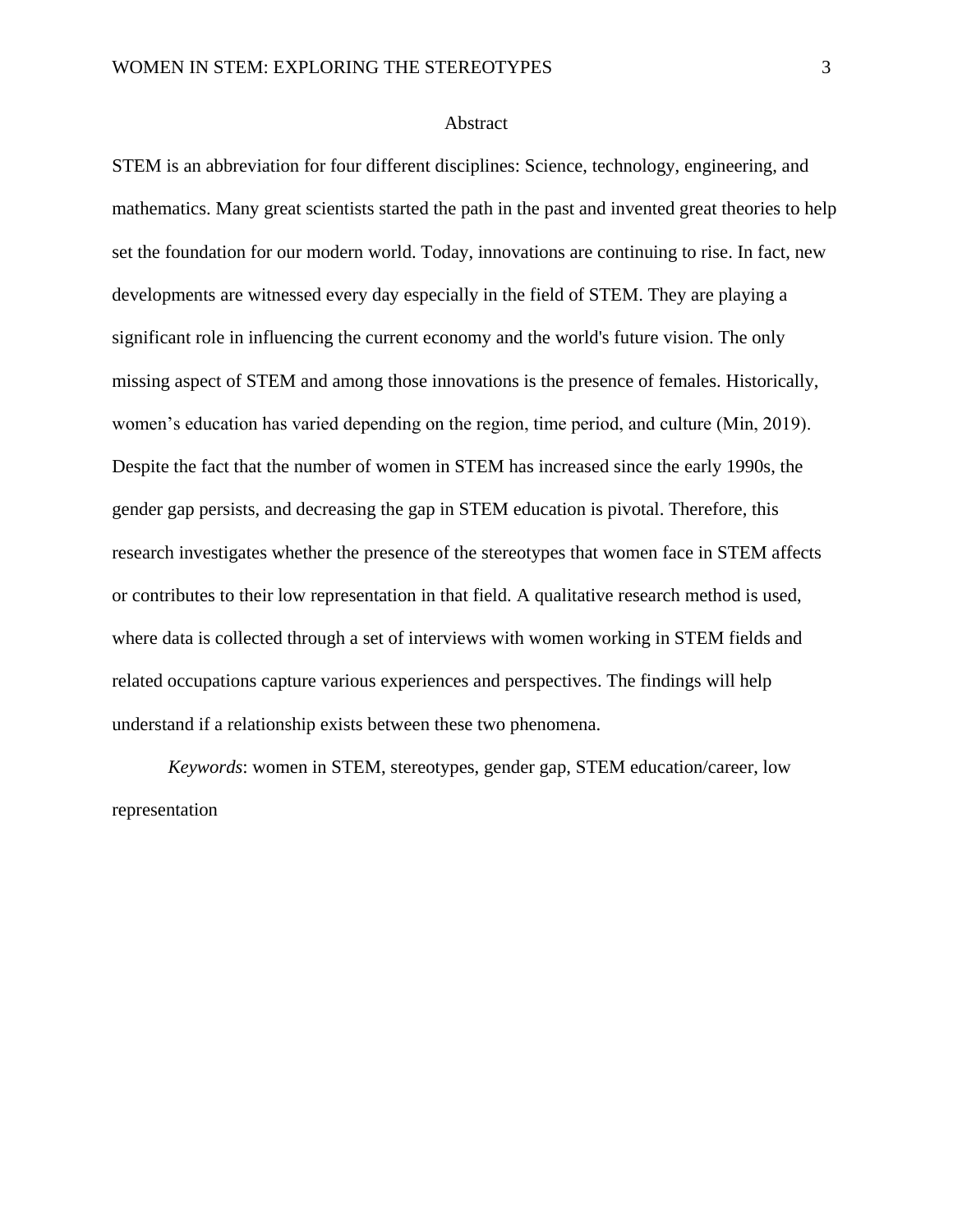#### Chapter 1

## Introduction

#### Background About STEM

STEM educates individuals in four different disciplines: Science, technology, engineering, and mathematics. Admiration of these disciplines existed as far back as the oldest civilizations to explore and theorize many different sectors of science. STEM educational programs around the world have designed their learning structure based on real-world applications. In other words, they are built to teach practical skills that can be applied in real life. It is the past innovations that have laid the foundation for science today. In fact, many great scientists made advancements during the Dark Ages (fifth century to the fifteenth century), namely: Jabir Ibn Hayyan (the father of chemistry) wrote on alchemy or chemistry based on his own experiments; Muhammad ibn Musa al-Khwarizmi developed algebra; Muhammad Ibn Zakariyai al-Razi identified smallpox and measles; Abu Ali al-Ḥusayn Ibn Abdallah Ibn al-Hasan Ibn Ali Ibn Sina taught the canon of medicine; Abu Rayhan al-Biruni determined the length of the solar year, presented an explanation of the phases of the moon, and measured the radius of the earth using a new method (Beilby, 2011; Saliba, n.d.). Then, in the  $11<sup>th</sup>$  century, Abu Ali al-Ḥasan Ibn al-Ḥasan Ibn al-Haytham invented camera obscura and the pinhole camera (Qomrah) (Norman, n.d.). According to Benson (2014), the Chinese also made many early innovations in STEM:

[In 1232] the Chinese began experimenting with gunpowder-filled tubes. At some point, they attached bamboo tubes to arrows and launched them with bows. Soon they discovered that these gunpowder tubes could launch themselves just by the power produced from the escaping gas. The true rocket was born. (para. 6).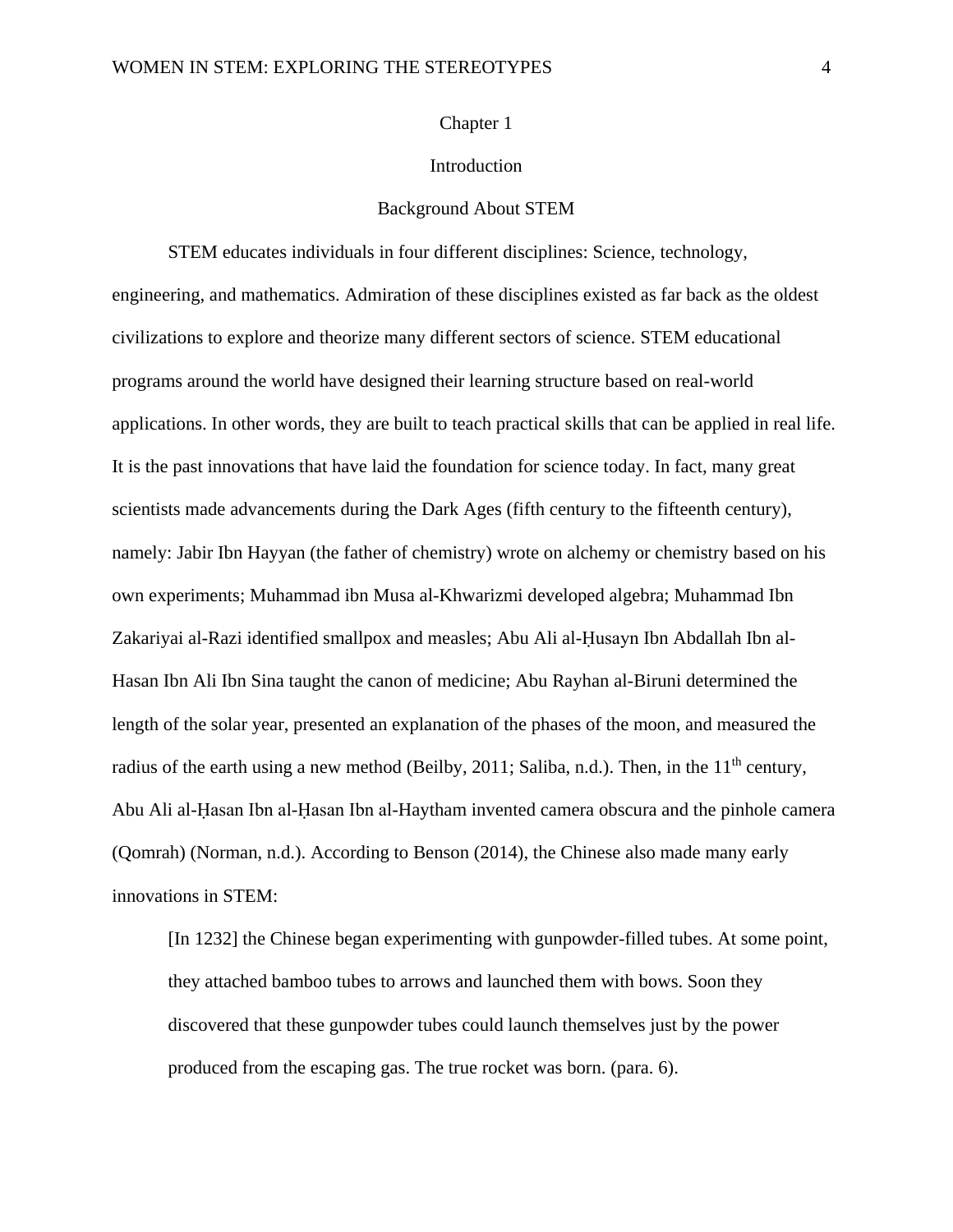Following these innovations, during the Renaissance period, Leonardo Da Vinci invented an ornithopter flying machine (helicopter), an armored fighting vehicle (armored car), and the use of concentrated solar power (Prime Industries, 2015; Davinci Inventions, 2019; Hood, 2019). In the late 16<sup>th</sup> century, a Dutch inventor named Zacharias Janssen made the first compound microscope (Davidson & The Florida State University, 2015). Later, in the early 17<sup>th</sup> century, Galileo Galilei built a practical telescope and made new astronomical discoveries (Library of Congress, n.d.). In the same century, Isaac Newton formulated three laws of motion which are still adding to the physics, science, and math disciplines. Furthermore, the first hot air balloons were made in the late 18<sup>th</sup> century by Joseph-Michel Montgolfier and Jacques-Etienne Montgolfier. While there were many innovations in the  $19<sup>th</sup>$  century, Humphry Davy invented the arc lamp (the first electric light), William Sturgeon invented the electromagnet, and Wilhelm Rontgen, a German physicist, discovered x- rays (Bellis, 2019; Woodford, 2008/2019). In addition to all great innovations in the  $20<sup>th</sup>$  century, Albert Einstein came in the early  $20<sup>th</sup>$  century to develop many theories including a groundbreaking one called the General Theory of Relativity (English, 2019).

The scope of innovation was not bound to earth. Genuine curiosity led people to explore space. In 1957, the Russian Satellite was launched into space which motivated the Americans to create the National Aeronautics and Space Administration in 1958 (Marick, 2016). President Kennedy pushed for innovation in the areas of STEM in 1961 which put the first American on the moon. With the advocacy of STEM education, big achievements were established in the science and technology world – among the many were the first cell phones and personal computers (Marick, 2016).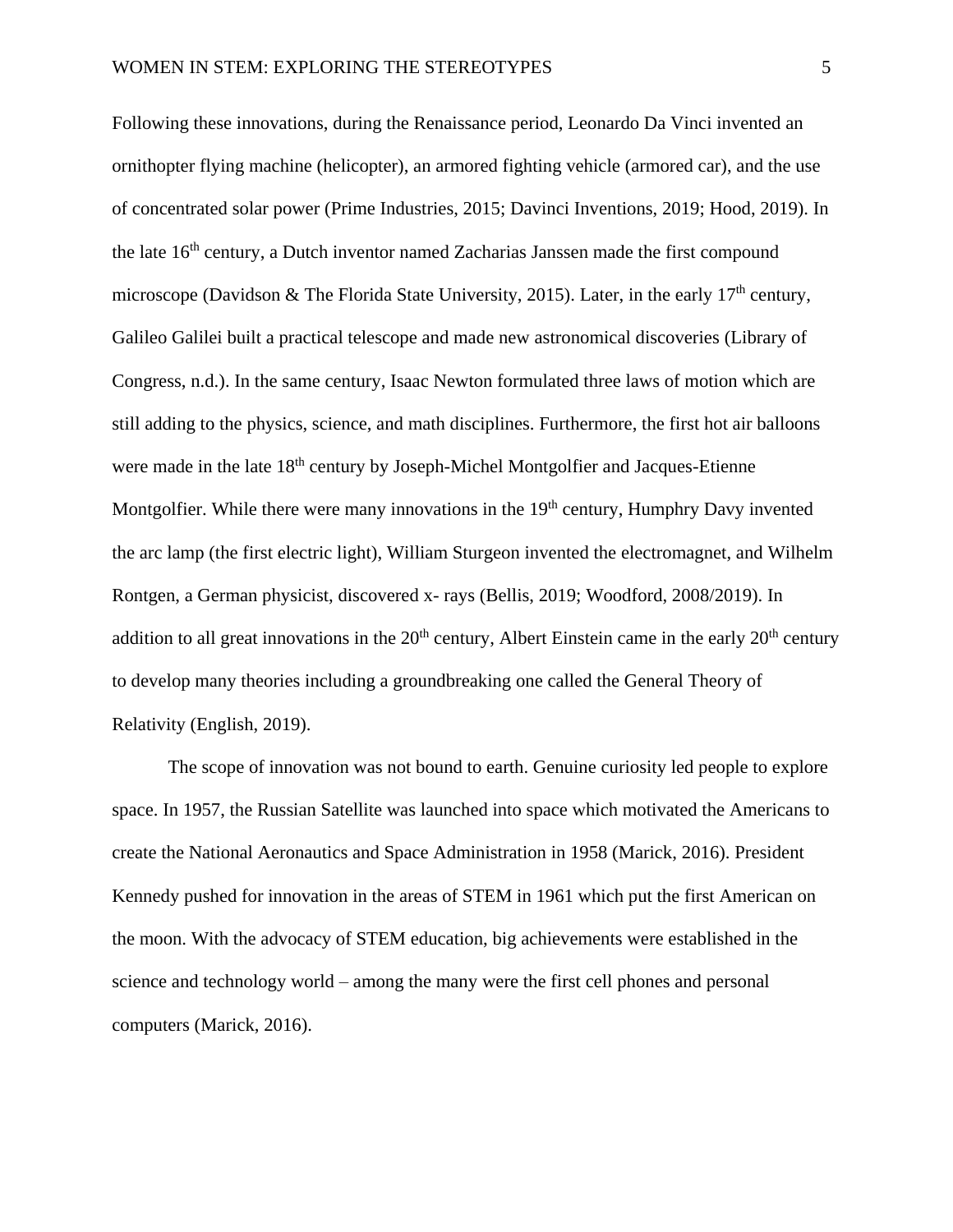Like other industry sectors, STEM plays a significant role in the economy (Sassler, Michelmore, & Smith, 2017). Different countries have strived to compete in the global economy since they recognized the predicted consequences they could face when lacking innovations (Hallinen, n.d.). Today, in the United States, students are required to learn science from first grade to twelfth grade. Before entering college, every high school student must complete a minimum of three classes of math and science such as algebra, calculus, chemistry, biology, and physics. In addition, there are schools that offer classes such as coding, robotics, nursing, or mechanical engineering. These classes are designed to develop students' skills. However, despite all the great innovations and creation of educational programs, women are not represented in STEM.

The most recognizable historical STEM contributors have been seemingly male. However, one shouldn't assume that women didn't have a firm hand in these innovations and others. Instead, writers and creators of history could have failed to record their presence—a practice of their time.

#### Research Problem

STEM and creative innovations have taken over the world. However, there is a noticeable gender disparity in STEM disciplines (while there are gender non-conforming individuals in STEM, this research focuses on male-female binary genders since STEM is historically known as a male-dominated field). With this in mind, women's education has varied depending on the region, time period, and culture (Min, 2019). Thus, in the Roman Empire, education was reserved for two groups only: privileged young men and religious devotees. Min (2019) states that the only way for women to get educated was by entering a convent. In the Roman Empire, the nuns were the most intellectual females since they studied arithmetic, geometry, and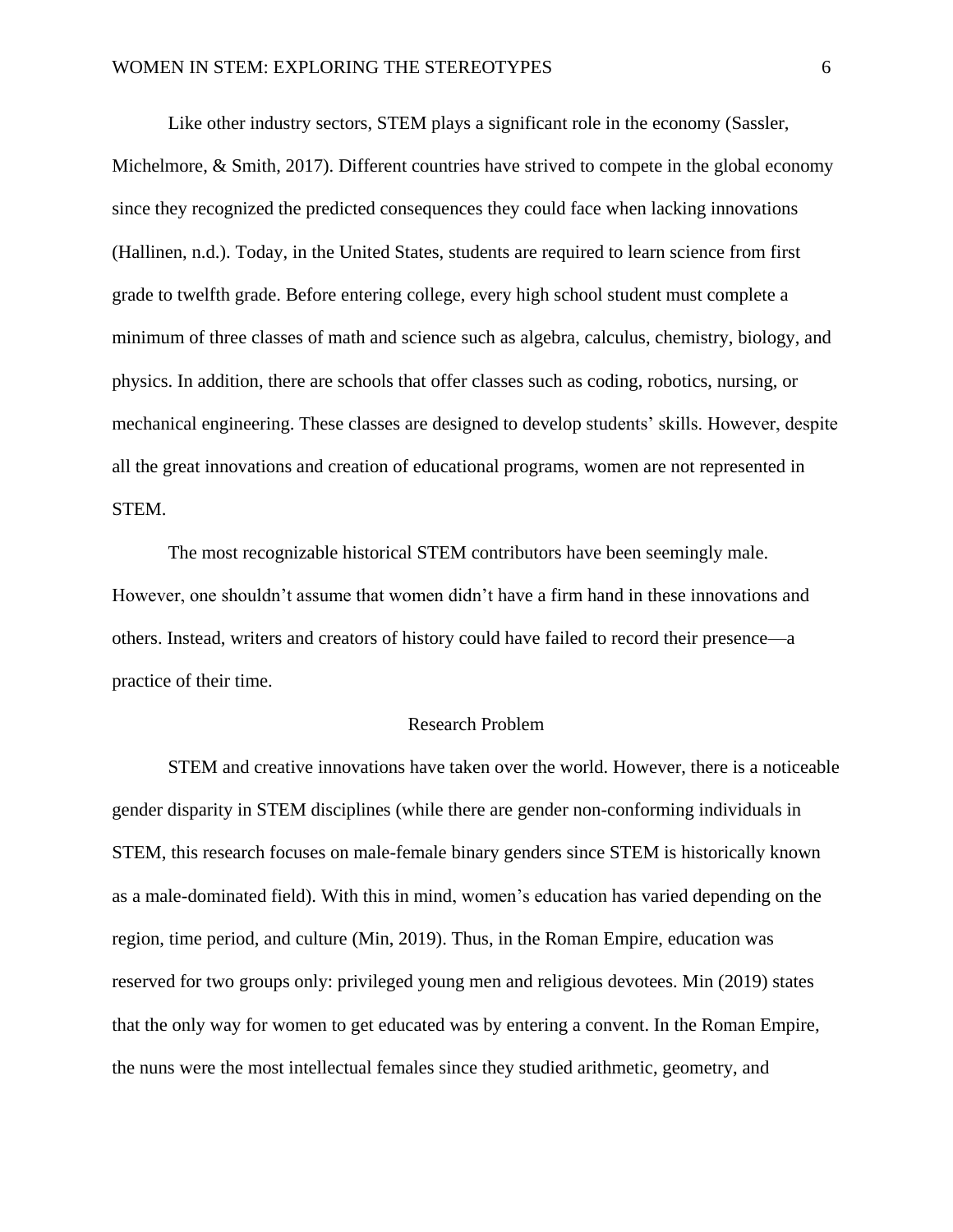astronomy. During the Age of Enlightenment, women from wealthy classes started to pursue an interest in physics. In the 19th and 20th centuries, women were finally able to access higher education in several countries across the world including the United States and some of the European countries. For example, the United States opened Georgia Female College in 1836, Mary Sharp College in 1853, and Elmira College in 1855 (Encyclopedia, 2020). Moreover, the United Kingdom created Bedford College for women in 1849; Russia offered higher education courses to women in 1878; Norway started to admit women in 1884; Japan established Japan Women's University in 1901; German universities opened doors to women in 1901; China began to enroll females in colleges in 1920; a Lebanese university started to accept women in 1921; Egypt admitted female students to Cairo University in 1928; Turkey equalized higher education to both men and women in 1930; Kuwait opened universities to women in 1966 (Balding et al., n.d.; Guzeva, 2018; Japan Women's University, n.d.; Lebanese American University, n.d.; Lee, 2006; Talhami, 2012).

In college, the number of men pursuing STEM is greater than the number of females choosing STEM. In spite of the fact that the number of women in STEM has increased since the early 1990s, the gender gap persists. Different factors have played a role in high school females not pursuing STEM degrees. One such factor is the underestimation of women's ability to perform the work, which is a challenge many women faced in the past. This includes NASA research mathematician Katherine Johnson who was not only a leader, but also the first woman to calculate space trajectories to help put an astronaut into orbit around the earth. Johnson had to work hard to prove to her male colleagues that she could contribute (Stofan, 2020). At the beginning of her journey, Johnson's perspectives were not the first to be taken into consideration. It took her significant effort, time, patience, and commitment to continue working in a field she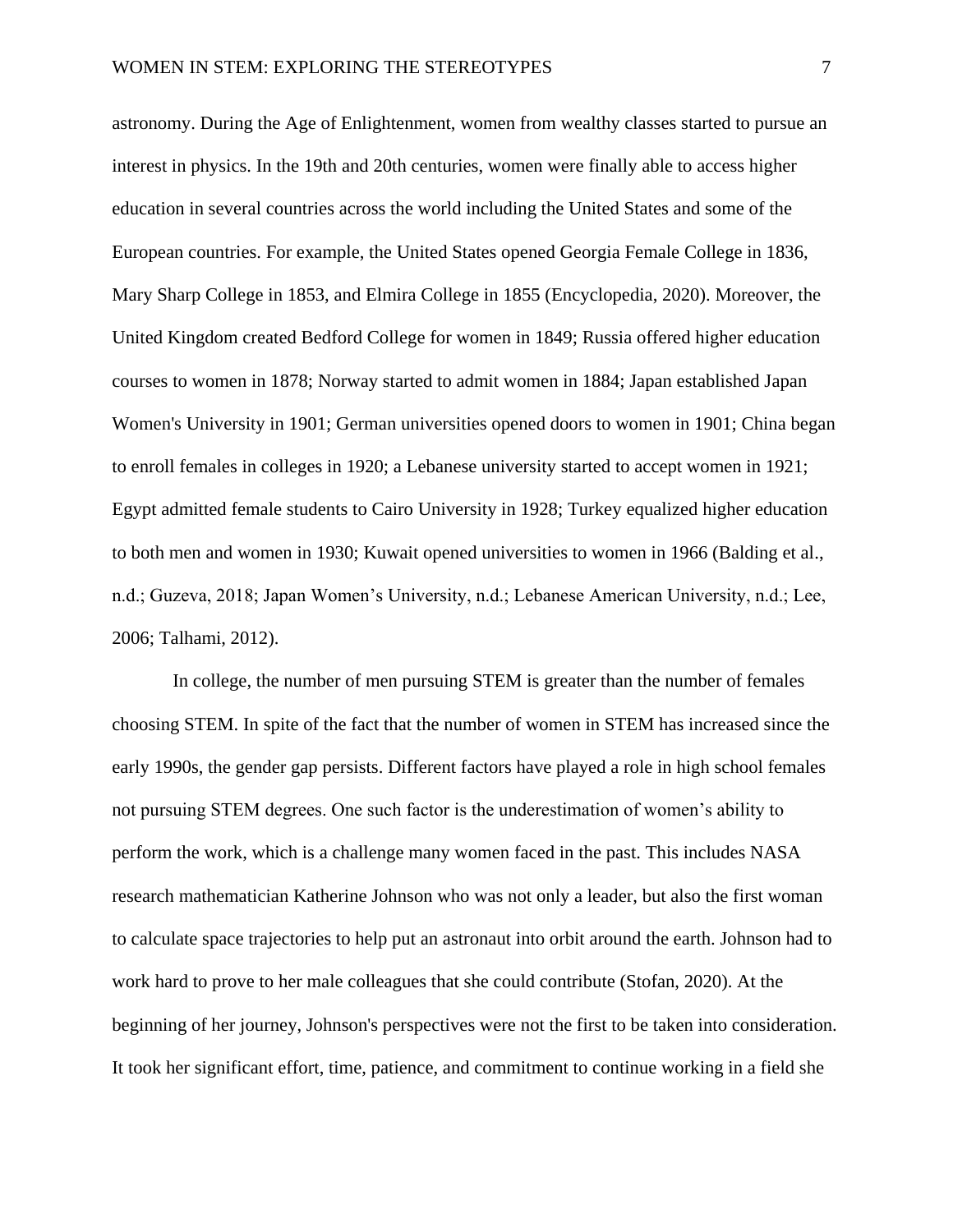admired. Johnson's persistence led her to be one of the contributors NASA depended on when successfully launching the first spacecraft to the orbit. Perhaps, the problems Johnson faced are similar to the challenges women are currently facing in the male-dominated STEM workforce.

## Purpose of the Study

This study aims to explore the gender gap in STEM. This research focuses on the following question: Does the presence of the stereotypes that women face in STEM affect their low representation in that field? To answer this question, the researcher investigated the stereotypes women face in STEM which helped the researcher understand the reasons that are causing the female underrepresentation rate in STEM to continue. Through qualitative research, the researcher developed interview questions and conducted interviews that further explored the research question and discussed challenges that evolve from these stereotypes.

## Research Question

The research question this study aims to investigate is: Does the presence of the stereotypes that women face in STEM affect their low representation in that field?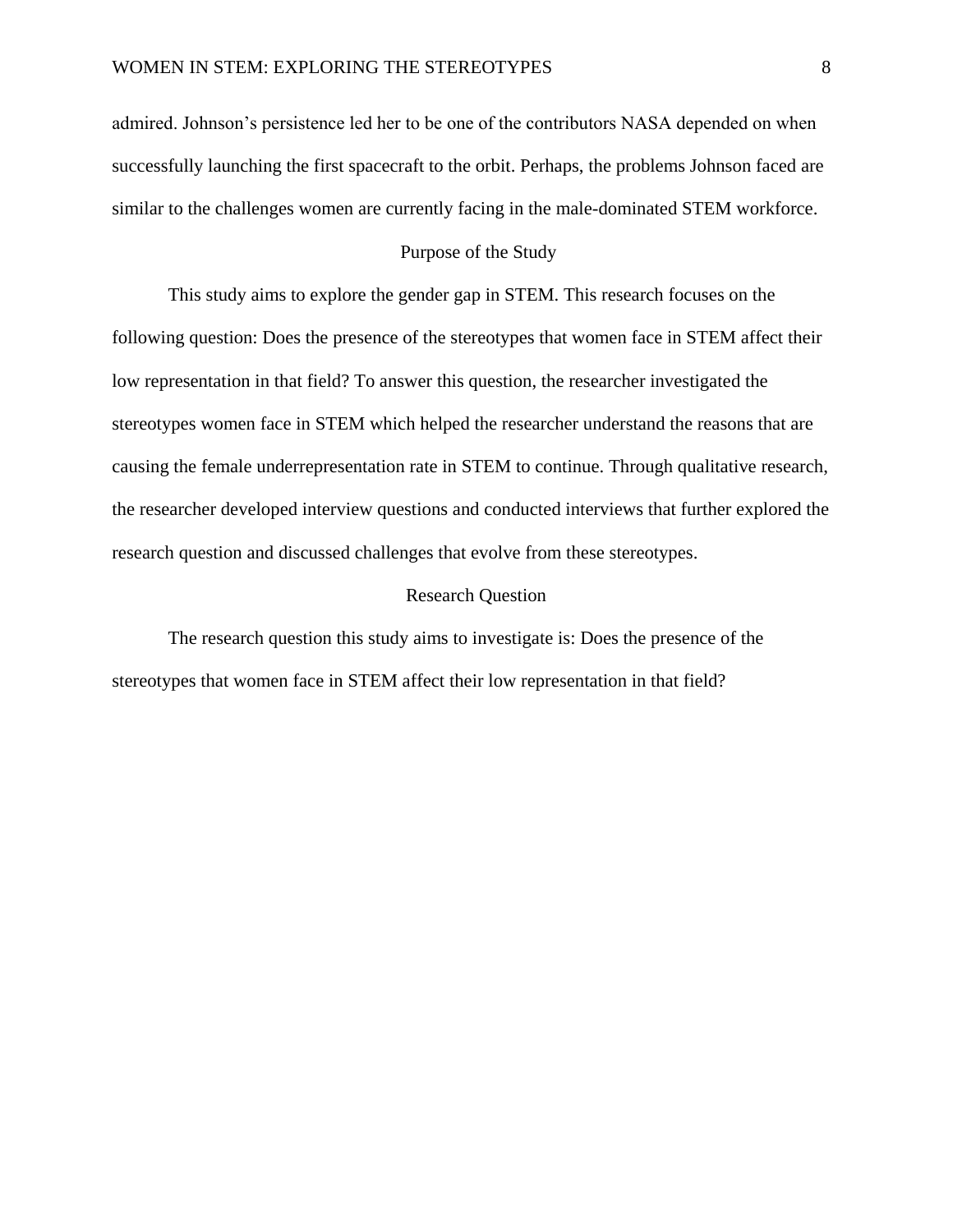#### Chapter 2

## Literature Review

The world becomes more technologically advanced every day. These advancements affect everyone. All of the scientific discoveries that humans are making and the solutions that engineers and specialists are developing define the present and shape the path of the future. This is what makes STEM education highly encouraged. In fact, the science field has become a way for countries to compete globally since innovations affect economies significantly. As mentioned earlier, the space race is a great example that supported the race of science. The true fact about science is that there is no end to innovations. While there are many studies about STEM and women in STEM, they do not incorporate research on whether the presence of the stereotypes that women face in STEM affects their low representation in that field. Therefore, this study hopes to provide some insights to help explore this topic.

With respect to the previous statement, the review of the literature is going to introduce previous studies that have been conducted around the topic of women in STEM. This chapter will provide information for the reader to get a sense of the background of women in STEM. It incorporates the following sections: Innovations and female representation, women's history in STEM, and women's achievements in STEM. These topics played a role in leading the researcher to develop the aforementioned research question. The gender gap in STEM is discussed within these sections. The reader is exposed to previous studies on women's representation in STEM and some of the challenges that prevent women from pursuing STEM education or STEM careers. In addition, the researcher provides details about some of the achievements women have accomplished in the past to help pave the way for the future of science and women's education.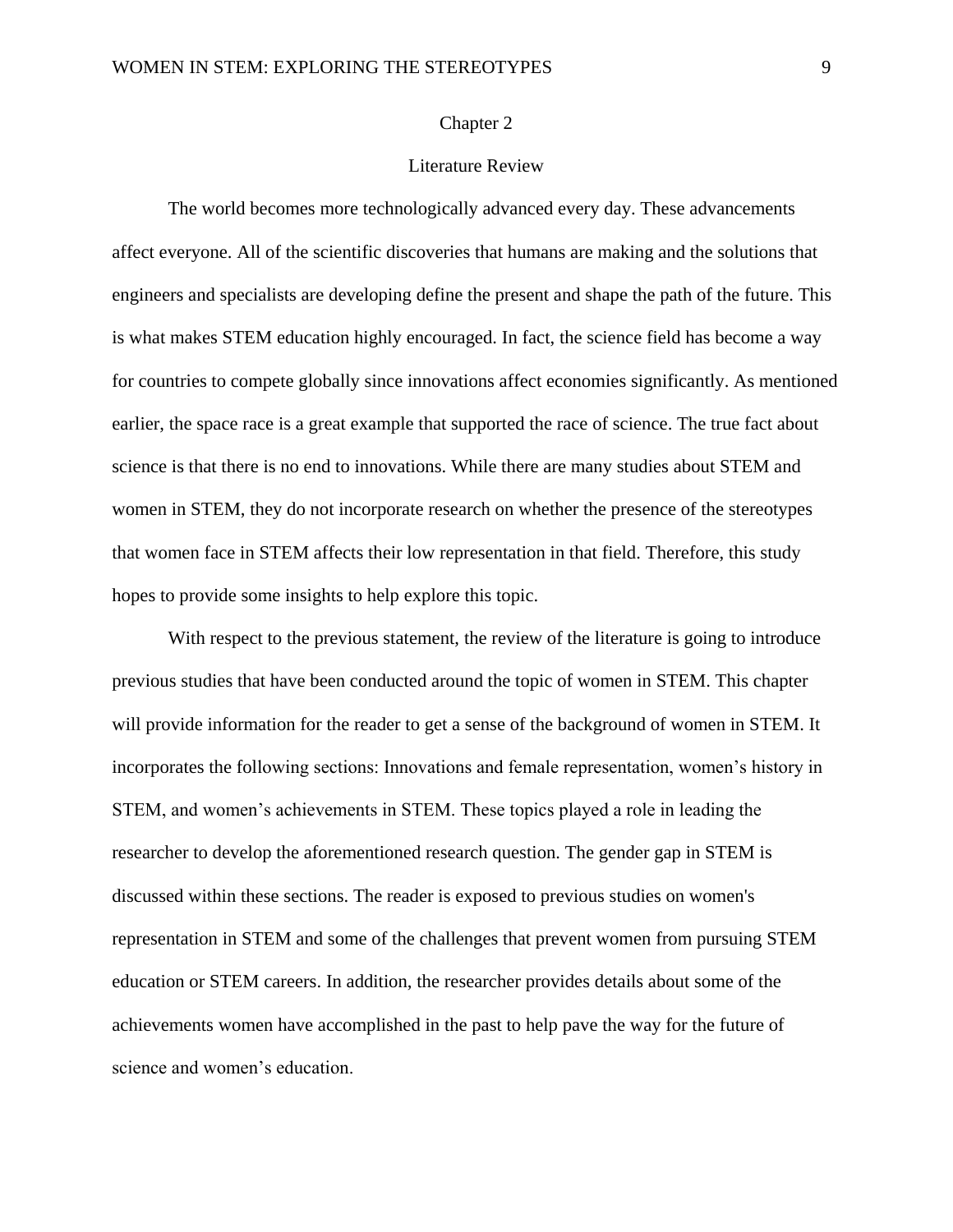#### Innovations and Female Representation

The world is expecting many creative projects and developments in the future and this is what makes many countries compete to have the best innovations in STEM. From this researcher's perspective, innovations in STEM lead countries to prepare students and communities on how to solve problems, make sense of information, and know how to gather and evaluate evidence to make decisions. It is about understanding complex challenges to be able to solve them today and tomorrow. The results of this education will allow a country to invent new ideas and develop existing ones to improve their country. Countries are encouraging STEM education, and adults who are entering college immerse themselves in majors that set the stage for future career attainment (Robnett & Thoman, 2017). While the number of STEM enrollments is low (National Center for Education Statistics, 2020), there are still individuals who graduate with STEM degrees and end up developing successful careers. The reason why some individuals, specifically women, do not end up in STEM fields is because gender plays a role when it comes to occupations (Universitat Pompeu Fabra, 2019; Ignatova, 2019).

The world is considered to be technology-driven. The United Nations (2019) states that "skills such as critical thinking, problem-solving, and the ability to innovate are increasingly important for openly embracing change and responsibly shaping the future" (para. 4). Therefore, the United States of America is one of the countries that is working on fulfilling more STEM achievements. For example, American space agencies such as NASA and SpaceX have been active in achieving many successful milestones in the field of aeronautics in recent years. These advancements show that innovation never stops. In 2019, two astronauts performed an All-Women Spacewalk. Although this was the 221st spacewalk performed in support of the space station assembly, it was the first time it was conducted by women (Dunbar, 2020). This event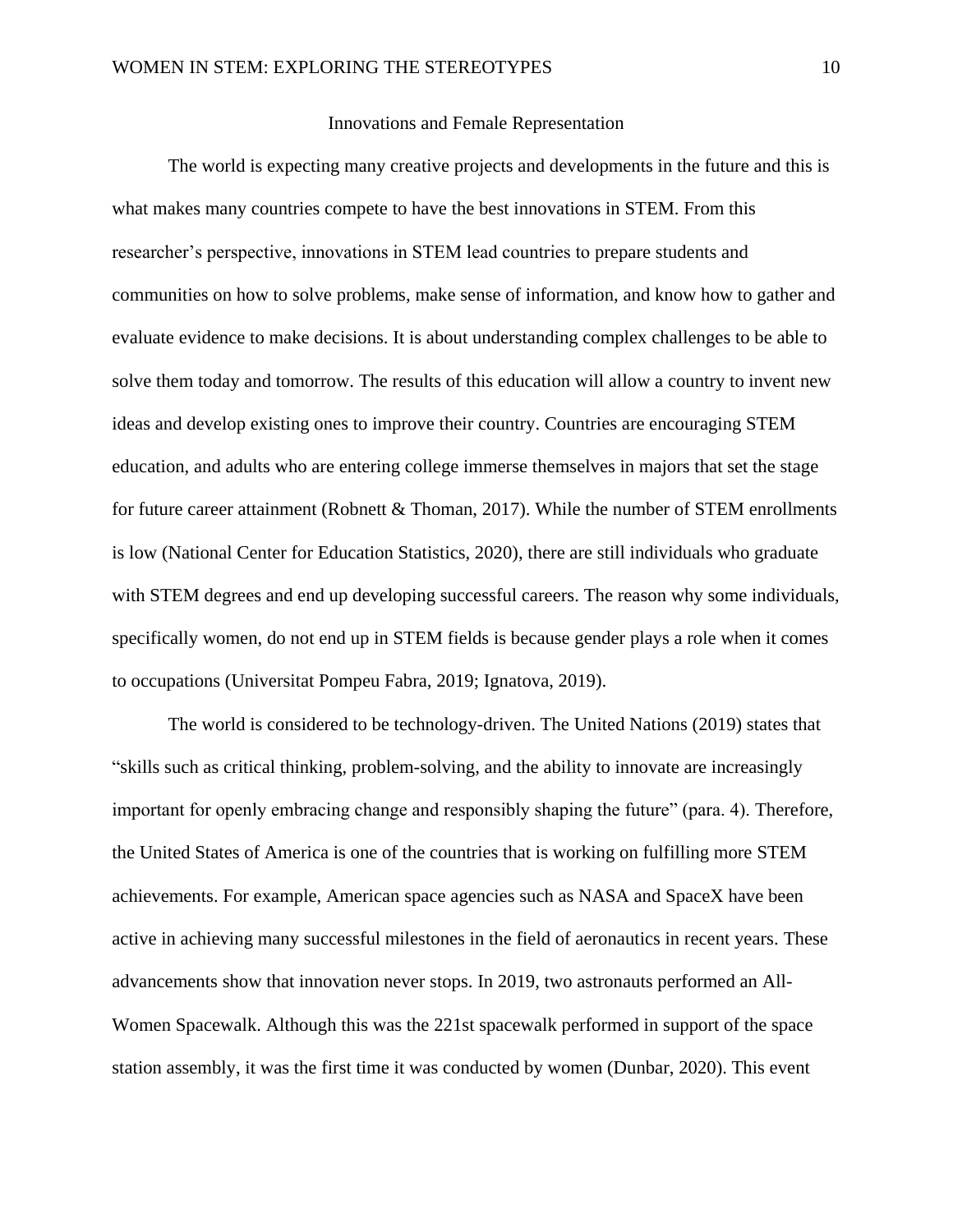raises many questions about women in STEM that the researcher will elaborate on later. For example, what is preventing women from participating in more historical achievements? What challenges are women facing in STEM that their male counterparts are not?

As innovations in STEM expand, the low representation of women in STEM persists today. A study by Sharon Sassler, Jennifer Glass, Yael Levitte, and Katherine Michelmore (2017) emphasizes that the decline in female representation in STEM education and professional careers has been coined "the leaking pipeline". In reality, the proportion of women in the STEM field has grown over the past three decades. However, graduates appear less likely to transition into STEM jobs following degree completion than earlier cohorts (Xie & Killewald, 2012). The gender wage gap could have played a role in leading fewer women to show interest in STEM and pursue STEM careers. Xie and Killewald (2012) study shows opportunities in the science field have grown rapidly. Additionally, Michelmore and Sassler (2016) point at the persisting gender wage gap among women in STEM occupations. For example, women, in 2017, made an average of 20% less than males in STEM fields (Min, 2019). In other words, women made 80 cents for every dollar that men made.

#### Women's History in STEM

Women did not always have access to education in the past. As stated earlier, general education in the Roman Empire started with two groups of people with no female presence (Min, 2019). Then, education was differentiated among social classes. Wealthy people were given the advantage to get educated. Women who were members of rich families got the opportunity to pursue the field they enjoyed learning about. As the researcher cited in the introduction, women's education depended on the region, time period, and culture individuals were in (Min, 2019). Sassler et al. (2017) study shows that historically, women demonstrated less interest in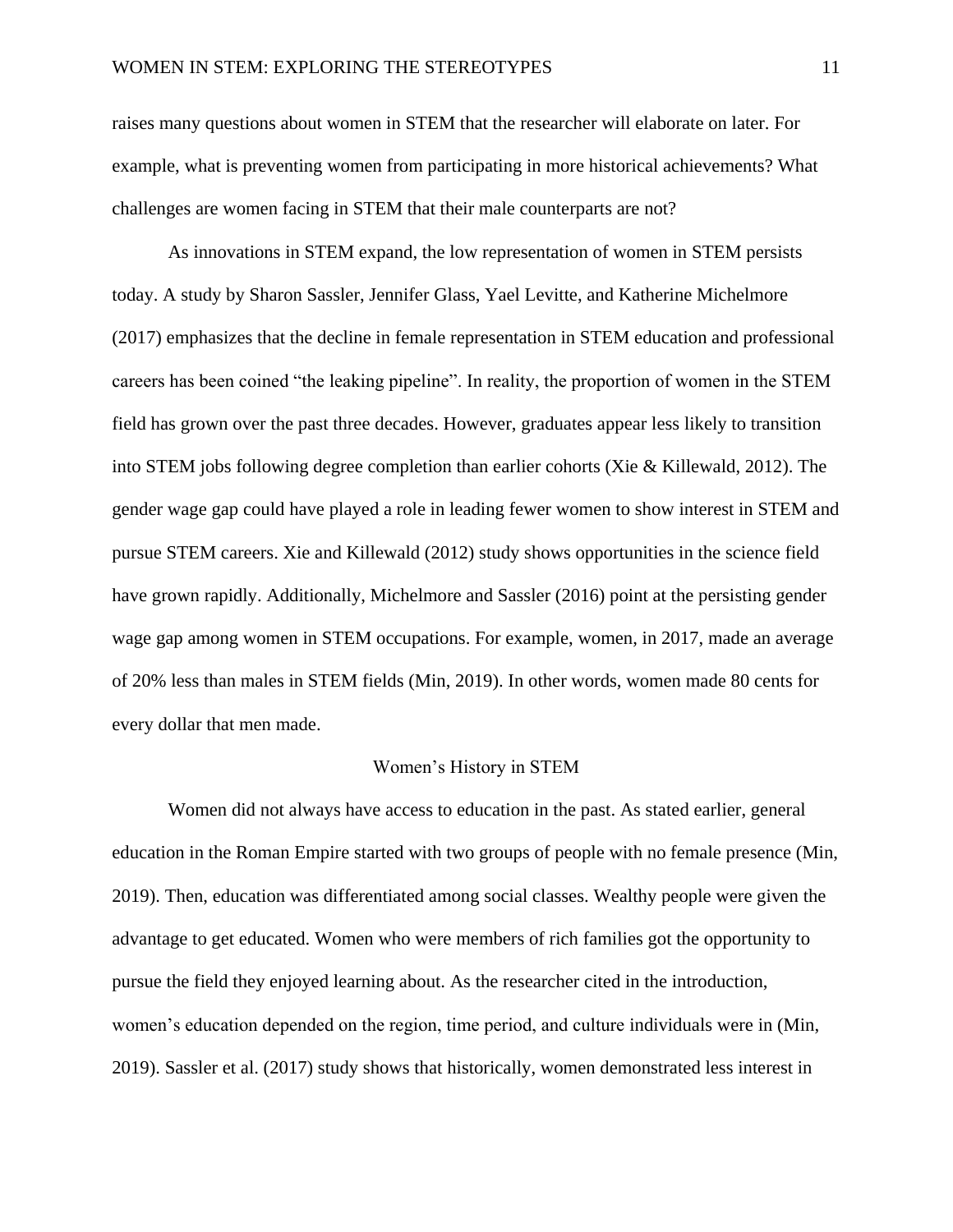STEM topics. This indicates that women were less likely to take math and science classes in high school. In the 1980s, women concentrated in the humanities or liberal arts fields (Sassler et al., 2017). As an example, many women pursued the institutional pathway since it helped them maintain a schedule that worked well with their children. It has been known that women and men link education and occupations differently. Generally, it took women time to get active and develop a campaign to equalize educational opportunities (Min, 2019). The number of women showing interest in STEM has increased since the early 1990s. Today, we see female nurses and doctors. Studies have shown that women are more likely to select the biological sciences as a jump-off point for later career decisions outside of the narrowly defined STEM fields (Sassler et al, 2017). According to Carli et al. (2016) research, "In biology, women's representation (46%) nearly matches men's . . . In spite of this progress, men continue to obtain a higher proportion of undergraduate and graduate degrees in physical sciences, mathematics, computer science, and engineering than women do" (p. 244); another study indicates male undergraduates outnumber females in physics and engineering majors. Females represent roughly 25% in physical science and 15% in engineering (Shenouda, 2014). In regard to STEM occupations, The Bureau of Labor Statistics (2015) combines computer science and mathematics into one occupational category and reports that only 26% of computer scientists are women. Interestingly, in the United States, 53% of women who start out in the STEM industry leave, and only 11% of women are engineers (Catalyst, 2016); Madsen et al. (2019) highlights:

In the nation, 22% of women (vs. 7% of men) decide to leave STEM positions for familyrelated reasons, and only 15% (vs. 31% of men) leave based on pay or promotional opportunities, which can often be greater outside of STEM occupations as a career progress-es (para. 6).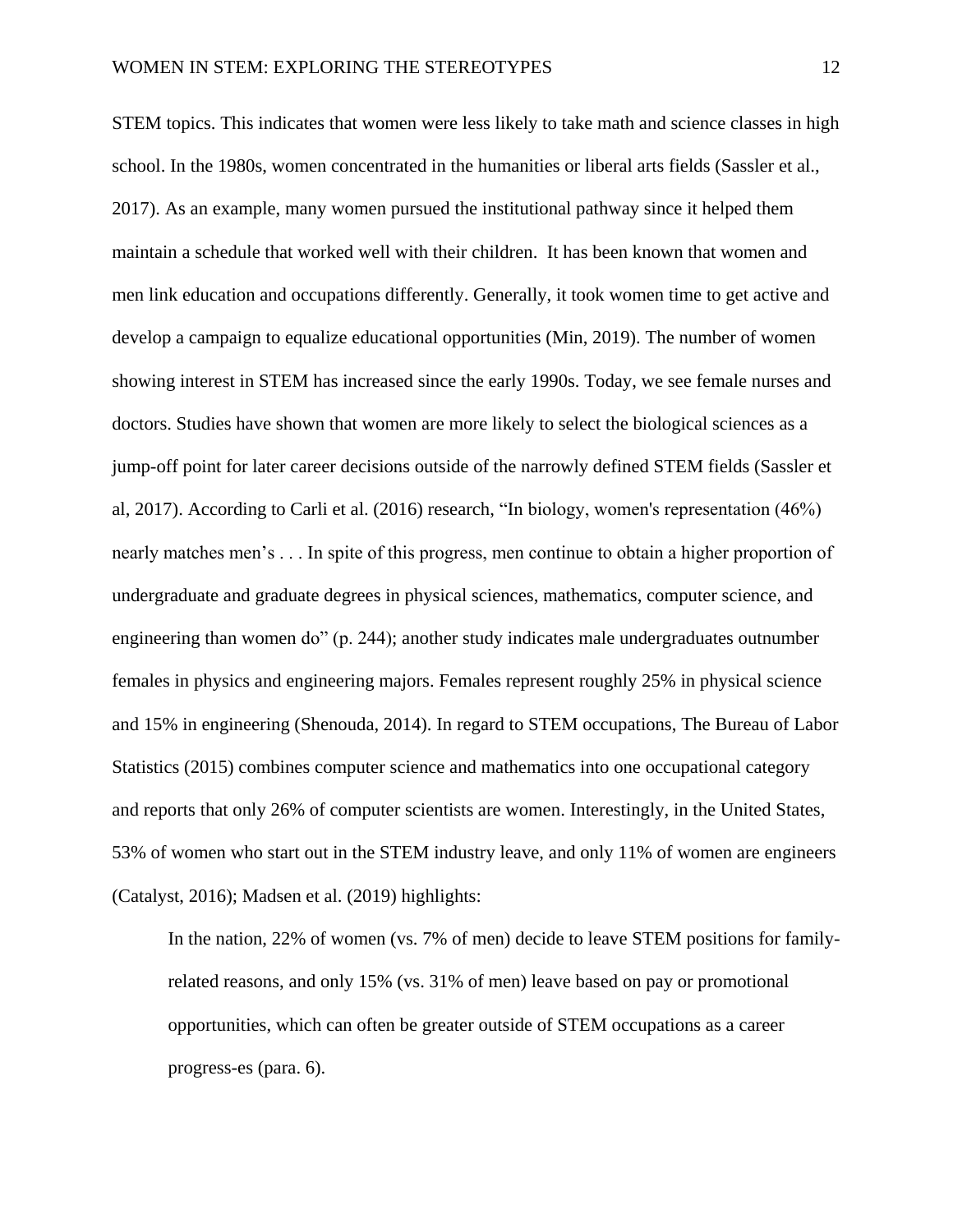In addition to these percentages and according to Makarova et al. (2019), STEM fields are not only male-dominated, but also associated with a set of attributes related to masculinity. Some of these attributes are being tough, decisive, complex, and act based on thinking rather than on feelings. These attributes, unfortunately, corner some fields like math, physics, and chemistry to be considered masculine (Makarova et al., 2019).

Due to all the different obstacles women face in the STEM field, women who are ambitious enough to pursue careers in STEM or STEM education are delaying marriage and limiting the number of children they want in order for them to have time to focus exclusively on work (Sassler et al., 2017). Women who are interested in STEM have to delay other responsibilities so they can have more time to achieve desired goals. Otherwise, women who are deciding to move forward with personal responsibilities are less likely to fulfill their professional dreams. Research conducted by Jennifer Glass, Sharon Sassler, Yael Levitte, and Katherine Michelmore (2013) states that women who decide to persist in STEM jobs post-marriage and childbearing are more likely to exit STEM jobs to a greater extent than they do for other professional jobs. This trend can be considered an additional factor that is causing the gender gap in STEM.

#### Women's Achievements in STEM

Many women in Middle Eastern cultures say that education is a sword that individuals can use to fight ignorance. With respect to all the innovations scientists developed in the STEM field, it is important to state that women have made significant discoveries and achievements that have positively affected the technological world. The achievements that women have made required many sacrifices, time, effort, patience, and passion. In reality, due to the low representation of women in STEM, men have been able to achieve more since they have better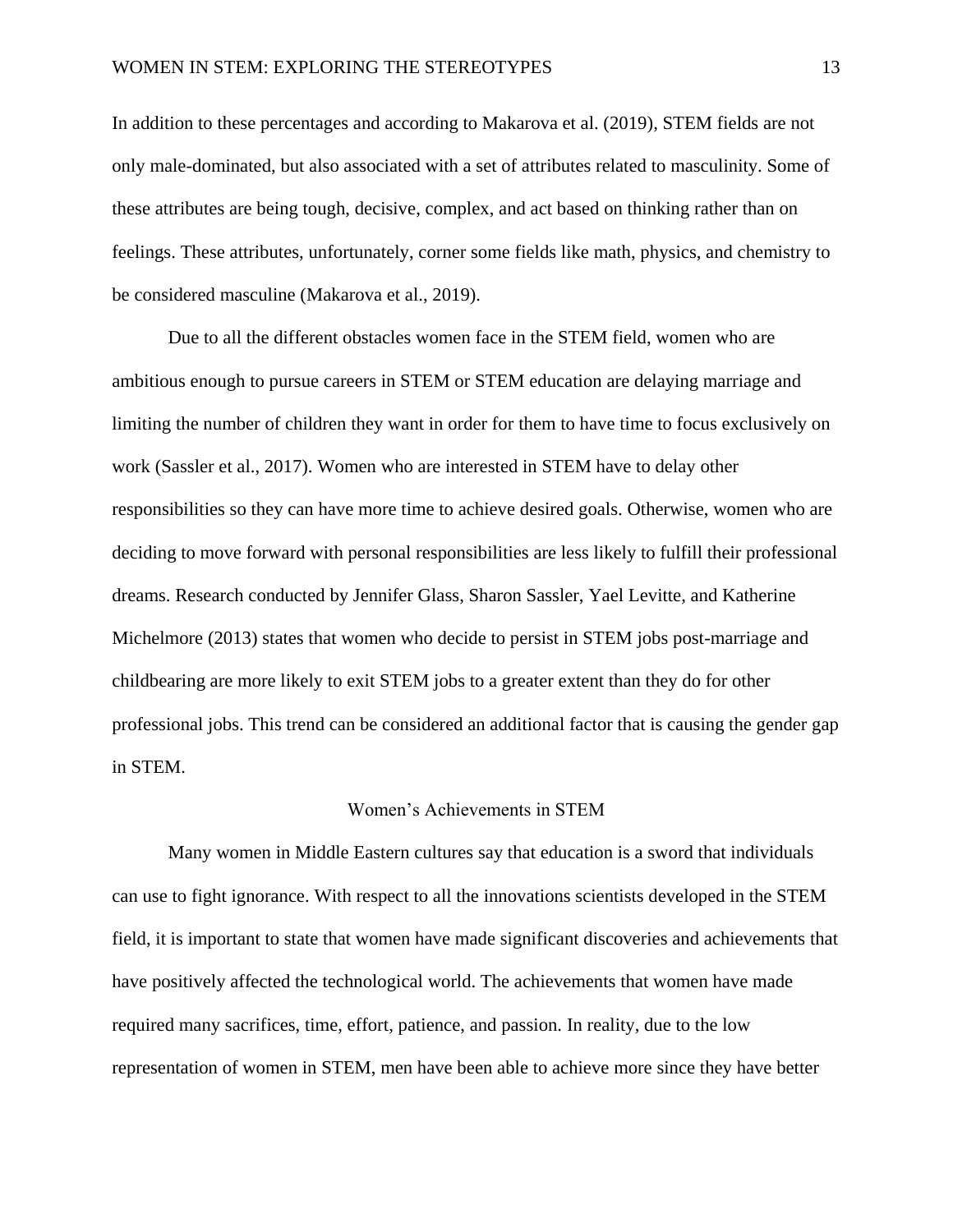access to opportunities. A previous study indicates that one potential challenge women encounter relates to their self-perceived likelihood of success in STEM (Robnett & Thoman, 2017). Expectancy-value theory refers to the positive expectations that are a powerful determinant of academic motivation and decision making. This indicates that individuals tend to pursue domains in which they perceive a high likelihood of success and avoid domains in which they do not (Robnett & Thoman, 2017). Wigfield and Eccles (2000) propose that people's success expectancies are being shaped by Cultural Milieu. In the United States and other countries around the world, the cultural milieu is infused with negative stereotypes about girls' and women's STEM abilities (Carli et al., 2016). In regard to gender differences when it comes to ability, Wang and Degol (2013) assert that the differences in hormone levels and mathematical strategies may influence the gender gap in spatial ability. However, there is little that can be gleaned from the current findings suggesting a link between biological factors and math ability (Ceci et al., 2009).

In addition, many studies show that if women and men enter the same STEM major, women will anticipate less interest or future success in college (Robnett & Thoman, 2017). This effect is due to women underestimating their performance as opposed to men overestimating theirs. However, Robnett and Thoman (2017) emphasize that there are women who perform well academically, they just have low expectations for success in STEM. Even with the challenges that women have faced in STEM in the past, they have been able to work to achieve desired outcomes and inspire young girls to pursue an interest in STEM.

Over 1000 years ago, one woman's investment led to the founding of the world's first university, the University of al-Qarawiyyin in Fez, Morocco (Mortimer, 2018). Fatima al-Fihri, who was born in Tunisia and hailed from a well-educated family, invested her wealth in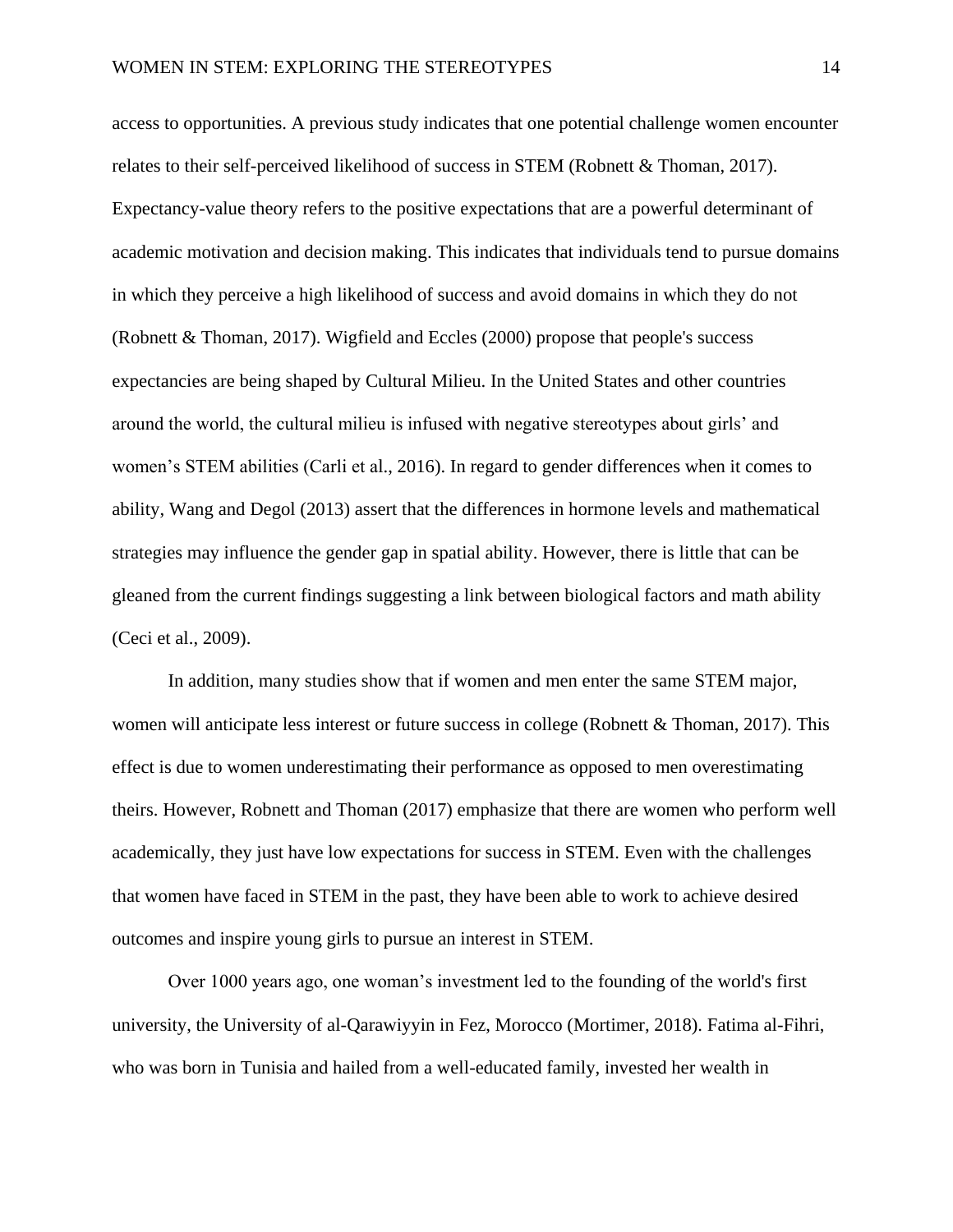founding mosques and educational institutions to benefit her community which, gradually, led this establishment to blossom into the University of al-Qayawiyyin in the year 859 (Mortimer, 2018). This university was recognized by UNESCO and Guinness World Records. It offered a wide range of subjects, ranging from STEM to liberal arts classes. Despite the gender gap, this did not prevent passionate women from accomplishing goals and inventing new developments to affect the science world. Indeed, women kept the innovations going in addition to advocating for women's education in STEM. For example, Elizabeth Blackwell, who became the first woman in America to receive a Doctor of Medicine in 1849, spent her life championing medical education for women and careers for women in medicine. Following her path, a great discovery of the X and Y chromosomes was invented in the early 20<sup>th</sup> century by Nettie Stevens (The College of St. Scholastica, 2015; Encyclopaedia Britannica, n.d.). Despite the underrepresentation women have faced in STEM, they have not stopped learning and have been able to make numerous achievements. In fact, they worked significantly to attain great accomplishments in STEM. That's what Katharine Blodgett did. She was an expert in surface chemistry and engineering who became the first female scientist hired at the General Electric research lab in the 20<sup>th</sup> century (The College of St. Scholastica, 2015; Massachusetts Institute of Technology, n.d.). Her passion for science led her to develop the first system for creating non-reflecting glass.

#### Summary and Conclusion

In summary, STEM is a field that is expanding since the current world is depending on technology with the expectation for the world to rely on it in the future. Hence, this is leading countries to compete globally to be the first to accomplish significant achievements and lead by influencing the world through technology to enhance the economy and grow together as countries. With all these goals and dreams, the absence of women in STEM still persists today.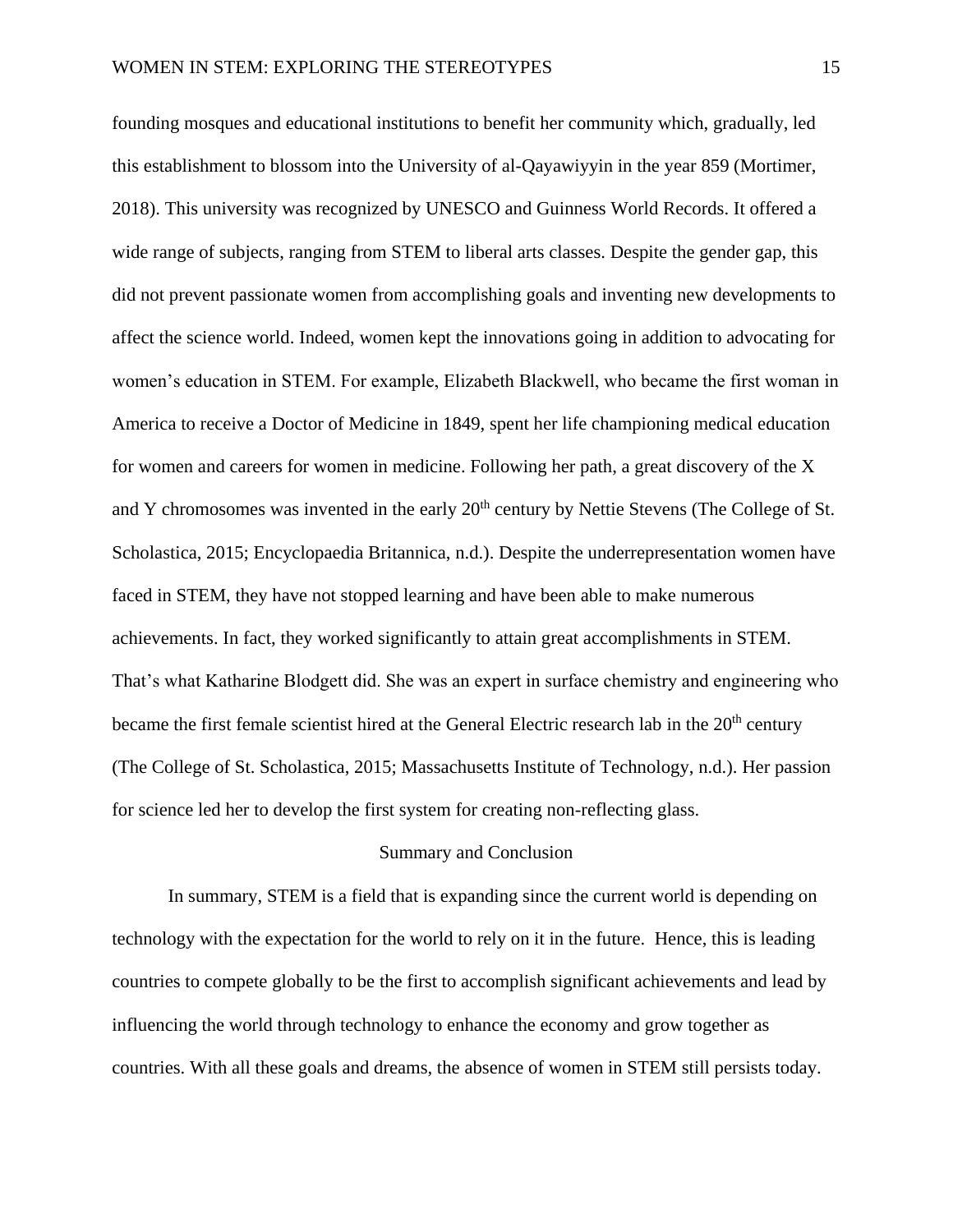Although the number of women in STEM has increased since the early centuries, today, the gender gap still exists. Some researchers attribute this gap to biological differences in sex and gender. However, there is arguably more evidence that social and cultural factors are in play. The underrepresentation women face in STEM does not inspire females to pursue STEM education. Additionally, the wage gap is adding to the gender gap and leading it to continue. However, when women's achievements in STEM get highlighted, when challenges fade, when communities close the wage gap in STEM, and when women are given the educational opportunities to realize their dreams, the gender gap will slowly evaporate until it has vanished.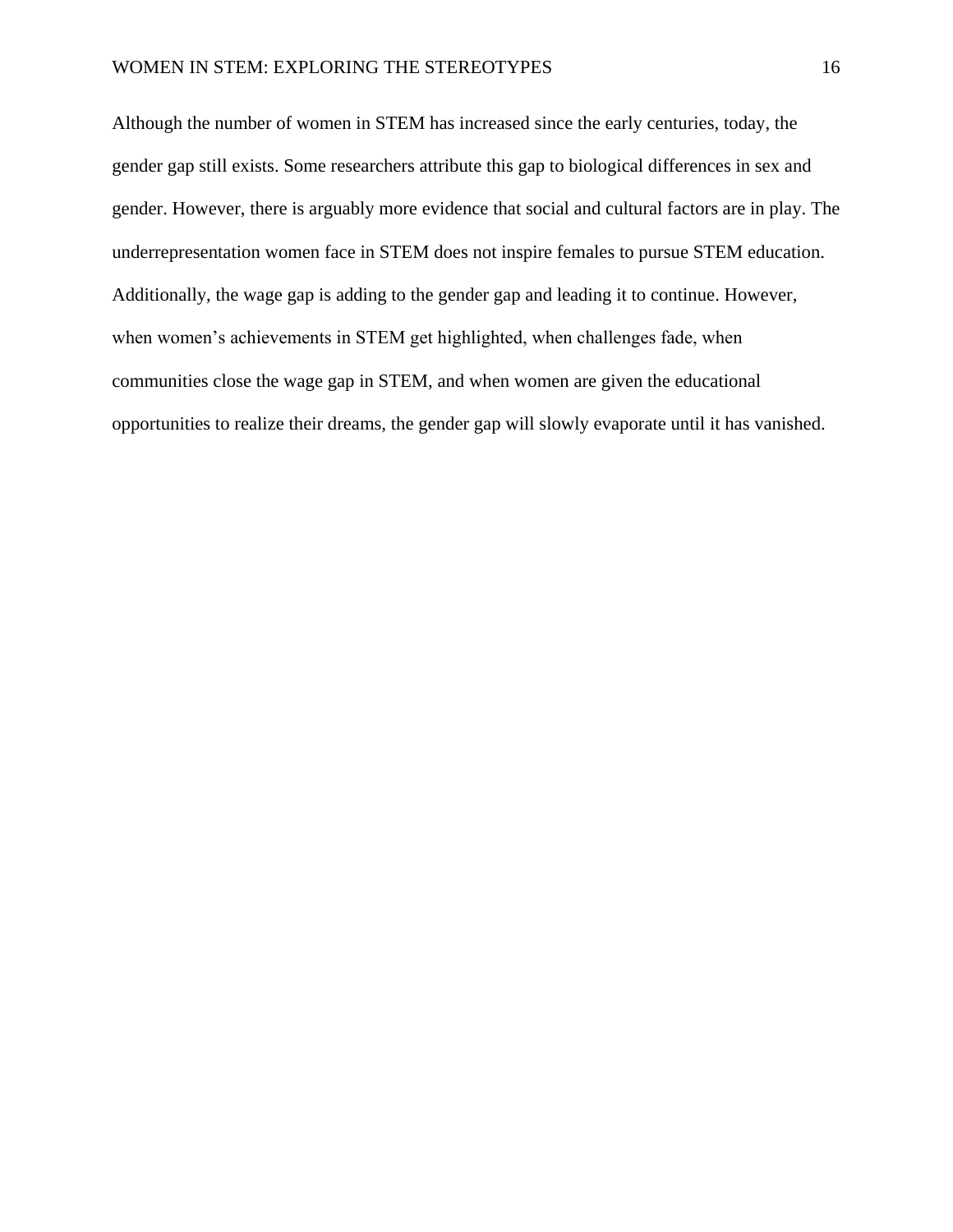#### Chapter 3

#### Methodology

#### Research Method

This study utilizes a qualitative method design to explore the research question and form a better understanding of whether the stereotypes women face in STEM contribute to their low representation in that field. According to Almalki (2016), qualitative research is recommended when exploring and understanding the meaning individuals ascribe to a growing problem. It focuses on drawing meaning from the experiences and opinions of participants. Creswell and Creswell (2018) state:

Qualitative methods rely on text and image data . . . Writing a method section for a proposal or study for qualitative research partly requires educating readers as to the intent of qualitative research, mentioning specific designs, carefully reflecting on the role the researcher plays in the study . . . using specific protocols for recording data, analyzing the information through multiple steps of analysis, and mentioning approaches for documenting the methodological integrity or accuracy—or validity—of the data collected (p. 153).

In addition, Rovai, Baker, and Ponton (2014) compose the idea that the qualitative research approach values individuality, culture, and social justice which provides rich content and context of information that is subjective in nature and ultimately, related to the topic. This leads to an understanding that qualitative methods produce significant amounts of highly detailed information that can allow all the researchers to drive effective conclusions on the proposed research question. Once the needed information is gathered, it should be collected, analyzed, and interpreted through a conclusion.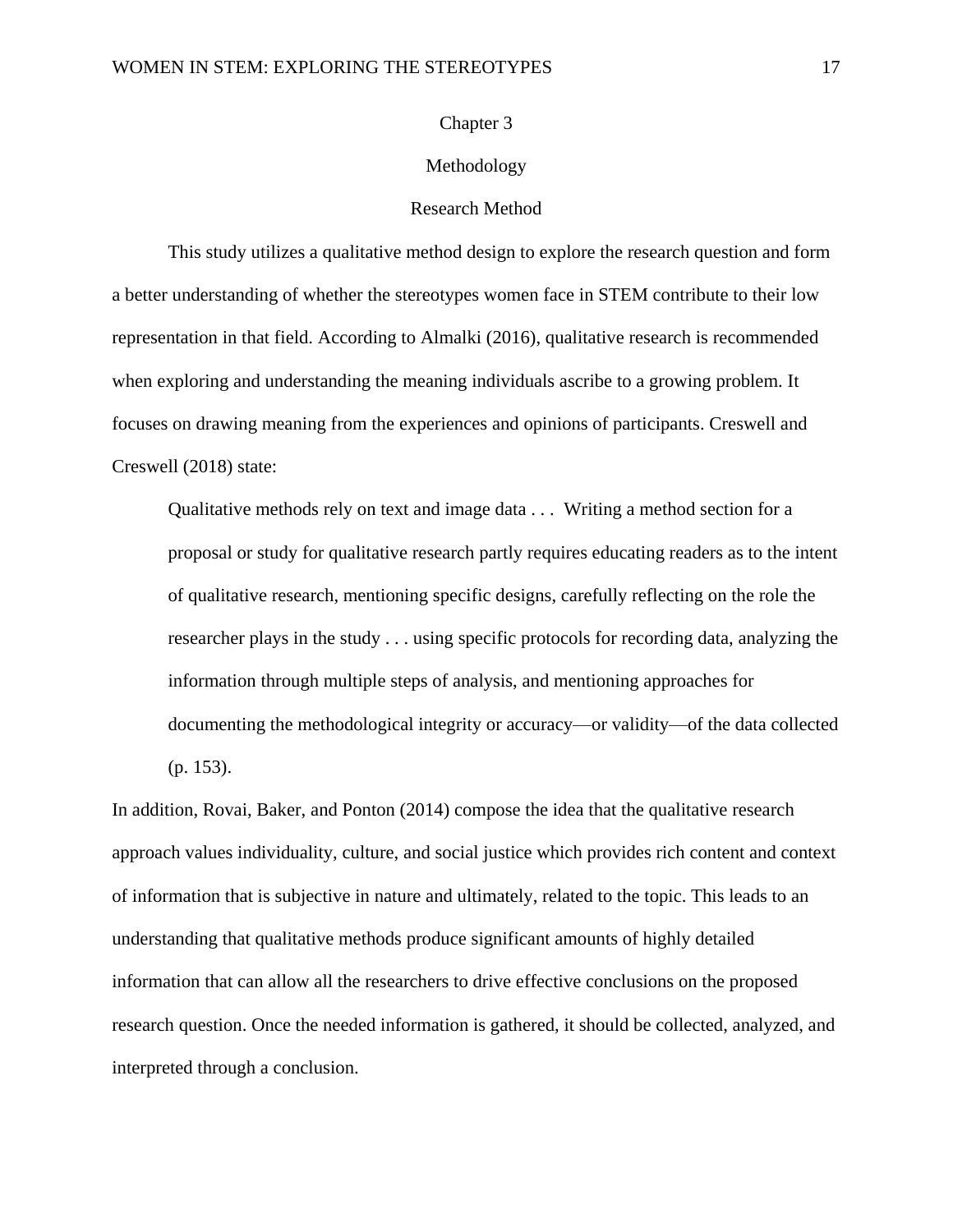Thus, this research uses the phenomenology approach. Creswell and Creswell (2018) assert that the phenomenological approach attempts to build an understanding of the essence of experience from participants. In other words, this approach is aimed to describe, understand, and interpret the meaning of experiences of human life. Usually, rich information is gathered from a central phenomenon. One way this information can be collected is through interviews. Finlay (n.d.) recommends research to open dialogues with participants since they may be valued. Moreover, Finlay (n.d.) mentions, "The researcher's aim is to empathize with the participant's situation and offer further prompts geared to existential dimensions of that situation" (p. 1). As stated earlier, this approach and method aim to assist the reader to maintain an understanding of the purpose of the research which will inquire the results and conclusions of the collected data in addition to their interpretations once the data is analyzed.

#### *Participants*

The initial plan was to interview six to ten women who are in STEM and ten interviews were completed in total. Interviews ranged from 40 minutes to 60 minutes in duration. Women from different institutions and organizations were invited to participate in this study and contacted to set up virtual interview appointments. If a participant was not able to meet due to time or schedule conflict, the plan was ready to be accommodated to better serve that individual, which means the nine questions would be sent via email. The requirements for selecting participants were the following: Interviewees must have at least one year of experience working or studying in STEM. The hope of this study was to interview females, who have strong passion for what they do, from various STEM disciplines to ensure that perspectives from different individuals and females are included to help answer the aim of this study. The diverse population included female students, leaders, and other employees who would add to the research.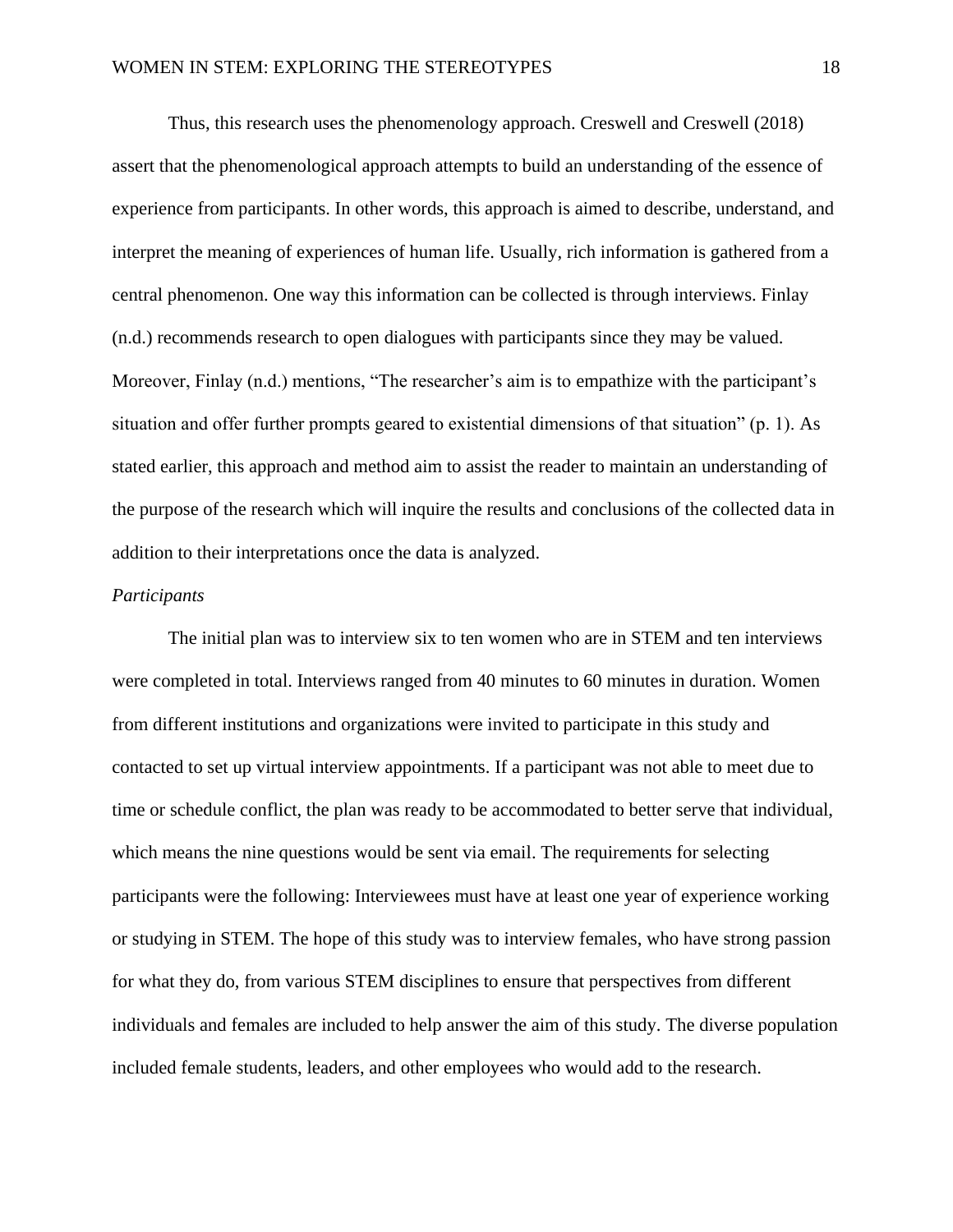#### *Data Collection Procedures and Role of the Researcher*

The interview questions have been developed to serve the purpose of exploring the research question. Moreover, the questions were constructed to probe the experience of the participants as more of a discussion in which the participant was encouraged to give their perspectives on the topic. In this way, the researcher would benefit from different perspectives and experiences. After the development of the interview questions, the researcher got in contact with the selected participants to see if they would be interested in participating in the study. Once they agreed to participate, the researcher asked for consent from the participants. The consent form stated the purpose of the research, provided a description of the interview, emphasized that participation is voluntary, and declared commitment to participants' confidentiality. As stated in the previous section, virtual interviews were conducted. However, if participants face schedule conflict, then the interview questions were ready to be sent to them via email in addition to the permission form that would allow the researcher to use the collected information in the study. Further questions were asked if a participant decided to answer the questionnaire via emails. For the virtual interviews, the participants were asked for permission to have the interview recorded by phone or a computer. Hence, this piece of information was included in the consent form. In regard to the interviews, further dialogue or questions were developed if needed to further understand, clarify, or discuss a point when interviewing the participants. The researcher took notes in addition to the recordings. Once the interview was over or participants answered the questions via emails, the researcher created a folder and document the process by uploading the recordings and the answers, with the appropriate title assigned to each document. The researcher then created a document for each recording file and transcribe the recordings separately by using one of the features available online.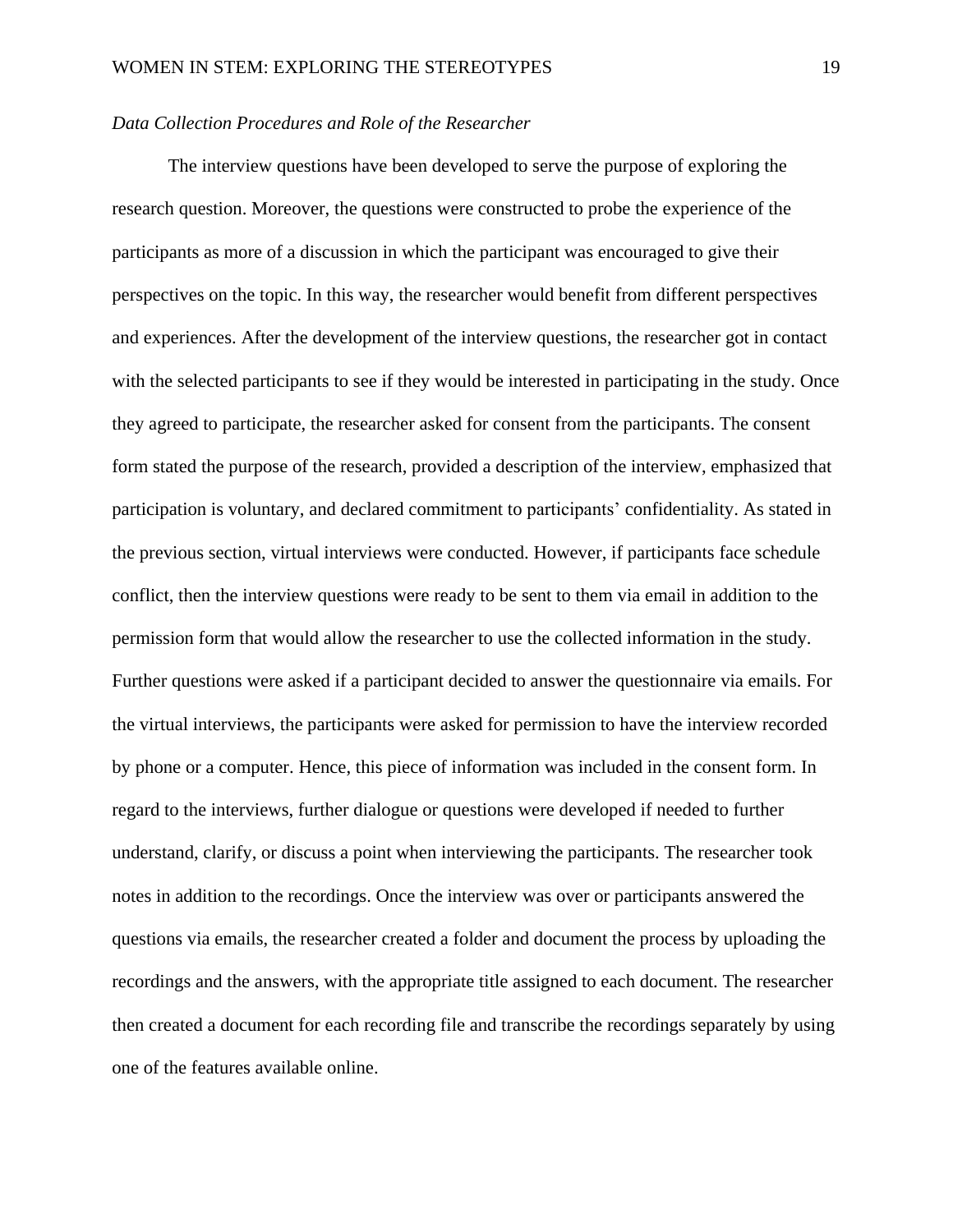#### *Data Analysis*

As mentioned briefly in the previous section, before the data was analyzed, the researcher first created folders and subfolders that contained all the required documents: Recordings, signed consent forms, interview questions, transcribed script, and permission forms. In this way, all the needed documents were organized which benefited the researcher by saving time. The second step was to prepare the data for analysis. This happened by looking over the data to make sure all the needed information is acquired and no further collection is required. Transcribing the recording is included in this step as well. The researcher was open to using an online feature or program to transcribe audio files. As stated in the previous section, the text of each recording or email was copied into a separate document and reviewed later to confirm all the information is valid and accurate before the analysis process begins. In the reviewing process, the researcher organized the text and differentiated what was being asked and what was being answered. Then, the researcher identified themes that are emerging from each interview; that was happened by questioning what tones or themes are emerging from each interview transcript.

Once the previous step is completed, the researcher reviewed the different themes emerged from each interview, compared them, and generated six themes as general themes that overlap all the transcripts. The researcher represented them by using narrative passages to convey the findings of the analysis (Creswell & Creswell, 2018). The researcher then made sure the selected themes were true and applicable to all the different interview transcripts. Once themes were generated, the researcher used different colors to identify what information belongs to which theme. The result was compiled in one master document. Lastly, five themes are explicitly discussed in Chapter 4. However, the sixth theme (solutions) presented by participants and the researcher are provided in Chapter 5.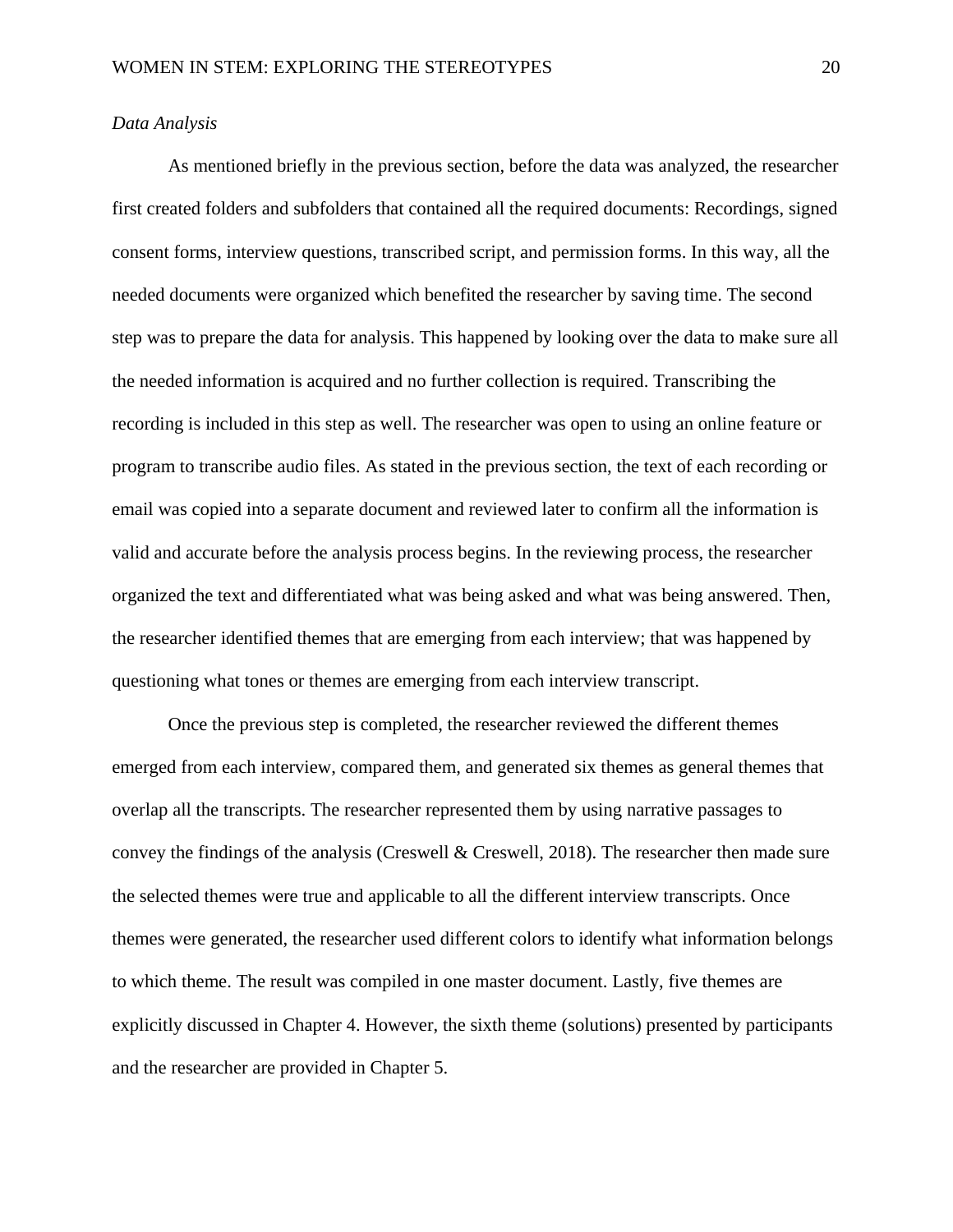## *Strategies for Validating Findings*

Coming up with a research question, collecting data, and analyzing them in a qualitative method requires validation strategies that can make a study more credible. According to Creswell and Creswell (2018), "Validity is one of the strengths of qualitative research and is based on determining whether the findings are accurate from the standpoint of the researcher, the participant, or the readers of an account" (p. 169). In qualitative research, there are eight different validation strategies (Creswell & Creswell, 2018). In order for this study to be credible, the researcher used two of the eight different strategies. The first strategy is called Clarifying, and the second strategy is called Peer Review or Debriefing. Regarding the first strategy, the researcher provided comments in the Conclusions section to state how the interpretation of the findings is shaped by her background. In addition, further information on the researcher's background is provided in the Background of the Researcher section. This section is aimed to assist the reader with learning more about the researcher and why she is passionate about STEM and this study specifically.

Moving forward to the second strategy, the researcher located a peer who can review the study and ask questions about it to make sure the account resonated with individuals other than the researcher (Creswell & Creswell, 2018).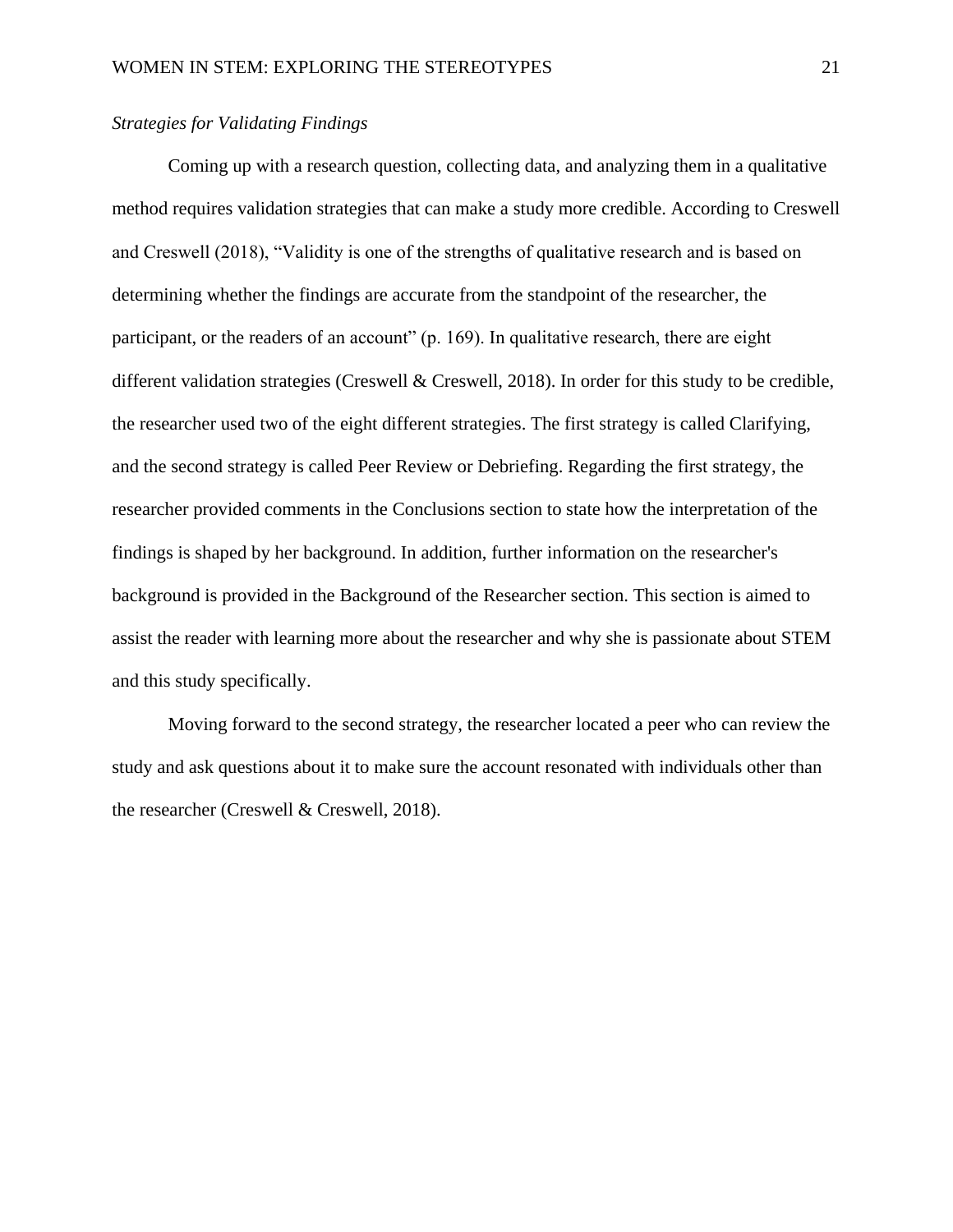#### Chapter 4

#### Findings

The purpose of this qualitative descriptive phenomenological study is to understand women's experience in STEM and investigate the stereotypes in addition to exploring whether these stereotypes contribute to their low representation in STEM. Interviews were conducted for data collection to understand and learn from the diverse and rich background experiences each participant brought to the study. The recruitment process was initiated with local females who are in the researcher network and then got extended to the outer network. Ten participants, who are from various fields in STEM, were reached out to and conducted interviews with. After the interview data were collected, transcribed, and organized, the researcher analyzed the data and generated five themes to discuss in this chapter. These themes were carefully selected and ran across the ten interviews to ensure they are applicable across all of them. Five out of six themes are discussed separately in this chapter and is supported by the collected information from the ten interviews.

Before diving into the themes, the researcher spotlights how the ten participants landed on STEM education and/or STEM career. Each of the volunteered participants was asked at the beginning of the interview to share their background in STEM to form a better understanding of how these women pursued STEM education and/or career. In other words, the researcher hoped to learn what drove these women or what motived them to get into the STEM fields. The essence is to discuss interest and stereotypes in the conclusion chapter and investigate whether stereotypes in STEM contribute to women's low representation in this field.

For an explicit understanding, a visualize diagram of women's interest in STEM is provided below: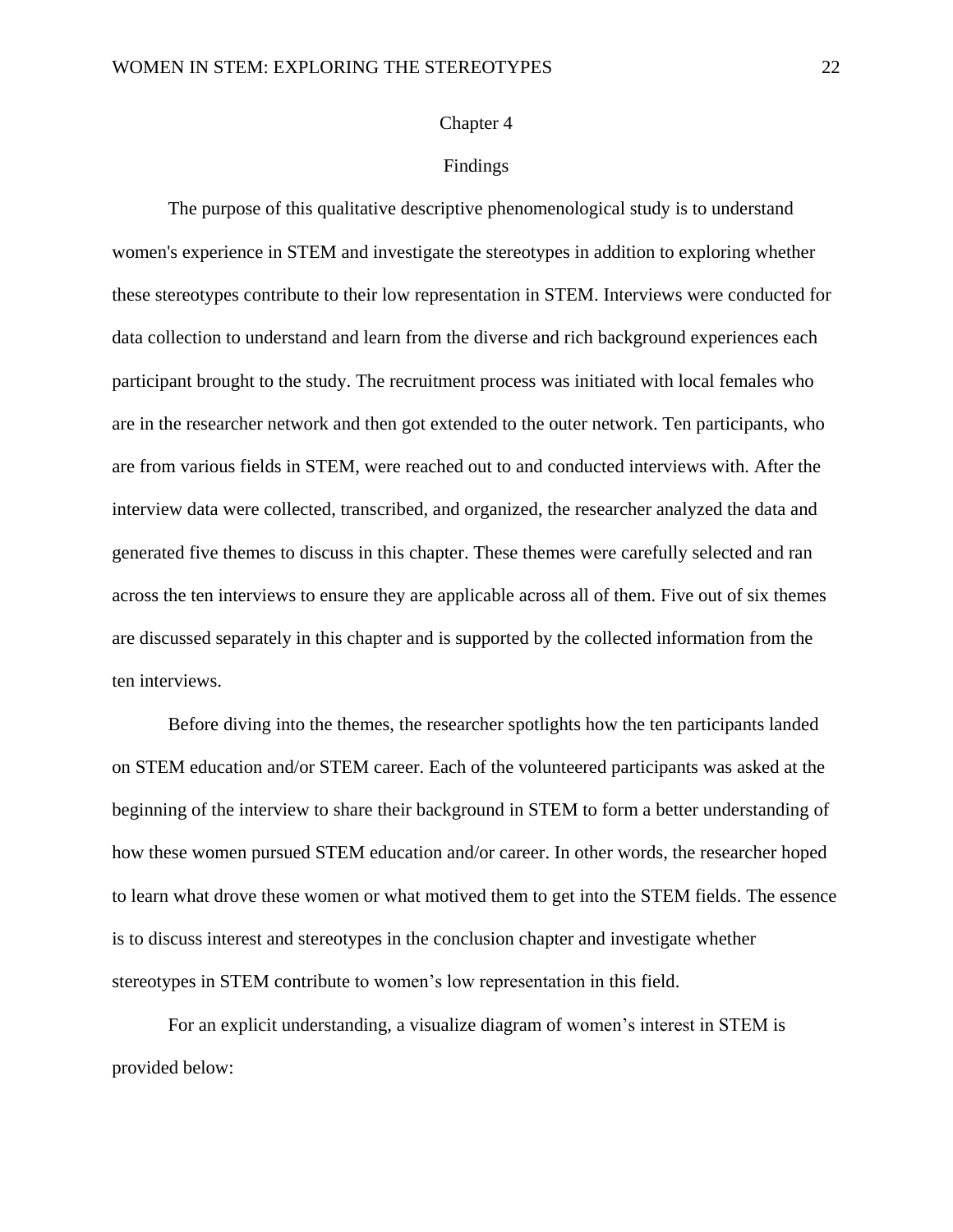

## *Figure 1: Women's Interest in STEM Education / STEM Career*

As noted above, the chart is categorized into three groups and provided the sample size in percentages. Category 1 (colored in blue) represents the number of participants who were raised in an educated family and ended up pursuing STEM Education and/or STEM Career after that; Category 2 (colored in red) indicates those who were interested in STEM since childhood and adolescence, then, they proceeded with STEM Education and/or STEM Career; Category 3 (colored in green) refers to women who were not interested in STEM in their childhood or in school, but landed on either a STEM Education or STEM Career.

**Category 1 (blue):** In this category, two participants out of ten were the only ones who shared that their influence of STEM fields came from the environment and the families they were raised in. One participant expressed that her parents were educated and held higher positions in their fields. They were supportive and encourage STEM education. Like any child,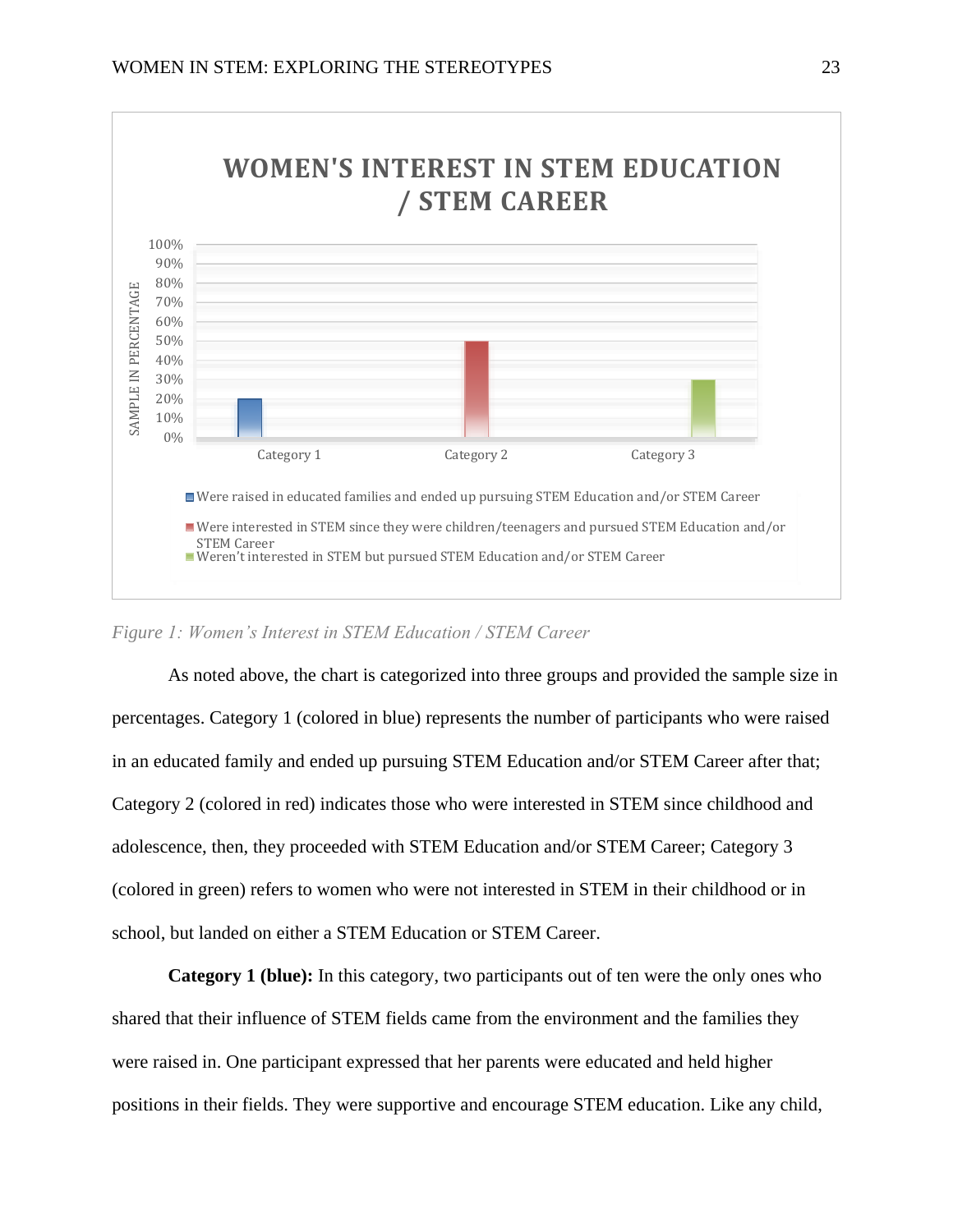she used to enjoy playing with dolls, but when she reached her teenage years, she realized her strength in math. One step after another, she got pushed into STEM education. Once she started taking classes, she started seeing the beauty of it. Another participant stated that she was raised in a family where one of her parents was working in a STEM field. As she grew up and took physic and math classes, she discovered her passion for STEM and resulted in it applying and seeing it everywhere, even in ballet.

**Category 2 (red):** This category represents five women out of ten who stated that their interest in STEM evolved when they were children and/or teenagers. Three of the five participants were passionate about STEM when they were kids. One of the three asserted that she loved exploring and had a sense of curiosity. Another participant shared that while she was interested in STEM as a child, she needed opportunities in order to move on. A unique story is that the third out of these three women stated that she always saw herself working with animals or psychology since she was a child, but never thought how she could fit in math because the mental image she had of a mathematician was a man. Hence, this participant found more passion in STEM as she started taking classes in high school. However, she did not see herself working or pursuing a STEM degree or career because of the stereotypes and the culture of that field, especially with women.

In addition to these three women, two participants expressed that their interest in STEM evolved in their adolescent years. One of the two women stated that she discovered her passion for STEM as she began taking classes in high school. The second participant indicated that she was not a traditional girl who used to enjoy playing with dolls, which was not common in the environment he was in; she enjoyed playing video games and exploring machines.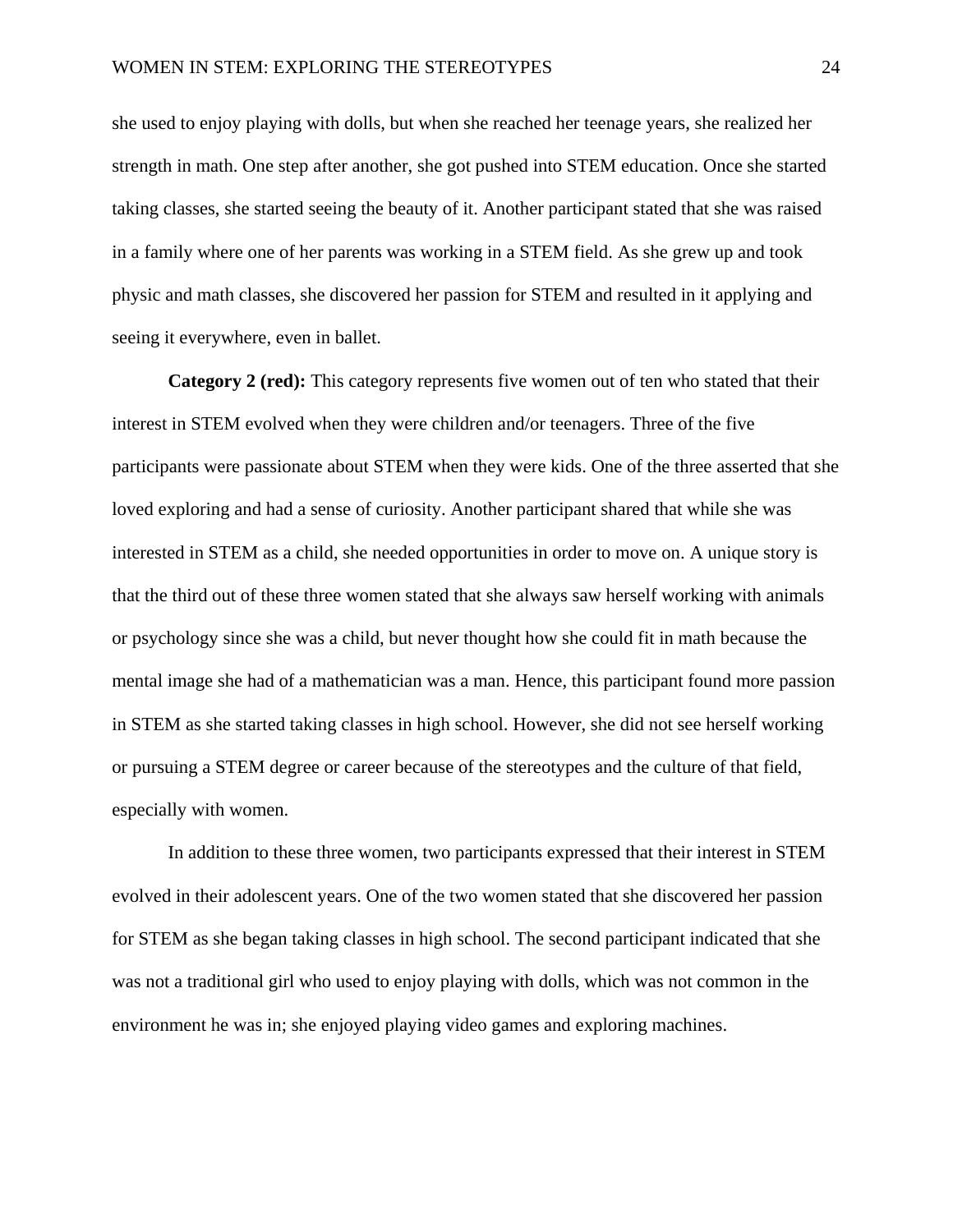**Category 3 (green):** This last category expresses that the remaining number of participants (three) were not interested in STEM education and career. One of the three shared with the researcher that she was not interested in STEM; however, her college advisor was the individual who motivated and encouraged her to pursue a STEM degree. As soon as she started taking classes, she began to see the beauty of numbers and her interest started to escalate; this passion led her to land a STEM career after graduation. While the second out of the three participants were enrolled in STEM, she did not have a passion for it. She had to adjust her plan and start taking courses from different fields until she found the field that resonated with her. From there, she dove into the subject and now is pursuing an advanced degree in her field. She stated that she loves her field and always finds a way to be creative in it. Moving on to the last participant in this category, she expressed that she has never imaged herself being passionate about STEM because she thought this field was not for women. She did not pursue a STEM degree and never occurred to her that she will end up with a STEM career in the future. The journey began when she started with an entry job position in a STEM field. Once she started learning the field, she adored it; she was able to connect her non-STEM undergraduate degree to her STEM career. Additionally, as a creative individual, she applied creativity when needed since it is necessary for any STEM field.

Since an explicit description of Figure 1 has been provided, five themes will be discussed in the following order: Women's Representation & STEM Field Requirements, Underestimation from Others, Confidence in Self, The Impact of Women Mentors and Colleagues, and What Women Need to Do in STEM.

Women's Representation & STEM Field Requirements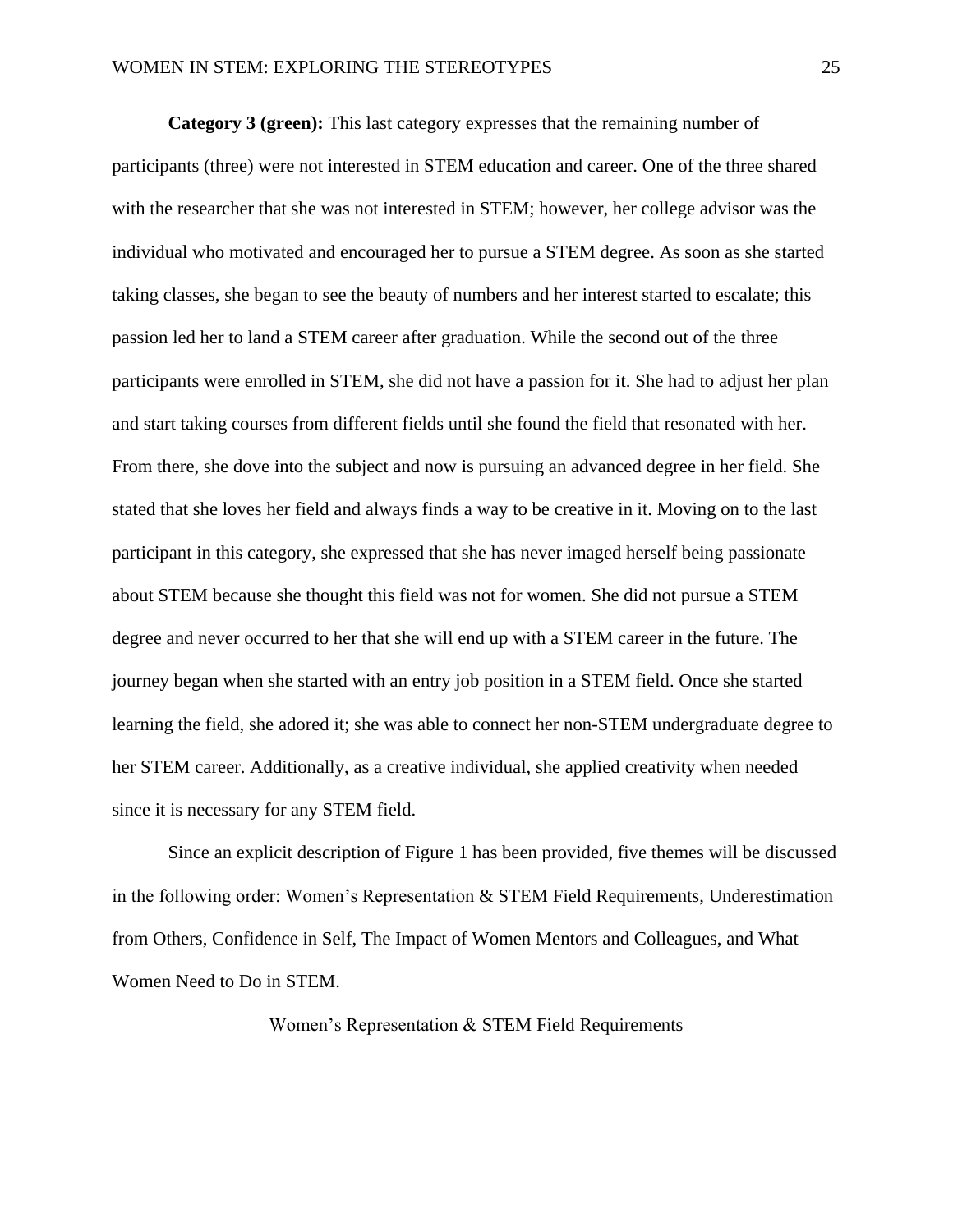Due to the diverse information collected from interviews, the researcher divided this section into two groups in the interest of understanding the findings better.

#### *Women's Representation*

While women's representation in STEM was presented in the Literature Review chapter, this study has discovered new findings in regard to women's representation in STEM. Participant 2 shared that women's representation in the medical field varies. For example, a good number of women in the veterinary field have been observed, whereas, in radiology, the field is maledominated. Additionally, Participant 2 stated that women are absent or poorly represented as individuals move up levels or pursue leadership positions in STEM, especially in the medical field. Participant 9 indicated that while women are fairly represented in human biology, particularly at the undergraduate level or in the pre-med track, men are the majorities in graduate level courses. Participant 9 shed light on an essential point, which was that the majority of the faculty in the department were males whereas the adjunct were females. Interestingly, Participant 10 indicated that we may see more women pursuing medical field because they are the caregiver and enjoy helping their community.

In addition, Participant 3 indicated that because of stereotypes and fear to go into maledominated fields, women's representation in classes that heavily depended on soft skills (such as math, engineering, computer science, and information technology or programming) is low. Seconding this statement, Participant 6 and Participant 8 indicated that there are few women in their professional fields, which are coding, technology, and engineering dependent. Participant 6 and Participant 3 added that women are not only a minority but are absent in their field's leadership positions. When it comes to physic classes, Participant 1 expressed that women's representation in entry-level of physic classes is "fine", but the representation rate decreases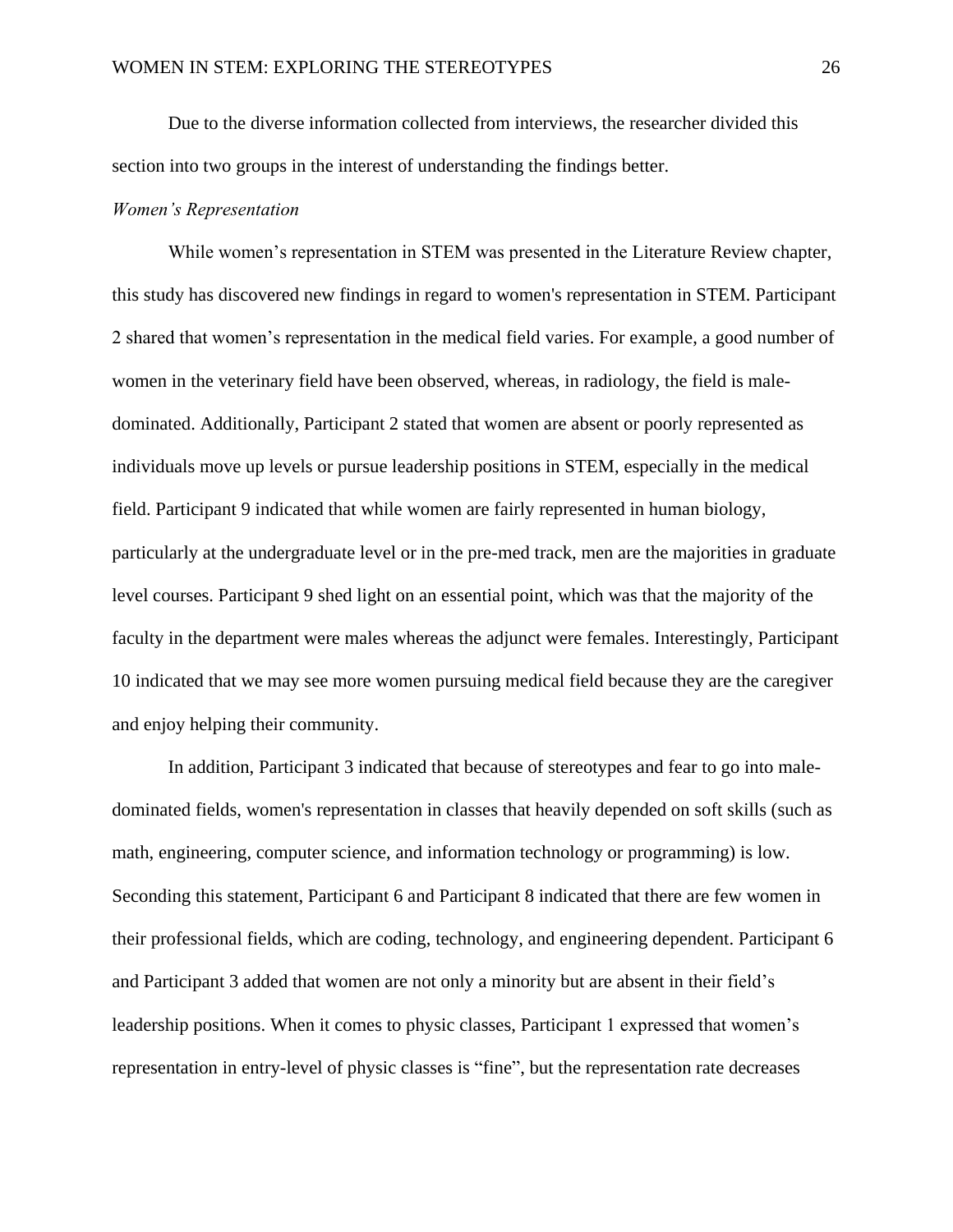significantly when students move on to the hard and theoretical courses of that field. Furthermore, Participant 4 added that it is always unfortunate to be happy when an additional woman joins a team or their work gets highlighted in STEM because this is something that should automatically be part of the STEM culture. Thus, while increasing female representation in STEM is essential, the feeling of being content can speaks volumes. On the other side, Participant 7 questioned why young girls show interest in STEM (and probably are fairly represented) at a young age. However, when they reach puberty, some girls lose interest, and representation decreases as they move on with education or career. Yet Participant 5 stated that low representation can bring challenges and struggles to the minorities who are in the field and could cause or lead them to leave their education or career.

#### *STEM Field Requirements*

The findings of this section will be separated into subsections; the reader will be exposed to some stereotypes as well as explore STEM requirements:

#### **Personality.**

Speaking (communicating) in STEM can be difficult and challenging, especially in a male-dominated field (Participant 6). Participant 9 mentioned:

I think men will dominate conversations more often in a group setting, and they feel more comfortable like just jumping in there and taking up a bunch of space. I think women are often, especially earlier in their career, more hesitant to jump in there like that and do get out like interrupt somebody and take the floor.

Therefore, many of the participants recommended the following: Participant 2 indicated that the STEM field requires someone who can speak loud to get their voice heard and have their perspectives at the table. Participant 3 motioned that statement and noted that STEM and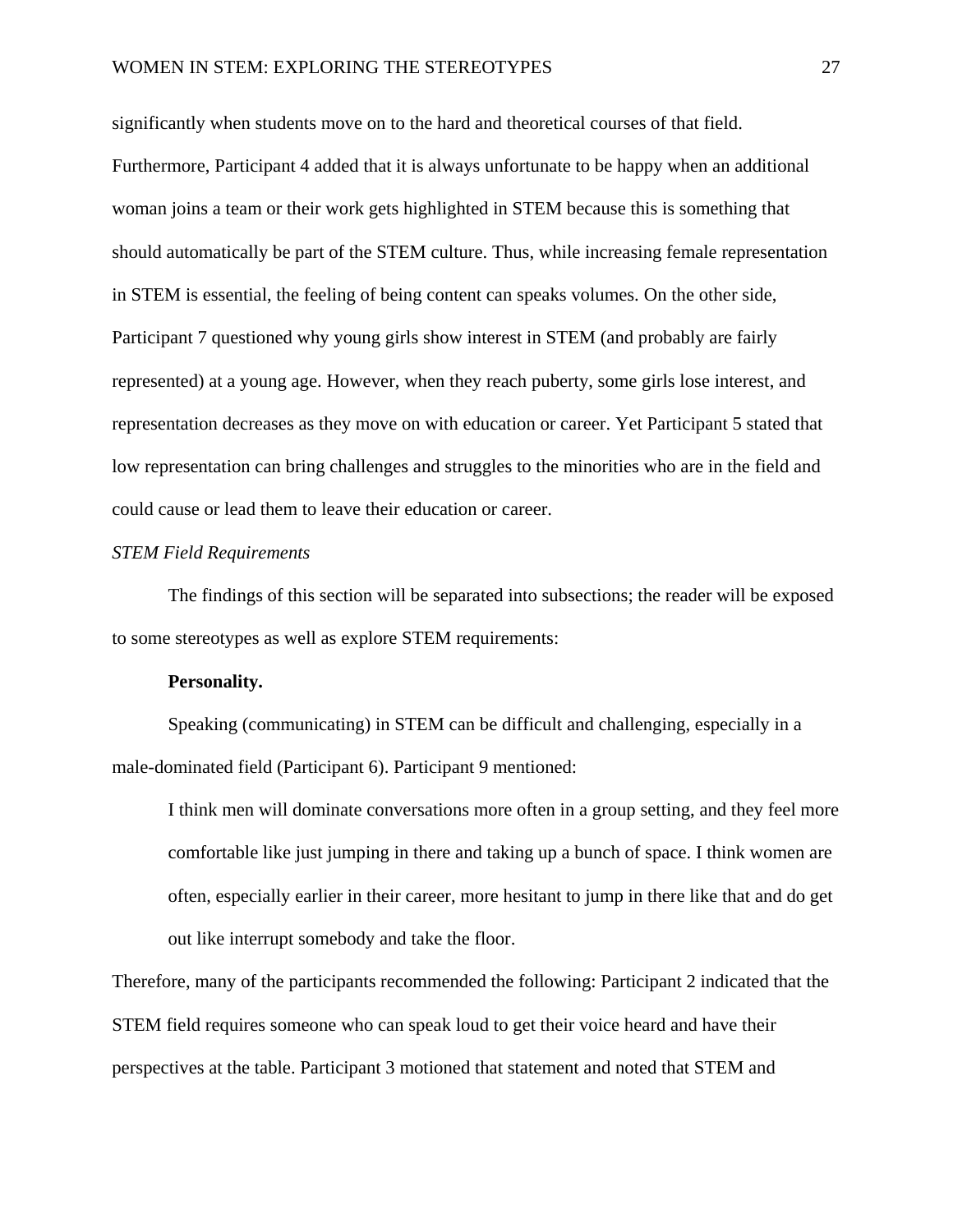specifically chemistry is considered a competitive field. Men tend to speak loudly and be the first to initiate or take over conversations (Participant 3; Participant 10). Hence, getting interrupted and not having time to have a voice may put an individual in an uncomfortable situation. Participant 10 expressed:

I didn't want to interrupt others when they were talking…this is kind of important to me. But I saw that one of my male … would like to interrupt me a lot and that made me mad because I remember I read all the time about women getting interrupted by men, even if the men aren't as knowledgeable as the women. And like that just frustrated me like the principle of it.

As a result of personal experience, the difficulty of women to speak in STEM and men willingness to listen led Participant 10 to stay conscious, not be competitive, but acknowledge that sometimes "you have to be very conscious about all the dynamics and how you might be prepared to act or react." Therefore, without a host or a conversation leader, some women may not get the chance to speak out their ideas. Thus, Participant 3 insisted that women need to be brave, speak, and ask questions when needed. Speaking of questions, Participant 3 reflected on a personal experience and voiced that some women may hesitate to ask questions in classes or at work since they think that asking questions can lead the other side (men) to derive that they (women) are less knowledgeable in their field. Hence, this is an invalid interpretation. Adding to the previous point, Participant 8 recommended women to be extroverted in STEM to not only raise voice, but to highlight issues, problems, or questions women may have in their field. Interestingly, Participant 8 stated, "Every time I wanted to voice something, I somehow did that, except when I realized that person is not listening to me." There are many meanings and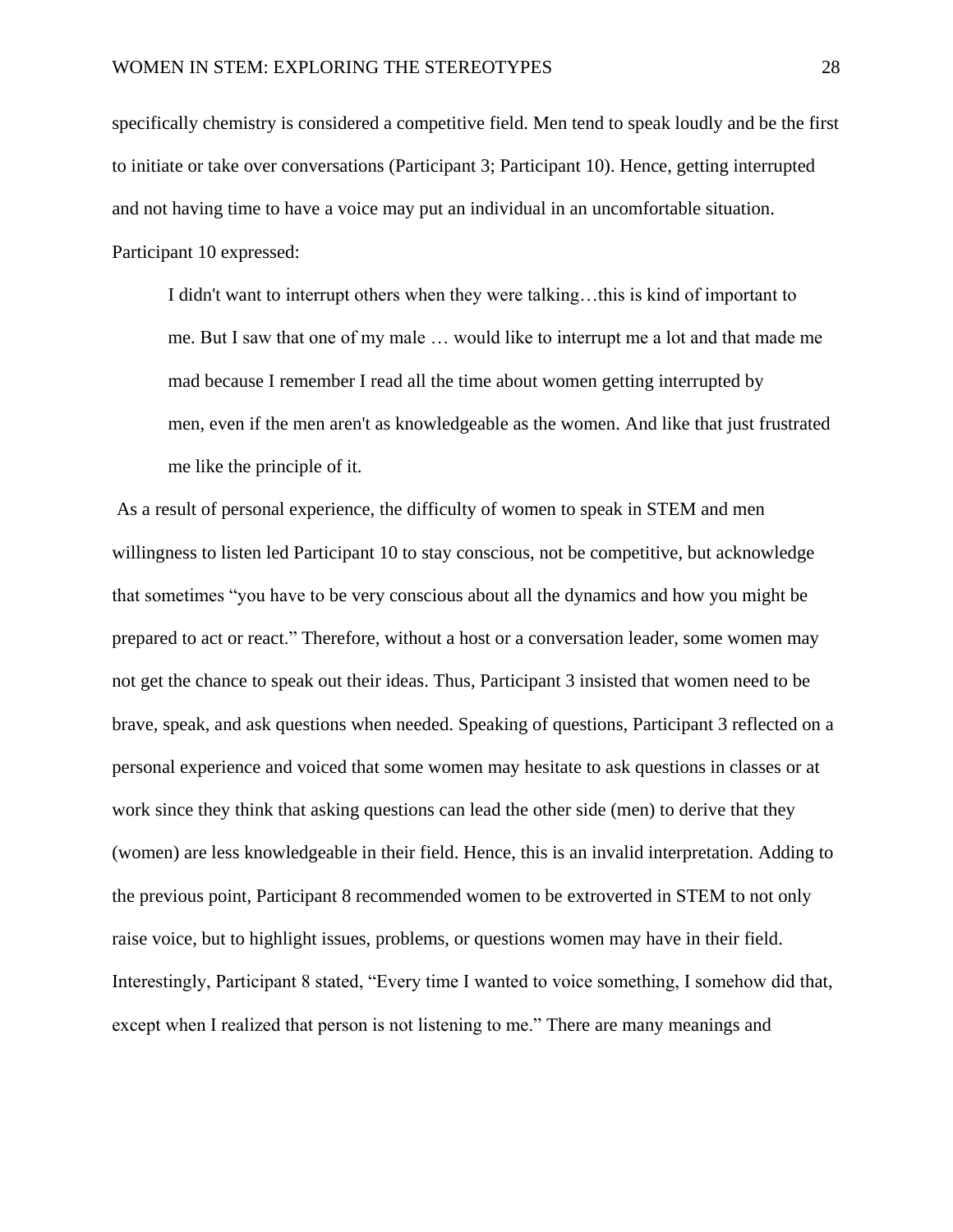interpretations hidden between this participant's words that hint at a challenge women may face in STEM.

In addition to facing difficulties with participating in conversations or feel included in STEM, women may need to adjust their personalities to fit the environment they are in. Participant 2 quoted, "I come from a background of, you know, you need to be a lady, you need to be polite, you do not interrupt. And if I stick with all of that together, I can find it very difficult to have a voice in a meeting." Thus, she started interrupting people when needed to get her points across. The point that Participant 2 was trying to make is that women are usually expected to be demure and softly speaking. However, females may need to twist or adjust their characters or personality when working in a male-dominated field. In addition to this suggestion, Participant 6 asserted that women need to have thick skin in STEM. Otherwise, women may find it difficult to face the different challenges in STEM or proceed with their STEM education or career. Many participants in addition to Participant 1 corroborate with that statement. Additionally, Participant 1 shared that there are stereotypes that assume or claim women in STEM to be more masculine; however, "I think we're almost pressured into acting more masculine just to fit in" (Participant 1). Adding to this point, Participant 1 stated being male and tough is the norm in STEM. Thus, fitting into this field can be difficult and may require a change in attitude, which can be difficult for some. Participant 4 insisted that changing her attitude or hide part of her identity as a female was not comfortable. However, based on her personal experience, she did not feel people would take her seriously if she did not acclimate herself. For Participant 7, she indicated that she tried to be conscious of the STEM environment, not fit any of the stereotypes or become an individual she does not want to be, but to respond to the field she is in. Of note, Participant 7 and Participant 2 (specifically Participant 7) were the least to adjust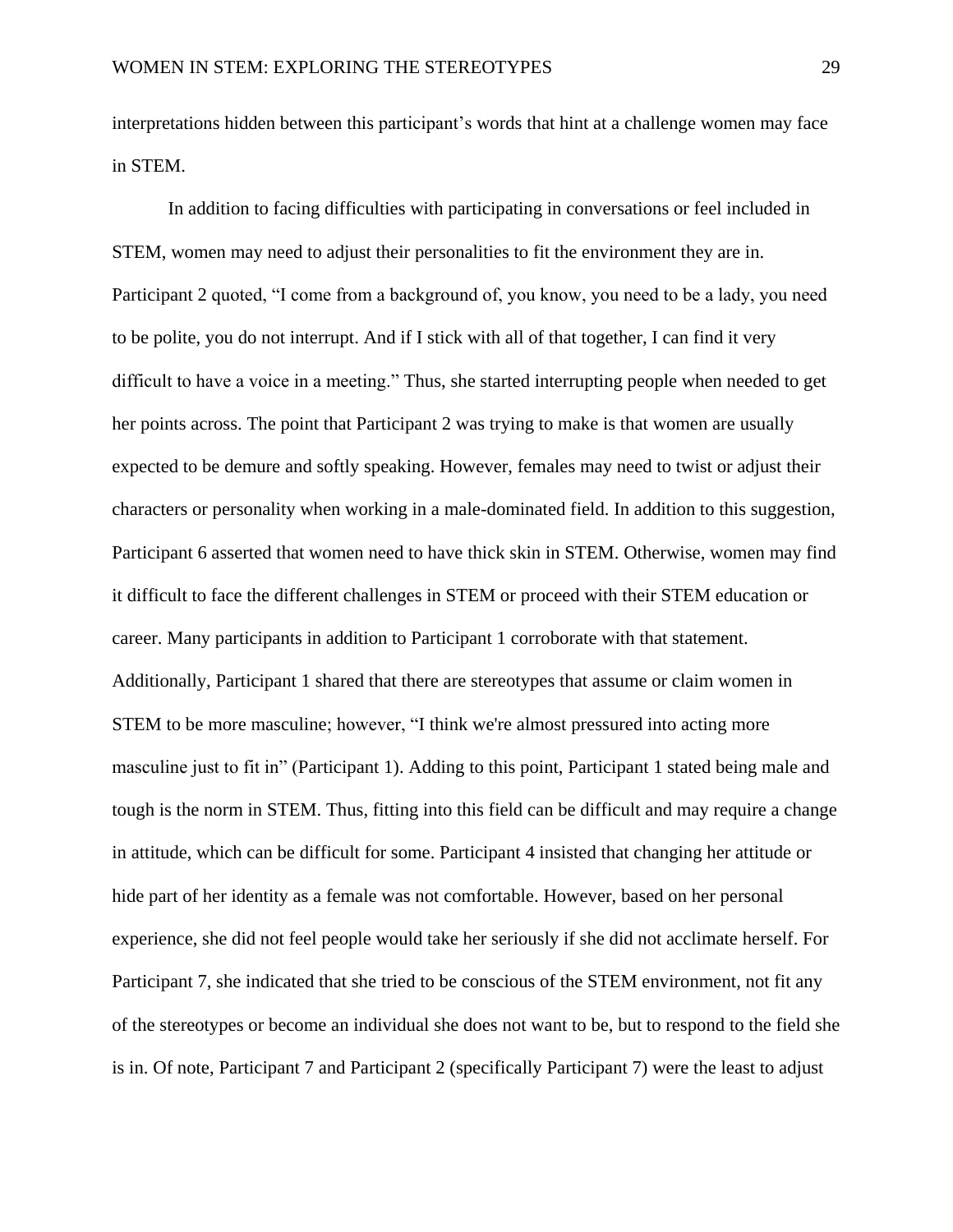their identities due to the fact that the way they were raised and grew up played a role in leading their personality types to be conducive to STEM environment. This statement may lead to an understanding that there are stereotypes in STEM. In reality, that is true; the majority of the participants believe that there is a discrepancy in gender in the field of STEM. However, their impact on females and how much exactly women have to adjust depends on that individual's background, the environment they were raised in, and age or the number of years they have spent in the field. In consideration of stereotypes, Participant 7 claimed that while there are many stereotypes about the STEM field, a few individuals she has met do not fully fit into these stereotypes. Nevertheless, there are many stereotypes that are assumed to be true and are reported by the majority in this study; Participant 9's understanding of STEM is that many of the boys in the field do resonate with the stereotypes (such as playing a video game and spending the day coding). However, not many girls resonate with it.

When it comes to women's personality in STEM, most young girls are raised on the idea that girls have to be smart/too smart to enter STEM (Participant 2). Interestingly, while the field requires soft skills (math, coding, etc.) and technical skills (Participant 7), many women who have those skills are described as hard-working, and not brilliant like their male counterparts would be (Participant 9). Another example includes, Participant 6 who asserted the need for soft skills in STEM and that females must have background knowledge in order to be part of this field. However, she mentioned that "I think that soft skills do bring them [women] to the table. It may not be what keeps them there, but I think it at least brings to the table" (Participant 6). Thus, this could inform us that while soft skills are required to enter the STEM field, they may not keep them there because the field is like a puzzle and women have to put all the pieces together to be able to proceed with success.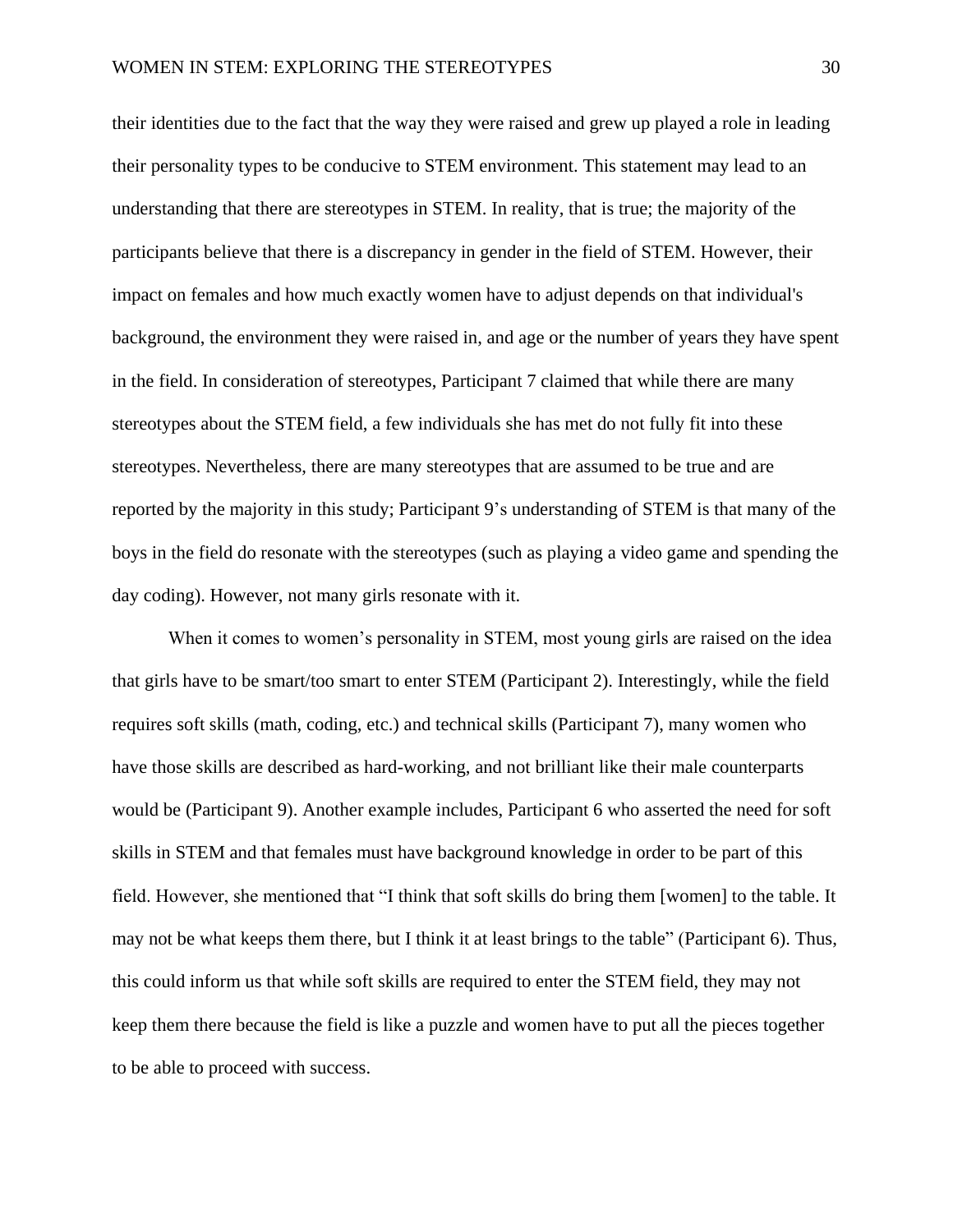Due to this ideology and mind of thinking, some women end up fulfilling stereotypes of being tomboy, geeky, and tough. These are things that not all women are interested in being in order to fit in the STEM field (Participant 1; Participant 2; Participant 7). Additionally, Participant 6 recommended females to have thick skin in STEM because "you have to get a lot of knocks because of the stereotypes." Participant 10 expressed that if she is the only woman in her field, she would be self-conscious, speak up and be assertive. However, if everyone is quiet, she would be "very conscious about all the dynamics and how you might be prepared to act or react" (Participant 10). At the same time, she assured that females may take these roles to show their colleagues that they are not different and that they have understood the field and its requirements (Participant 10; Participant 4).

The most important keys in STEM that women need to know about or include as part of their personalities are to stay motivated, push ideas, and have a passion to continue in this field (Participant 2; Participant 5). A supported example was brought by Participant 6 who shared a personal story and stated that she developed interest/passion once she dove into the field and learned more about it. Participant 6 was able to shine in her field because she was able to adjust her personality and link it with her degree, even with all the challenges her field brought. Her suggestion is that without passion, it may be difficult for women to face obstacles and continue in STEM.

#### **Dressing.**

Twisting or adjusting identity in STEM is not sufficient. According to this research's participants, many found themselves adjusting their style as well for the sake to fit the environment or the culture they are in. Based on previous experience at work, Participant 3 stated that females have to stay conscious about the way they dress. She added, "You have to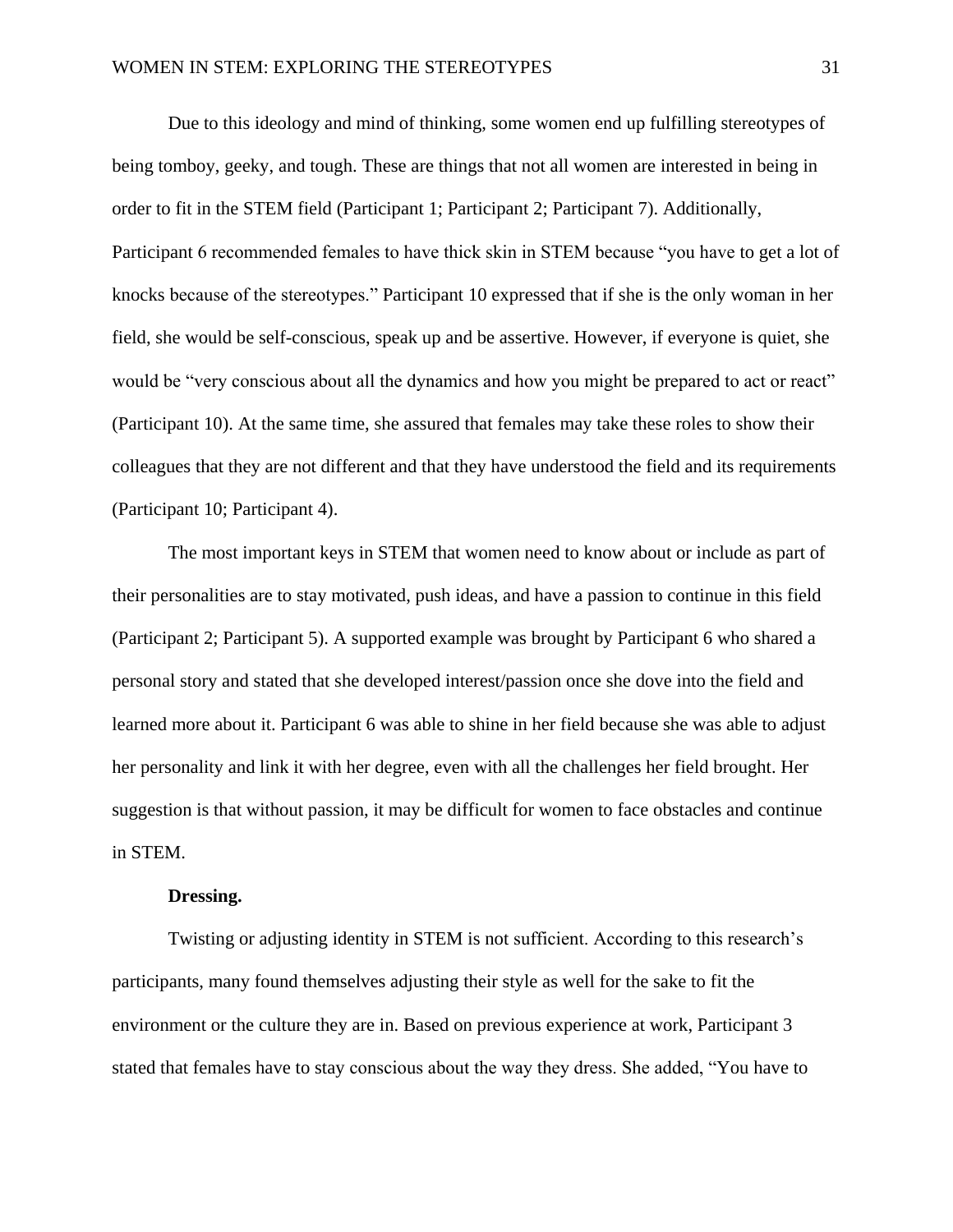dress like a tomboy to kind of be taken seriously" (Participant 3). She notes that wearing makeup and dressing up in a way that individuals are seen to be too feminine can lead their counterparts to not take them seriously (Participant 3; Participant 4; Participant 10). Females may get questioned when dressing up. Participant 6 mentioned that in one of her conversations with her new supervisor, he asked her whether she always wears skirts to work or was that just to meet him. She expressed that, "I knew right then that I was not really going to be treated seriously." In addition to this example, Participant 3 shared an experience she faced in her career:

If I go and dress a certain way, I kinda get questions. I, sometimes, go to work and all dressed up, you know, I want to wear a dress; I wear heels, you know, and my colleagues will be like you came all dressed up, are you ok.

Similarly, Participant 4 called on a personal experience when she was pursuing her undergraduate degree. She confirmed her interest in wearing makeup and getting dressed up. However, she noticed in her first week of classes that most of her female classmates did not wear any makeup and used to come to classes wearing pants or trousers. Thus, she had to change her style and stop wearing flashy colors to prevent students from not taking her seriously. She shared that she was trying to present herself as someone who is committed and serious about the program (Participant 4). Participant 5 indicated that STEM requires a professional look and as long as she dressed professionally, people do not reject the style; however, she stressed, "But I do like a lot of times women in this field, we definitely have to play ourselves down like feeling too flashy" (Participant 5). Additionally, Participant 2 stated that she used to lean more toward the tomboy look in school; when she transferred to the professional life and through time and many years of experience in the STEM world, she moved away from dressing in that style. Participant 9 acknowledged the fact that it is not because STEM women are adjusting their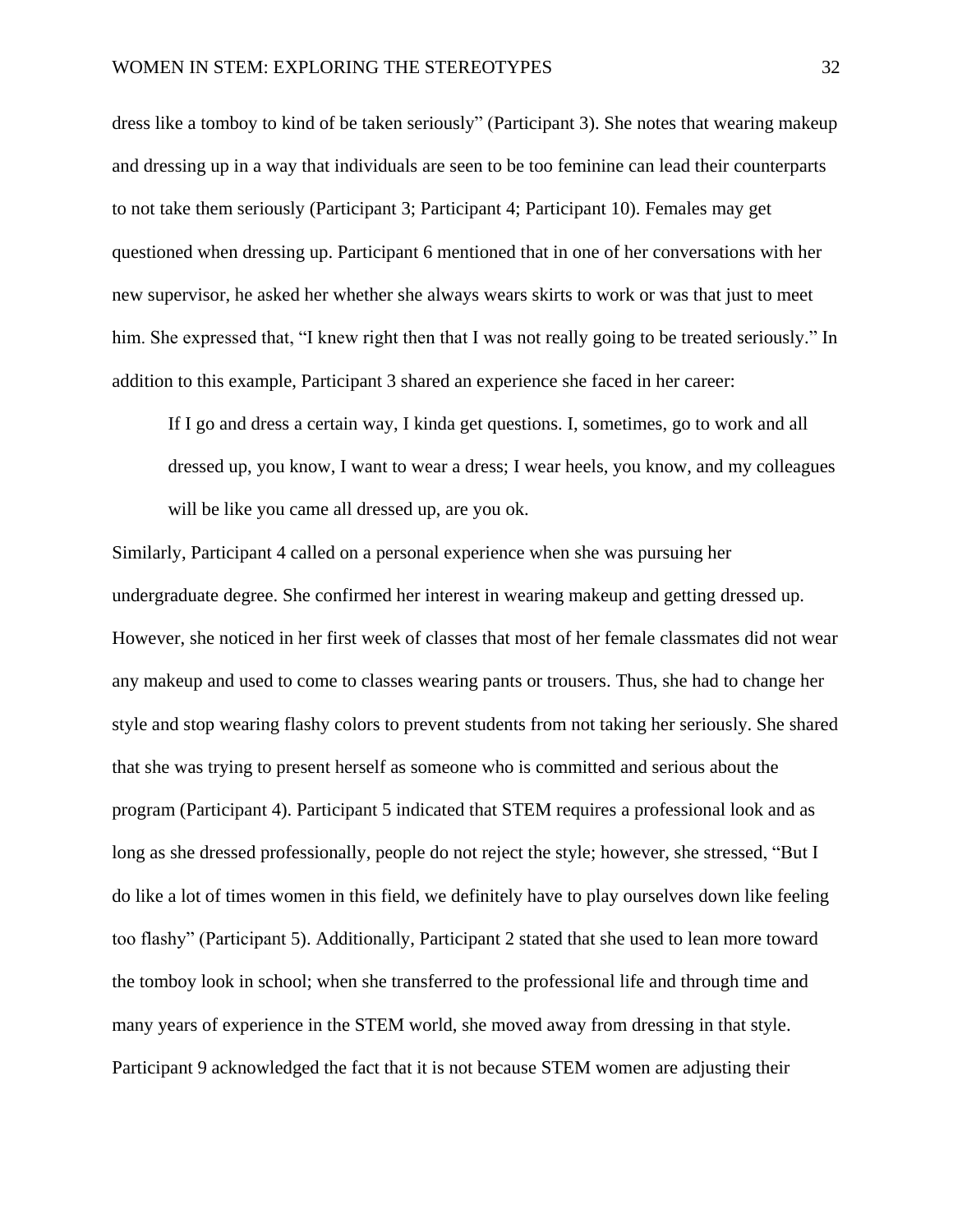dressing style, but because of the cultural stereotypes that females cannot be girly and smart at the same time. From this perspective, Participant 8 shed light on the fact that dressing and acting like men is what most women think they should do in STEM because males are the majority. Therefore, most females think that in order to be smart/good at math and engineering, they have to dress in a masculine way (Participant 8). Yet Participant 7 was the only one that stated she goes with styles that are easy and fast since she is busy most of the time and does not have much time to dress up.

#### **Effort and Time in STEM.**

In addition to attitude and style in STEM, this field requires massive effort and time. STEM is a competitive field (Participant 3). Thus, many individuals in the field dedicate their time to work. Reflecting on this point, some think that because it is a competitive and sexist field, it is not one recommended for females (Participant 3; Participant 5). That's what was told to Participant 3 when she began pursuing her undergraduate degree. Since STEM is a maledominated field with a low representation of women, Participant 3 expressed, "I had to do double the work to prove that I am capable of being a scientist … I have to work harder to prove that I am capable of doing my work." Similarly, Participant 10 stated that women put more effort to show that they have understood their job/field and know how to work in it. Participant 6, Participant 4, and Participant 1 added that adding more hours or doubling the work is constant in STEM, especially if females want to prove themselves and be stubborn. Participant 1 shared:

It's almost like you have to work twice as hard, just to make it look like you were doing the same amount of work as a white male colleague … I think there's a subset of women who see the lack of women in the field and make a point of trying to stay in STEM just to prove that they can, and that makes me sad.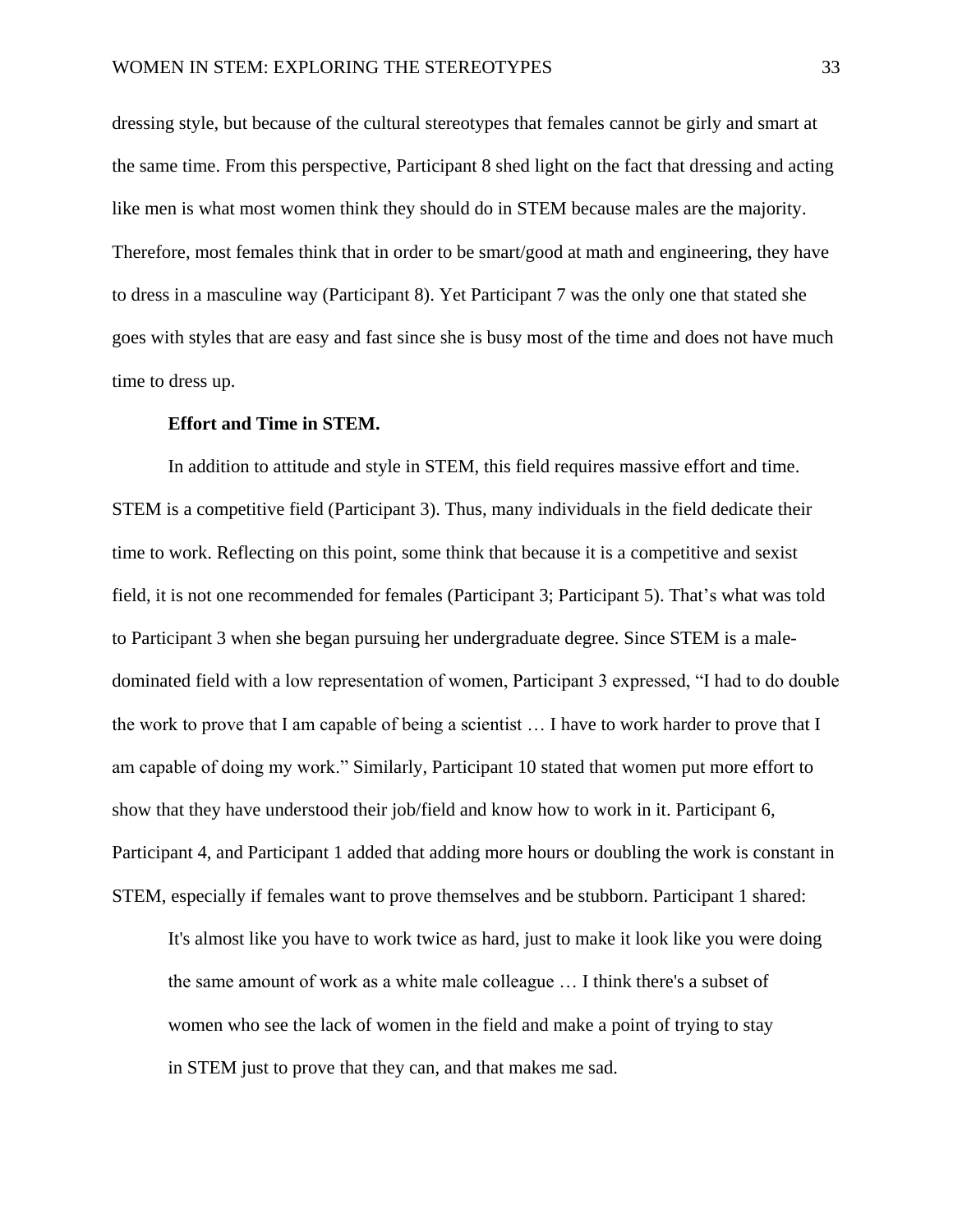Thus, this can bring us to an understanding that there are many factors to why women double the work or put more time or effort in STEM; this is something that should be spotlighted as well. Moreover, from one hand of the equation, we observe women trying to prove themselves in their field, and from the other hand, we notice the presence of a cultural pressure that could be leading women to double their effort in STEM. Participant 8 acknowledged:

When it comes to women, although it is underrepresented, still we are much better. We're doing way more work than most of the men because if we don't do our work, then everybody would say oh she's a female; that's why she is not doing that. So that's why

we are working twice as hard to get to that point whereas they might have achieved it. Hence, putting more time into work may not give individuals the flexibility to have a social life as previous studies indicated (Participant 7; Participant 2). Moreover, individuals may not have time to create the work – personal life balance (Participant 7; Participant 2). Participant 9 and Participant 2 stated that most of the males that worked with them had a partner who had a light job and took care of their children. Participant 5 stated that she constantly felt like she had to do more work to prove to her supervisor that he made the right decision by hiring her.

Doubling the work requires time. However, there are other responsibilities in STEM that require time. Participant 9 expressed that in one of her experiences, her counterpart expected her to be available even after work and over the weekends (such as answering colleagues' emails); this did not resonate with her and was a reason to switch her job. Additionally, Participant 6 stated that she had to pick up more hours for the sake to understand her field and learn about it especially since her educational background was not STEM-related, which created a conflict and added to her schedule more time to learn about the field. Similarly, STEM requires individuals to keep developing and updating their knowledge constantly (Participant 4). Therefore, women may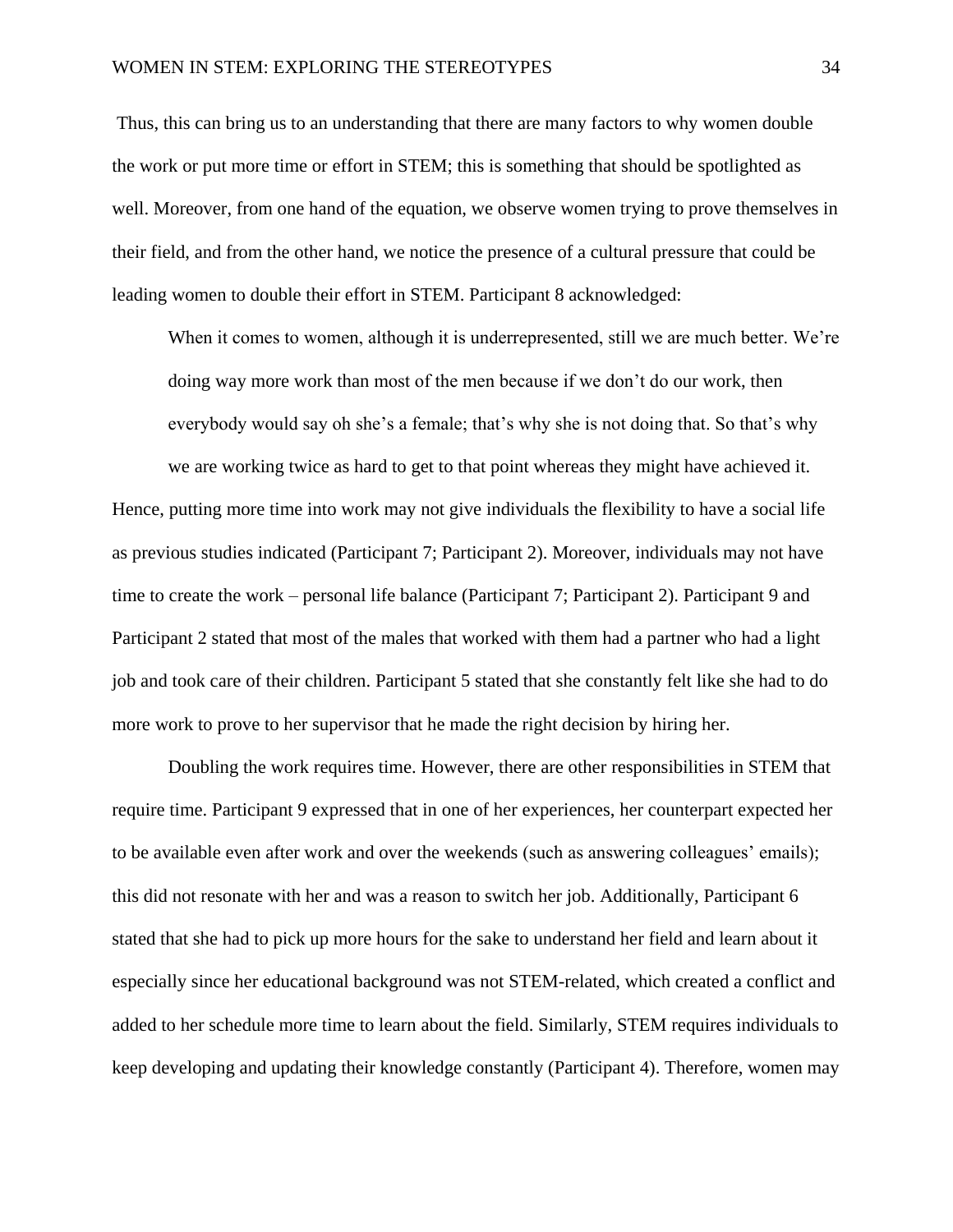find it difficult to put more work than expected and not end up reaching the life-work balance (Participant 4).

#### **Challenges.**

There are many challenges in STEM; the ones that will be mentioned in this section are taken from participants' responses. There are many interpretations that are hidden between the lines about the challenges females may face in STEM. One could be from the extra time or work individuals have to put in this field. Another one could be the fact that due to the low representation of women in STEM, most of the STEM fields hire women in positions where they can be visible to the outside world or do the outreach for the sake to show diversity. Both of these challenges can lead women to quit or be close to quitting in STEM (Participant 1). Participant 5 shared that being the only woman or one of the minorities in the field is a challenge in itself and male colleagues could compete with women if they feel threatened by their presence (Participant 8); she stated, " I do think a lot of women get tired of being the only women in spaces, like a person can only take but so much" (Participant 5). She added, "because every day I know that there are stereotypes associated with me being a woman … I do find like I'm experiencing more obstacles than my counterpart would." Another challenge is that "STEM is not a field for women", which is something that individuals may suggest to women who are thinking about entering the field (Participant 3). Participant 3 expressed that this was one of the challenges she faced in her journey which reflected negatively and caused stress. Speaking of stress, Participant 1 reflected on a previous experience and mentioned that it can be very frustrating when women are expected to not complain when they have female mentors; quoting, "I'm not even allowed to complain about my advisor, as a woman, because I'm considered like, so lucky to be a woman with a woman advisor. Oh, and I feel very guilty when I complain about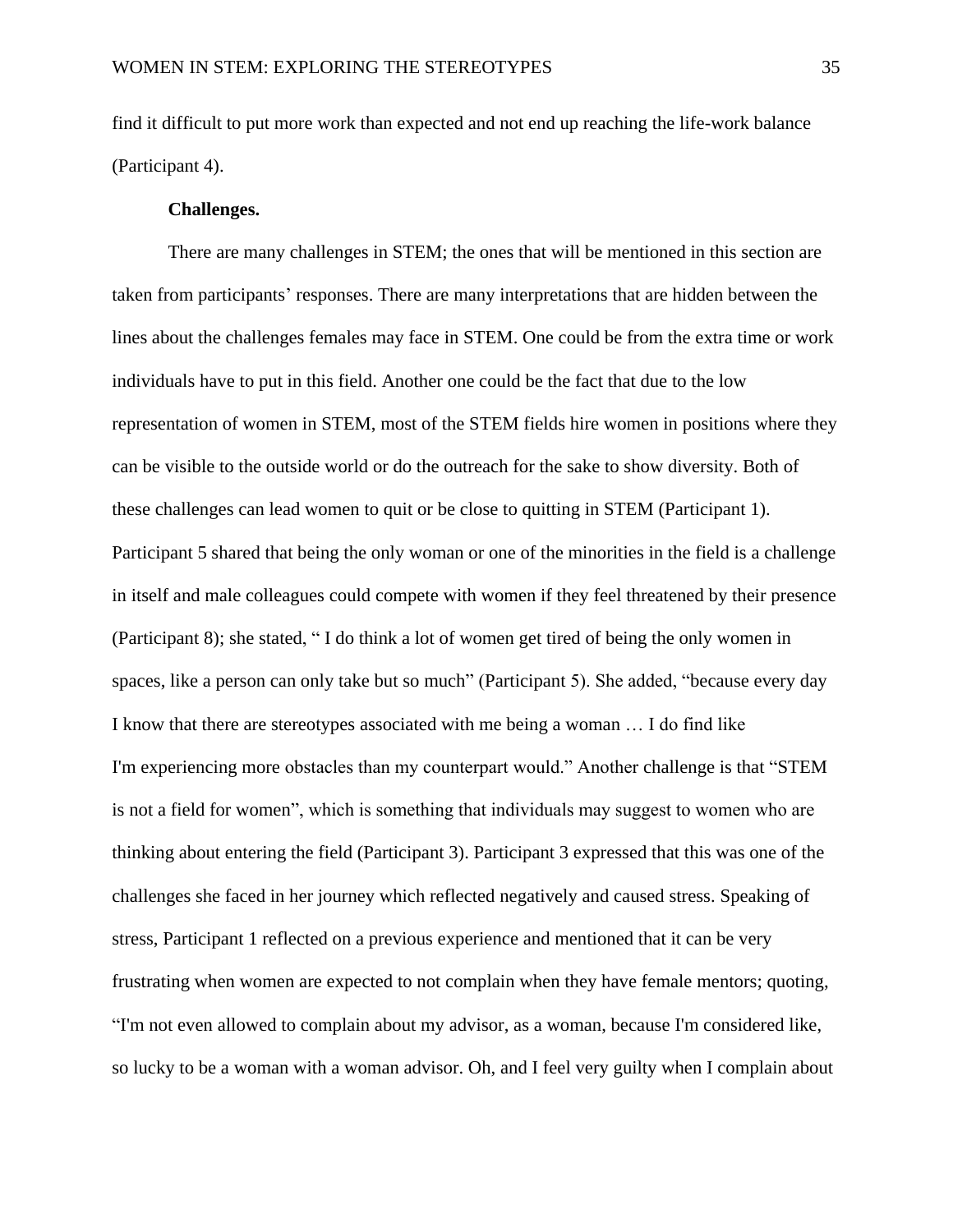her." (Participant 1). Hence, this is incorrect because in this case, men should not complain in STEM since they are highly represented and act from a point of privilege. However, in real life, we see men complain about their work and mentors. Many may view STEM to be an analytic, competitive, and complex field (Participant 5, Participant 3, Participant 9); unfortunately, they do not perceive women to fit this type of culture, which can be a challenge by itself to many women (Participant 5). To this extent, women may not get the needed training on time. Participant 6 mentioned, "the staff that were doing [job] really took a long time with me to do training, that I don't think that I would have gotten if I had been a male of that age." In fact, Participant 9 shared that "researchers are less willing to mentor female candidates with the same exact resume as male candidates." Not just that, but some of women's achievement/effort in STEM are not highlighted or recognized (Participant 8; Participant 9); women's ideas many get taken and credited by men (Participant 1; Participant 6); that was an issue Participant 1 faced in her journey. Additionally, a great challenge that is facing many women is the educational piece -how to apply the learned skills in schools to the real world (Participant 6). This is important to women because they need to learn about the application of their roles and skills in STEM. There are not many examples in STEM. Thus, females need this step in their journey. Participant 8 shared that women "can't just jump into emptiness" and enter journeys they are not much familiar with its culture and environment, especially if there are consequences.

Therefore, there are many challenges in STEM. Some may lead women to quit or change education/career (Participant 1; Participant 7). Additionally, some women may get afraid to take risks or face those challenges (Participant 3; Participant 4). Moreover, wages in STEM were already discussed in Chapter 2; the number of challenges faced in this field may not be satisfying especially with payment in this field.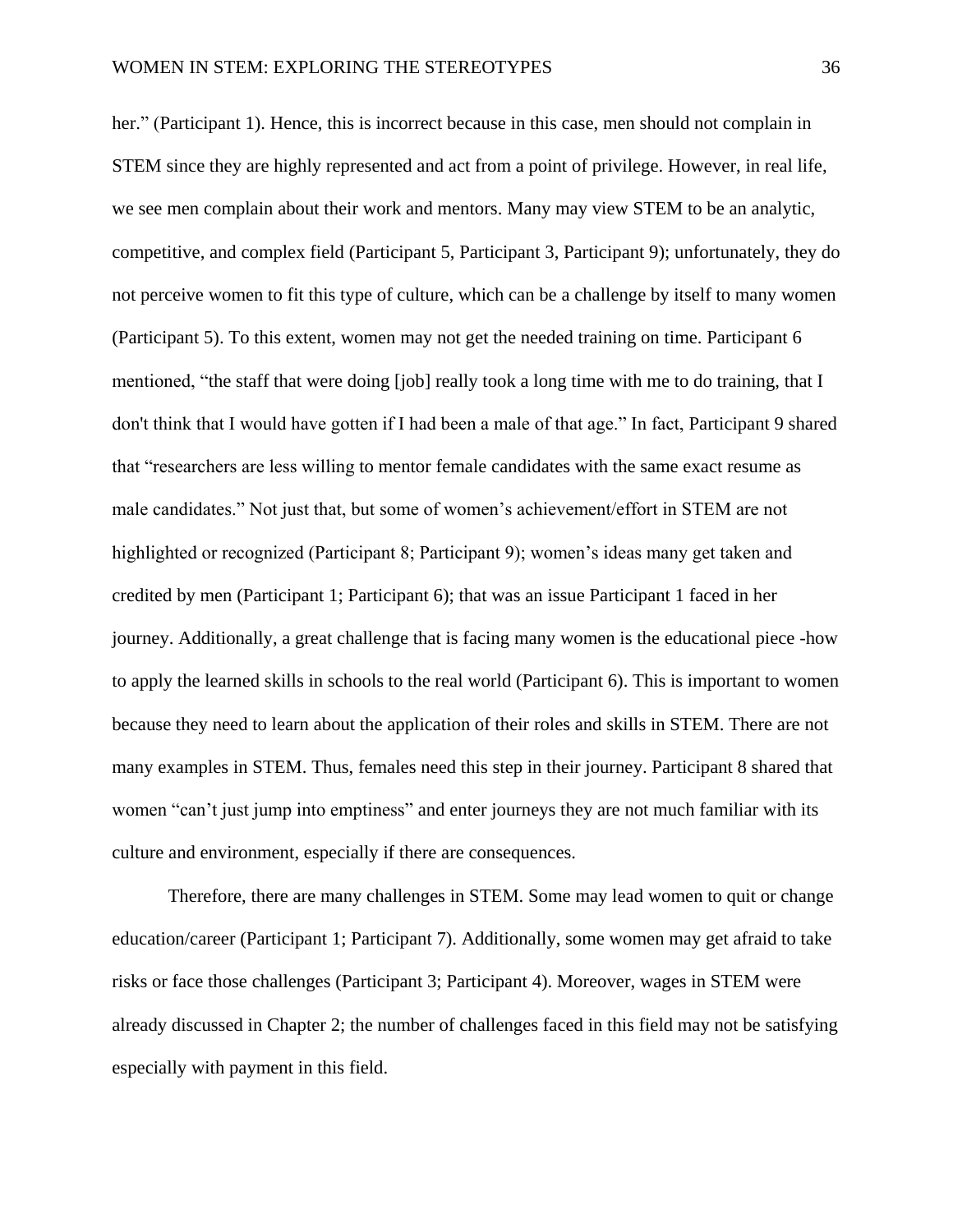## Underestimation from Others

The second theme was clearly overlapping between all participants. Underestimation was/is common in STEM, especially because it is a field that depends on soft skills. In other words, there is a negative connotation associated with a women begin a mathematician, statistician, engineer, physicist, or scientist; this could be one of the reasons why "we're not seeing a lot of women pursuing these degrees [and careers] at the moment" (Participant 5). Similarly, Participant 2 and Participant 6 stated that men in their field did not think that they were capable of their jobs because they were females; to their understanding, if you are not a man, you cannot do the job (Participant 2; Participant 8); Participant 4 added that her field is more for men because they could understand it more. In other words, people (men) do not have confidence in women's ability (soft skills) in STEM because they think females do not fit the field, which can lead to underestimation (Participant 3; Participant 4; Participant 6; Participant 10). They might even refuse to listen to women (Participant 8). For example, Participant 6 provided an experience where someone asked her "I'd like to speak to your supervisor, which was at that point in time code for, you can't possibly know what you're talking about are doing. So, I need to talk to your male supervisor." Asking for male approval at work can be stressful and uncomfortable to women (Participant 4). For that reason, Participant 6 stated that women need to have thick skin in STEM in order to continue and stay. Moreover, in STEM, women get questioned twice as often as a man would (Participant 3) because women viewed as not analytical and can not face the stress that comes with STEM fields (Participant 5). Interestingly, a popular stereotype in STEM that women are those who dedicate more time to personal life, which may lead them to dereliction in their work; this can hinder females' professional growth (Participant 5). However, Participant 2 asserted that women are multitaskers; they always get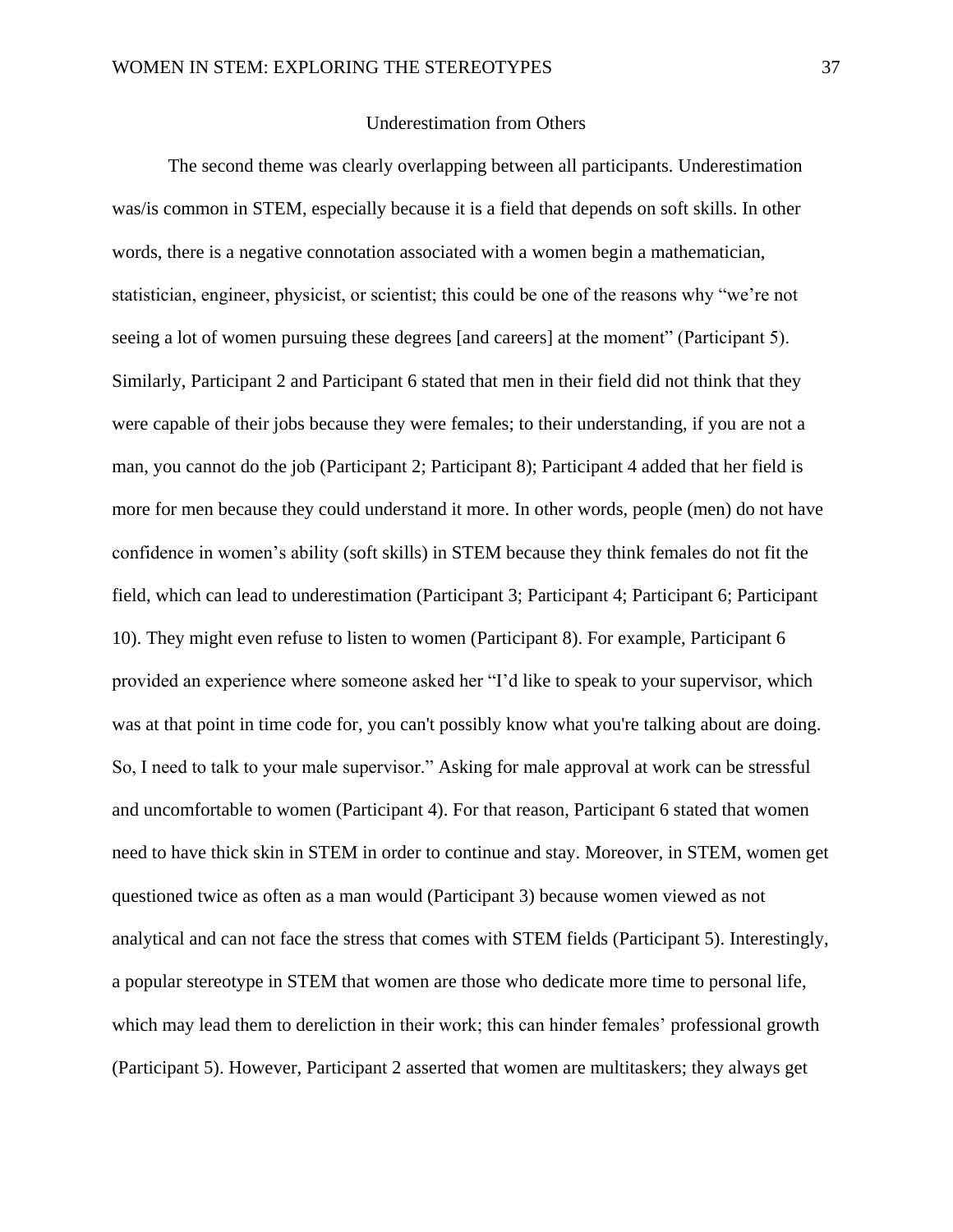work done, especially those who are used to responsibilities since they have children or other obligations. Seconding that, Participant 8 assured, "that those few women who are in this field, there are about twice as better than those men."

Underestimation can stick to females and lead to a negative impact (Participant 2). Participant 8 stated that "my supervisor used to play with my insecurities and that experience is still in my head, and I'm still trying to recover from that insecurity. . . [However,] I started questioning myself and always think about what I say." Additionally, Participant 9 explained, "they [(men)] would make like a comment or something that sticks with you that seems like it's downplaying." Participant 8 affirmed, "my supervisor, he used it to play with my insecurities . . . [and] I'm trying to recover from that, you know, still, I'm trying to recover from that insecurity." Individuals could try significantly to distract their attention from those negative impacts (such as feeling hurtful), but not all the times which can lead to many consequences; one of them is low on productivity (Participant 8). Participant 3 provided an additional example of a time where she was recommended to switch her major since STEM is a way more competitive field and her advisor assumed that she was not capable or could not handle the field she was in; she was encouraged to change to biology because it was common for girls than boys and that she would not have to feel uncomfortable in classes (the fact that some think women are not capable of math or soft skills, individuals encourage women to pursue non-STEM degrees (Participant 8)). To be advised to change major or field because of perceived ability can be disappointing and depressing to many females; they would think that they do not have what it takes to be in STEM fields or they are not sufficient for that field (Participant 9). Going back to Participant 3, she was informed that she was not going to pass and no universities would accept her in that field; she acknowledged that if she had taken his advice, she would not have entered university, received a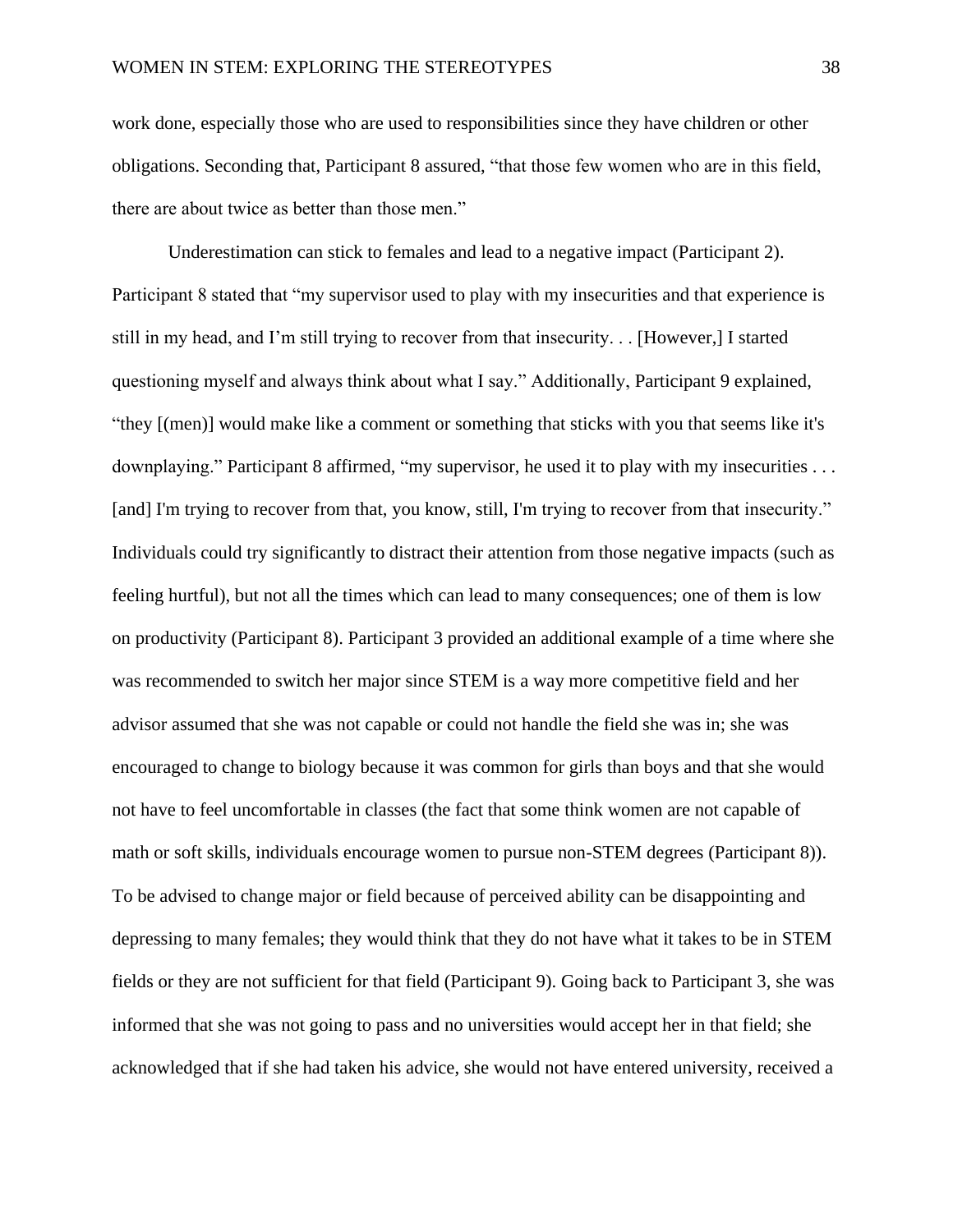degree, and became a scientist (Participant 3). Participant 5 added that **"**During my time in undergrad, it was definitely an uphill battle. I've had professors tell me, look, if you can't do this, then maybe you should change your major." Her professor communicated that regardless of her personality and gender, this field would not have been easier (Participant 5). Participant 1 stated that there was an "unspoken thing where everyone felt like I was treated differently"; there was an unconscious bias against her because of her gender (Participant 1).

Many participants asserted these underestimations and stereotypes could cause women to work harder to prove others wrong (such as putting double the effort and time to prove their existence (Participant 4)); they could also contribute to automatically assume roles for each gender. Therefore, the absence of stereotypes would have led females to coast through work (Participant 5); as an example, Participant 8 shined in an experience where she was not underestimated by her counterpart. Yet their presence and association with being women could result in more obstacles for them than their counterparts (Participant 5). One of the challenges of quitting a STEM education or career is the pressure and stress females face in their field from their male co-workers. Participant 6 shared a previous experience with the researcher stating that in one of her STEM journeys, she got offered a position in a department that was missing females; she saw challenges and obstacles coming into her way in a field that is male-dominated and assumed to be hard to work in such a culture. She stated:

Because it was such a male-dominated environment, I could see even in the interactions that they didn't take what I had to say seriously . . . even if I made a suggestion, I wouldn't necessarily get the claim for it, and I wouldn't necessarily be celebrated for it [this is something mentioned multiple times by different participants (Participant 1)].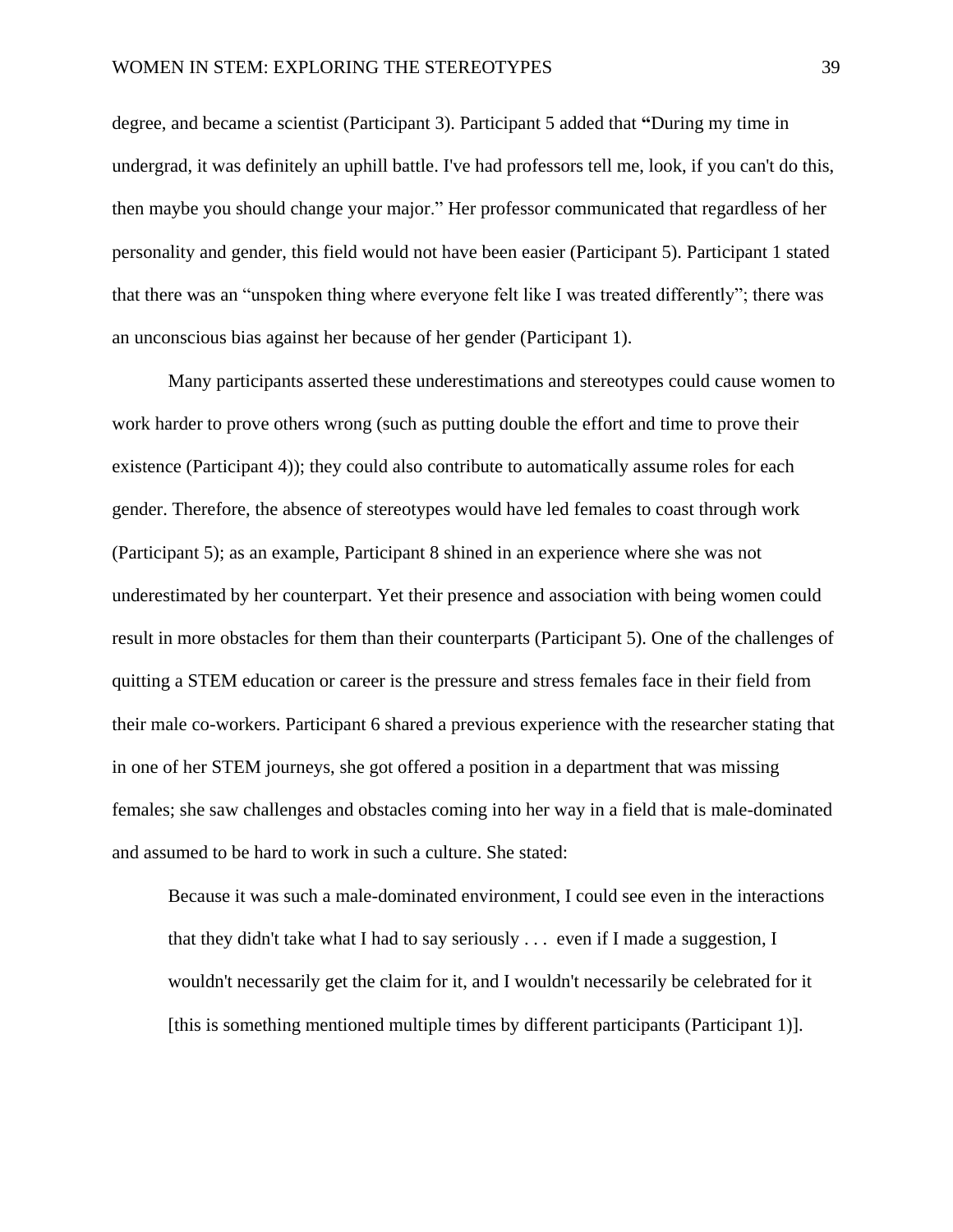Thus, she ended up rejecting the position and not pursuing it (Participant 6); we can conclude from this example that stereotypes evolve and are true in fields where women are poorly represented (Participant 8). Providing another example, several participants expressed that the surrounding community could discourage or warn individuals from pursuing a certain career or degree whereas in reality, they could significantly qualify for that field (Participant 4; Participant 6; Participant 8; Participant 10). In fact, once you dive into the field, you will observe women's trace and effort in STEM (Participant 1).

Participant 5 indicated that there were "roadblocks of getting him to trust that they made the right decision hiring me." Conversely, these underestimations or stereotypes can lead some women to accept and believe in them, which could result in leaving the field (Participant 3). For example, females may hesitate to ask questions or provide perspectives because they may be misunderstood by others. In other words, they lose self-confidence and start doubting themselves (Participant 4). Additionally, females may grow up thinking that they do not have to know math because they are girls and not supposed to know everything, which could come from culture or community (Participant 3; Participant 2). Speaking of that, society pushes women out of math and STEM in general. Therefore, by the time they get to college, they either do not have an interest in STEM or it is fractional (Participant 5). On the other hand, Participant 7 stated that both genders show interest in STEM in their childhood. However, females lose that passion as soon as they hit puberty. Participant 9 mentioned that women lean toward fields that are impactful; thus, people in STEM may need to work harder to pitch in the field to increase interest and representation.

Moving forward, people may picture males in STEM more than females, which is unfortunate. However, through time and as Participant 2 matured, she learned that there was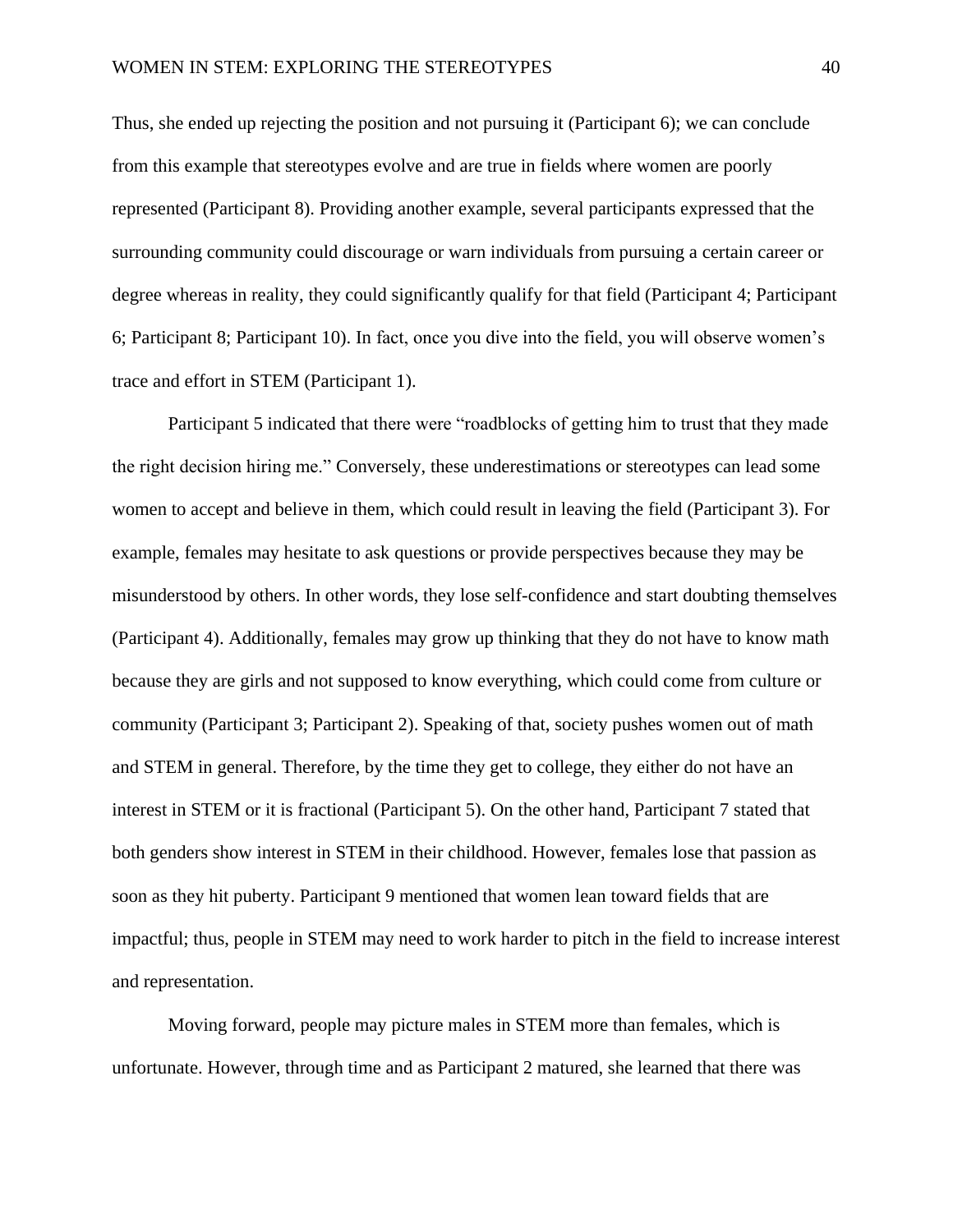something amiss. The truth is that women are capable of soft skills and are eligible to work in or study STEM; they just need encouragement (Participant 2). Moreover, opportunities that are offered in STEM may not be fair. Participant 3 stated that she had to wait a long time to enter the field she admired. Participant 10 added that in a previous interview she had in the past where a hiring manager sat with her for ten minutes trying to explain her soft skills assuming that she did not understand them. Additionally, while career opportunities for women in STEM have increased, Participant 6 mentioned that "there have been instances where I've seen women were hired as sales people because they would sale people because they would bring money rather than because of their expertise in that area," and Participant 1 seconded that statement. Women are brought on not for science, but for the sake to show diversity (do work that men do not have time to do such as public outreach) (Participant 1). Surprisingly, hiring managers can recognize applicants' genders most of the time from the tone of the applications and the vocabularies they have used (Participant 9). For example, when the word "brilliant" is being used, usually males are the candidates. However, using "hard-working" indicates that females are candidates. Hence, this is not only a gender stereotype but an underestimation based on gender as well (Participant 9).

Stereotypes and underestimation (whether they are ability or style-based) exist in STEM. However, in order to proceed in this field, Participant 6 kept insisting on the need to "take up pushing him on mansplaining me on stuff and say, I'm well aware of that. I understand how this works." Additionally, Participant 7 mentioned that females should have the self-confidence to face people with courage whenever they get underestimated or questioned in STEM. However, Participant 8 added that stereotypical men are common in STEM, thus if they do not affect individuals, then "there's no point fighting over it."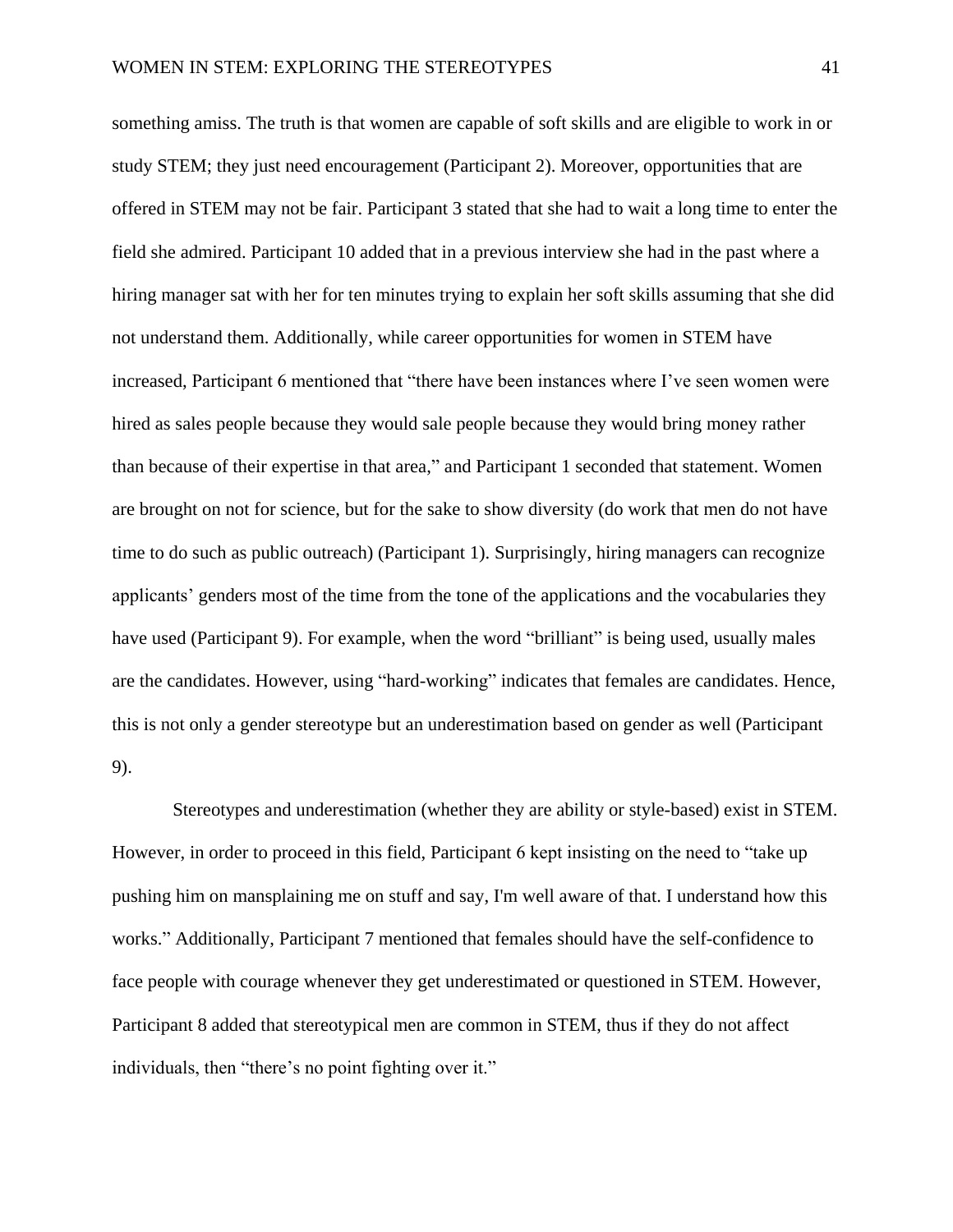## Confidence in Self

Self-confidence is needed especially in STEM. Previous studies stated that women underestimate their own ability in most of the STEM fields. However, reasons have not been investigated. When interviews were conducted, the researcher was careful to ask participants questions to better understand the factors that are leading women to underestimate their own ability when entering STEM education or STEM career. Participant 1 mentioned, "I have been surrounded by very confident men in STEM who seemingly will never admit that they do not know something. If they do not know the answer, they'll just like, make stuff up and say it very confidently" to the point that they will convince those around them. Participant 1 voiced, "that is not how I speak. So just the fact that I will occasionally say, I don't know or I'm not sure … [will make] me look stupid." This explains that vocabularies are important in STEM. Usually, women would not claim their knowledge or understanding of a subject until they are 99% sure of it (Participant 1; Participant 5; Participant 9). Therefore, most females end up expressing their knowledge to, "I am not sure or I don't know," which could be negatively interpreted by their counterparts. Men, on the other hand, have high self-confidence and usually voice strong opinions or use vocabularies that could imply their significant understanding of the field whereas those vocabularies do not necessarily reflect on the knowledge they have (Participant 1; Participant 5; Participant 6). Having a 99% of knowledge can play a part when applying to job positions (Participant 4; Participant 6; Participant 2). Participant 4 and Participant 6 shared that they did not submit an application for a job they mostly/fully qualified for. To their understanding, they had to meet the 100% qualification before applying whereas one of their colleagues applied to the job with similar knowledge and background experience. Thus, the interpretation of how to measure qualifications or knowledge varies from males to females. This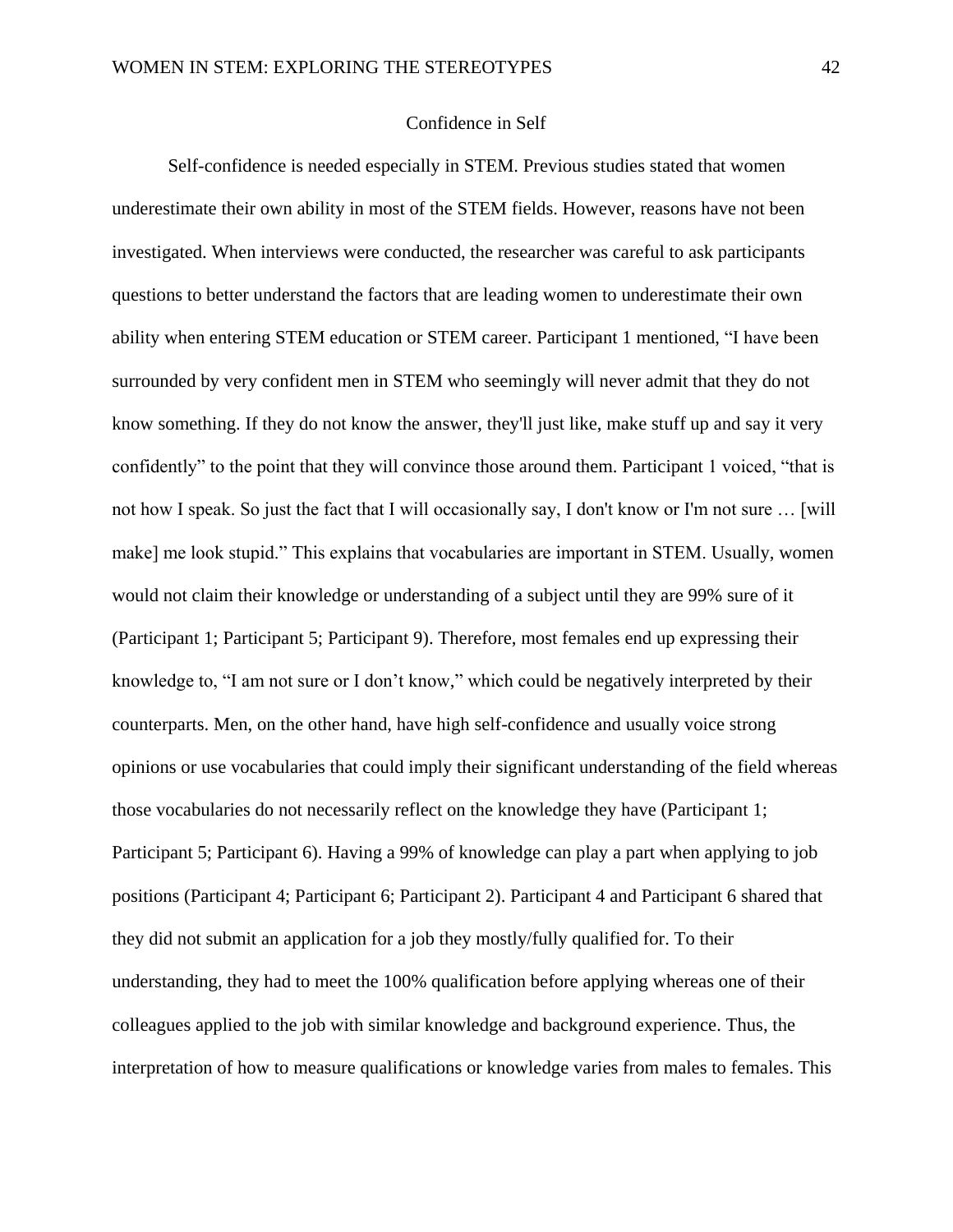could be one of the reasons that is creating or increasing stereotypes against women in addition to how girls versus boys are socialized and taught to communicate/perceive things in different events (Participant 1). Due to the stereotypes in STEM, in return, women result in underestimating their own soft skills ability (no matter how hard they will work, they will always have low self-confidence. While contribution and effort are not recognized most of the time, some participants think that this may lead females to question seeking STEM education/career) (Participant 1; Participant 3; Participant 6; Participant 8). Some participants think the cause of these situations is due to women's low representation in STEM. They described this to be the factor that is causing the pressure for women and is leading them to have a low self-confident in their abilities (Participant 2; Participant 4). Speaking of pressure, most females do feel stressed in STEM due to the different thoughts that go in their heads. Participant 4 remarked:

[women are] afraid that they might be wrong, especially when someone takes a challenge and some thoughts come to their head like, I cannot be wrong, I cannot. They question themselves saying I cannot show myself as a weak person. And these kinds of pressures can make them change their decision, instead of going into studying science, they would just go and study art . . . they're afraid that other males might tell them you don't belong here.

Reflecting on another personal experience, Participant 1 added:

I think stereotypes that influence the way people view me. They could have caused a few of the struggles I've had in graduate school . . . I actually think no matter what you are doing, someone views it as wrong.

Yet Participant 4 stated that as a hard-working person, stereotypes were preventing her from moving forward and think that the effort she put in would never satisfy the field she was in.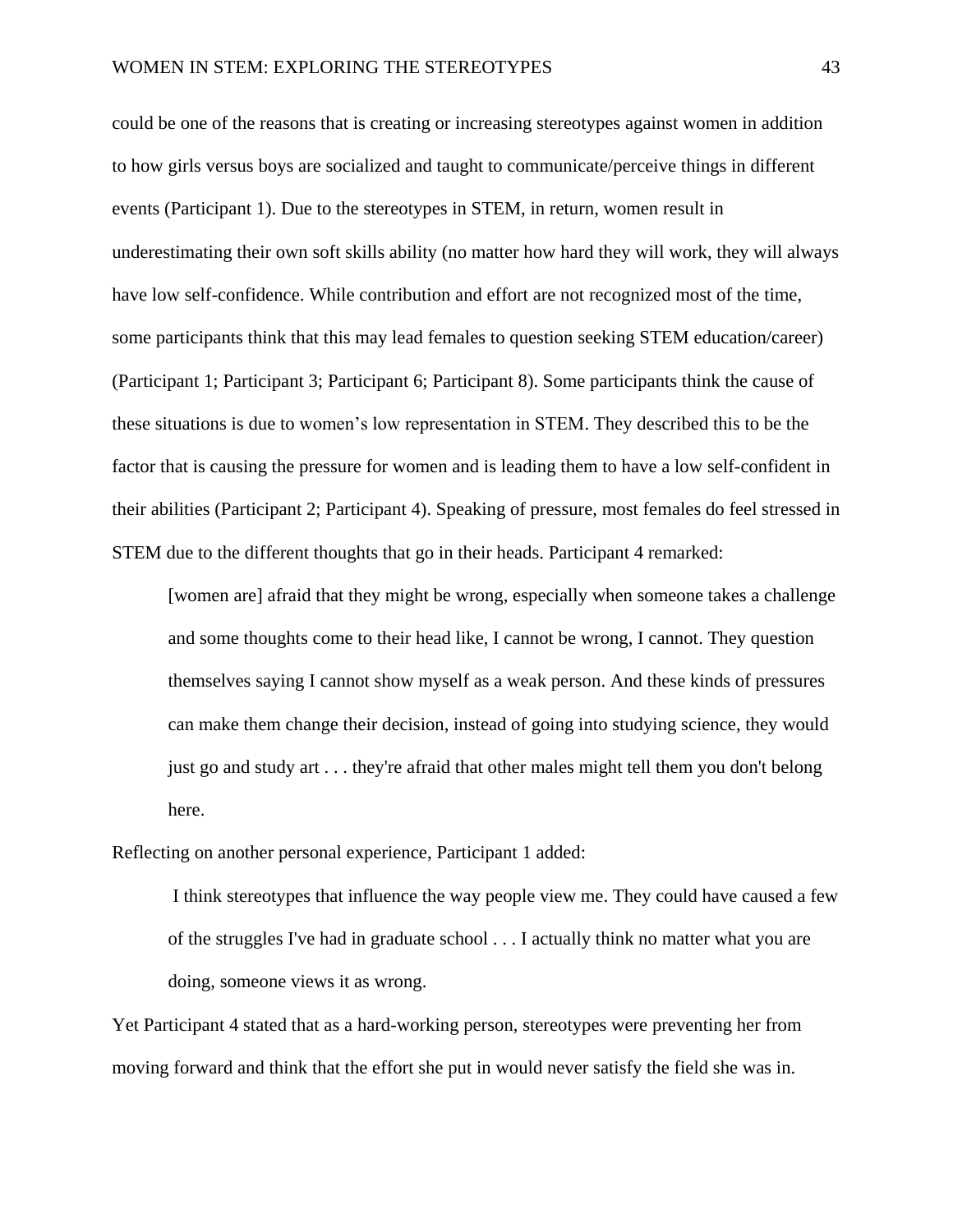Thus, in this case, females are not only being underestimated by others, but those negative feedback or skeptical comments are effecting women's self-confidence (Participant 3; Participant 9; Participant 10). Participant 1 insisted that when it comes to difficult or higher-level courses, women may review them as hard classes that may require skills that are not known. Participant 7 added that she came across many women and young girls who underestimated their own ability quoting, "I started to notice the patterns of girls saying, 'Oh, I'm not good at math and physics, that's hard. Oh, you must be really smart to understand that."

Doubting self or thinking about misinterpretation are not comfortable feelings to have at work, in classes, or during meetings that could lead to stagnation or discourage women to continue (Participant 1; Participant 3; Participant 4; Participant 5; Participant 9; Participant 10). Thinking about every interaction made and questioned asked can lead individuals to enter a spiral that they may not be able to get out of. Participant 1 mentioned:

You waste so much energy thinking about every interaction you have and then wondering, did they say that to me because I'm a woman? Did they say that to me because I'm young? But just the energy it takes to constantly second guess yourself is exhausting.

She added that even after each presentation or a meeting, she would insist "what I'm saying cannot possibly be right, but they're just listening to me because they think it's fun to hear this young woman describing science to them" (Participant 1). This explains that women may get surprised when realizing skills or recognizing their professional knowledge. Participant 10 asserted that "I remember feeling surprised. I said, oh, I'm really good at these abstract equations when it comes to quantum chemistry, and all of that. My brain does well with that," which was surprising to her.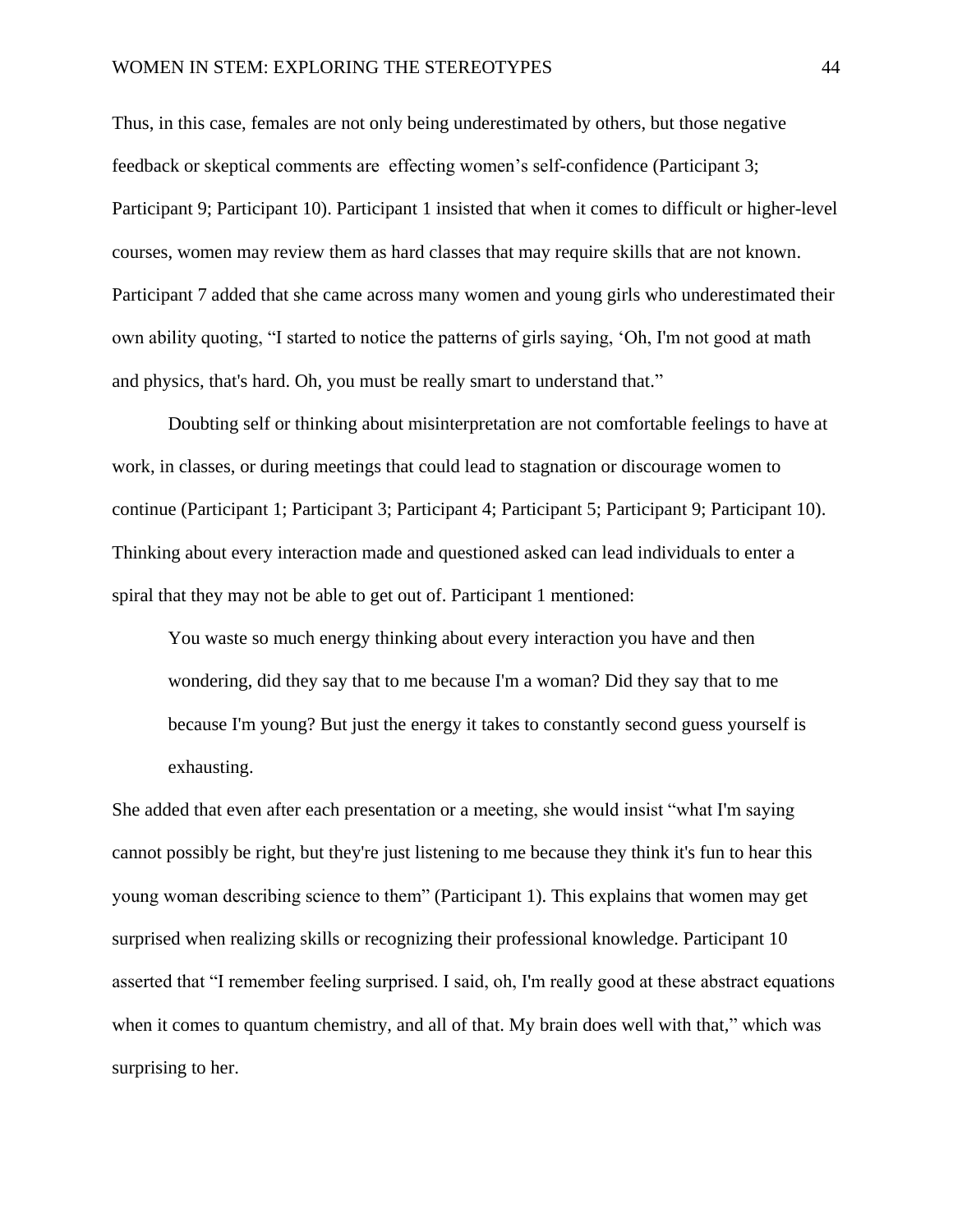Those difficult words could stay with individuals and could cause a serious impact; including the termination of a journey (Participant 1; Participant 3). In other words, these negative vocabularies are leading females to feel they do not fit in or do not have a role (Participant 5; Participant 6; Participant 10). Participant 10 shared that with all the difficulties and challenges the STEM field brings, she is not confident in taking another experience in STEM. Motioning this, Participant 4 expressed that females may raise many questions and think about challenges before making a decision on entering STEM; yet "unless this female is a strong one, she would do it" because others may not be comfortable facing risks and the insecurities of the STEM field. Similarly, Participant 4's friend hesitated to pursue STEM education, although she was good at soft skills, because the surrounding environment warned her of the stereotypes and she did not prefer being a minority or the first one to face the obstacles as well as take risks in this field. Had she believed her ability and disregarded stereotypes; she would have shined in her field. An intreating point, Participant 9 claimed:

Girls who got a B in the intro computer science class were less likely to continue on than boys who got like a B or a C. [Interestingly] boys would get a lower grade, but they would be like, you know, I really messed up this class, but I am a computer scientist, I spent all my time playing video games and coding, that's me. [On the other hand, if] girls would get a B; they would take it as evidence that they weren't good enough. They didn't fit the stereotype.

Speaking of inclusion, Participant 9 indicated that she was surprised about the number of individuals who were irritated, stressed, and emotional because:

They didn't fit in or feeling like they weren't good enough or their work wasn't good/strong enough, which I think often links to both your own internal ideas about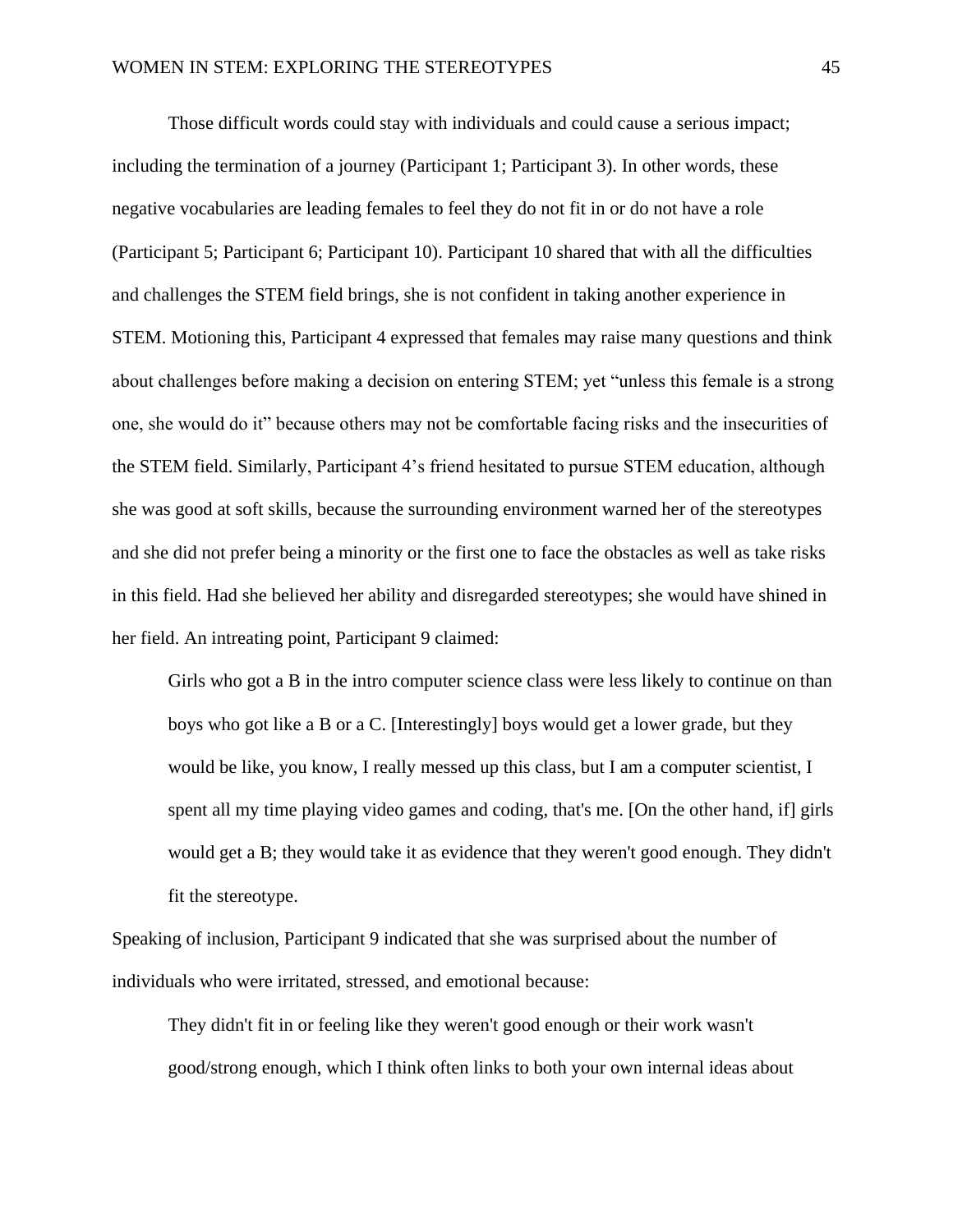yourself and what you're getting from other people. [Thus,] I definitely think that both underestimation and then stuff that happens to women in STEM fields totally affects their confidence (lose faith) and their ability to stay in their profession (sense of belonging). Participant 3 confirmed that by sharing that in a previous experience, she was depressed thinking she was not good for her field due to underestimation from others. Repeatedly, underestimation from others is not the only factor that is impacting women's interest in STEM, but stereotypes are contributing in regards to that as well. Thus, women tend to seek fields they feel more comfortable and welcomed (Participant 9).

While underestimating self is common across women in STEM, Participant 7 mentioned that females should have self-confidence, which will come with age and experience, to face people with courage whenever they are underestimated or questioned in STEM. Participant 8 and Participant 6 assured that females who go through different experiences in STEM, would have thick skin and become stronger, resilient, stubborn, tough, opinionated, and more manly (participants could be speaking about actions or men's personality in STEM). In addition to that, women should let go of negative comments, not fight for something that would not affect them on a personal/academic/professional level—especially when working with individuals in the field who believe in stereotypes, trust/stay confident in their ability, and take small steps if needed—even if their journey will take longer time (Participant 8; Participant 7). In addition to that, women should know that they are capable of soft and technical skills; they just need to change environments in order to shine in their field (Participant 7). Seconding this statement, Participant 1 shared the truth is that most women are capable of technical skills and could succeed at high-level courses, even if they seem challenging. Participant 8 added that the STEM field needs males and females. Therefore, women should have faith in their abilities (Participant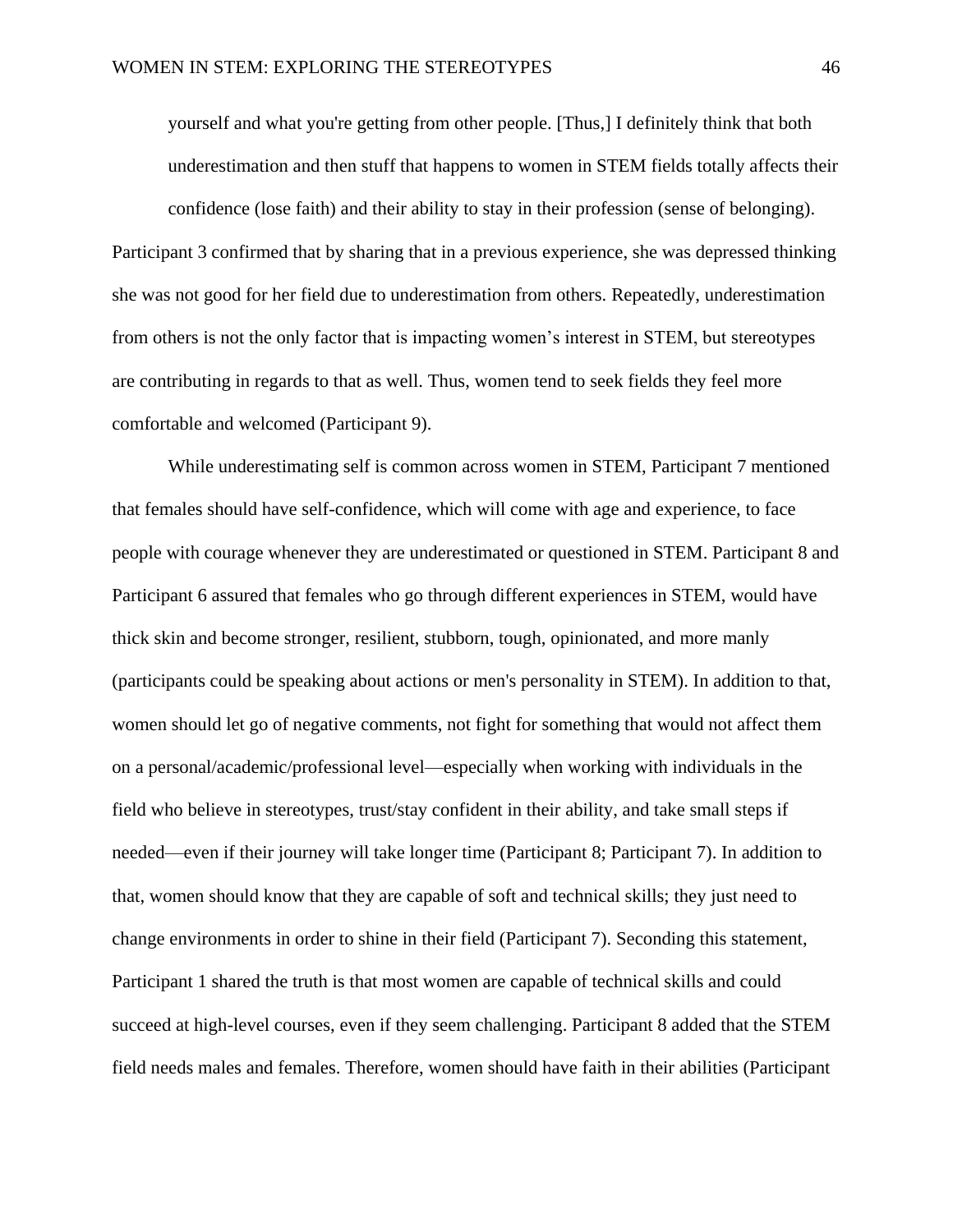5; Participant 8). While Participant 7 stated that, "a big part of that [the ability to overcome challenges in STEM] was the confidence that males in my life gave me by saying, yes you can. It was huge", the researcher may assure the importance of gaining confidence from self and not waiting for counterparts to give those encouragements (as they could boost someone's level of confidence (Participant 7)) because their absence could have negative consequences in leading women to feel not included or needed in the field (Participant 8).

The Impact of Women Mentors and Colleagues

#### *Women Mentors*

While STEM is full of obstacles and difficulties that not many women could overcome, mentorship and examples are significant in a field like STEM, especially with the absence of female representation. Participant 2 started by mentioning, "I tend to gravitate towards wanting to mentor women" because while we may see confident women in STEM, they gravitate toward female mentors who can take their skills, experience, ability and transfer them to young and new coming females as well as train them in how to succeed in a male-dominated field (Participant 9). Participant 6 shared that having a female mentor who was supportive benefited her in STEM. Participant 5 added, "I met a woman in my field. She took me under her wing and actually changed my entire trajectory. She opened the door to other women who come in. [Through her] I was able to meet other scientist women and go to conferences." She expanded on that, "I oftentimes feel like when you don't have people who look like you, who have similar backgrounds to you, it's very hard to relate to your coworkers on a social level" (Participant 5). Thus, by having that community, Participant 5 was pushed to strive in her field as well as start "interning very early in my college career." Without a female mentor, she would have not been able to proceed with confidence and accept opportunities; Participant 5's mentor wanted her to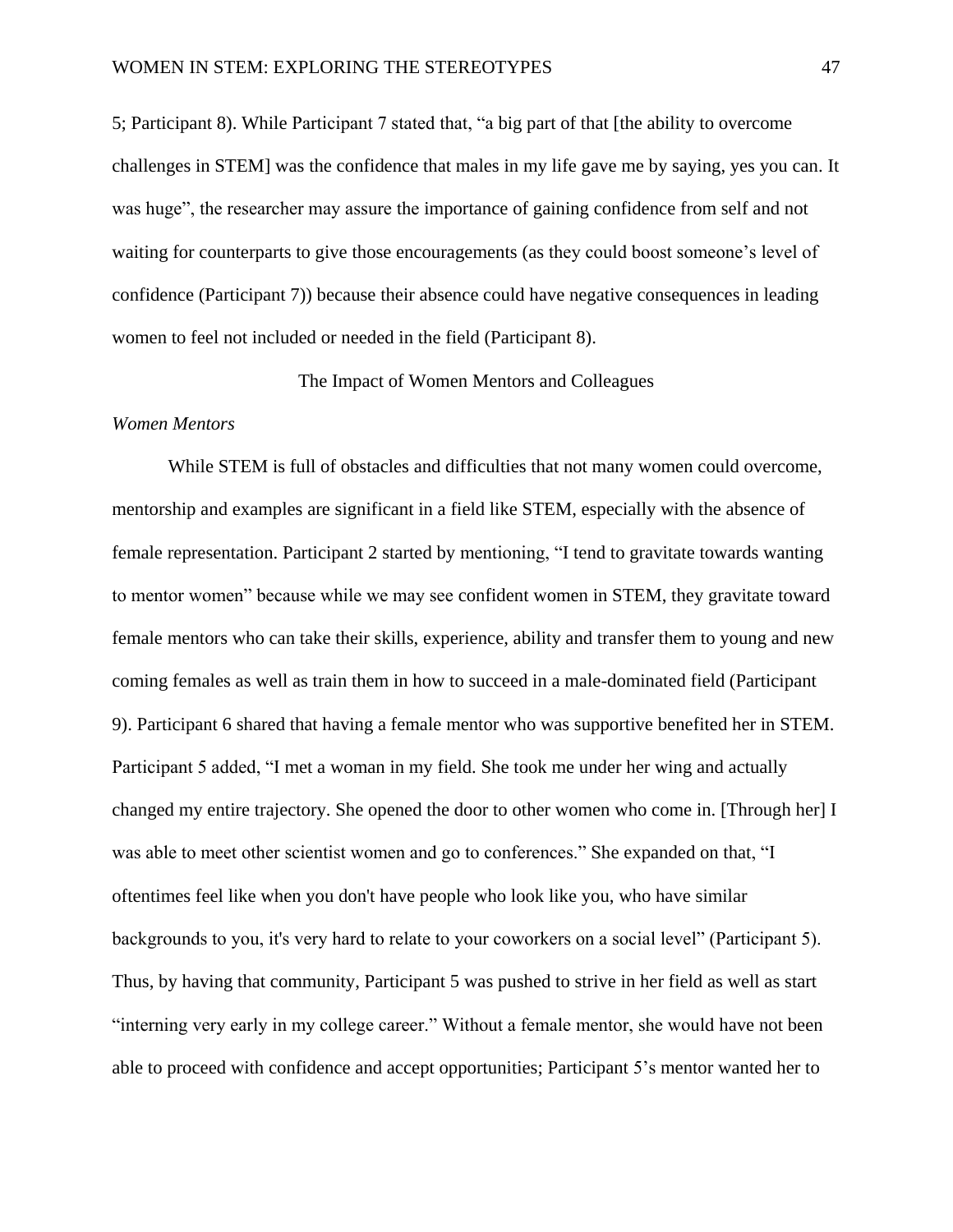grow but learn skills as well. Participant 7 added that female mentors were able to understand/support/motivate her in her STEM journey. In general, mentors act as supportive individuals who guide women along their paths. Usually, having female mentors are comfortable to others in the field. They do not only assist with educational and professional developments, but they also understand women's challenges better and help inspire/motivate other females to proceed (Participant 2; Participant 4; Participant 5; Participant 7, Participant 10). The majority of male mentors could not completely understand women's experiences in STEM and are not familiar with the challenges they face, which could create a difficult time for women to continue (Participant 4).

An important point to mention, Participant 1, Participant 8, Participant 10 indicated that a few of the current female mentors can be perceived as assertive or hard on others due to the difficult experiences they went through, especially with being a minority (the only one) in the department. Additionally, they "could just be seeing more potential in her female students, so they push them further" (Participant 1). This is for the sake to prepare them for the STEM field (Participant 1; Participant 8; Participant 10).

Before diving into the details of how it feels to have more females in the STEM field, several participants shed light on an interesting point about mentorship. Starting with Participant 1 shared that, in the past, she had a male mentor who advised her in one of her journeys; yet he was a good supporter, she indicated, " I don't know if he treats me differently because of my gender. There's never been a time where I questioned it, which is a good sign." Participant 8 added that her male supervisor was very supportive of her; he gave her opportunities and allowed her to grow in her field. Seconding that, Participant 9 and Participant 7 insisted that their male mentors supported them when they were going through a special experience of their lives.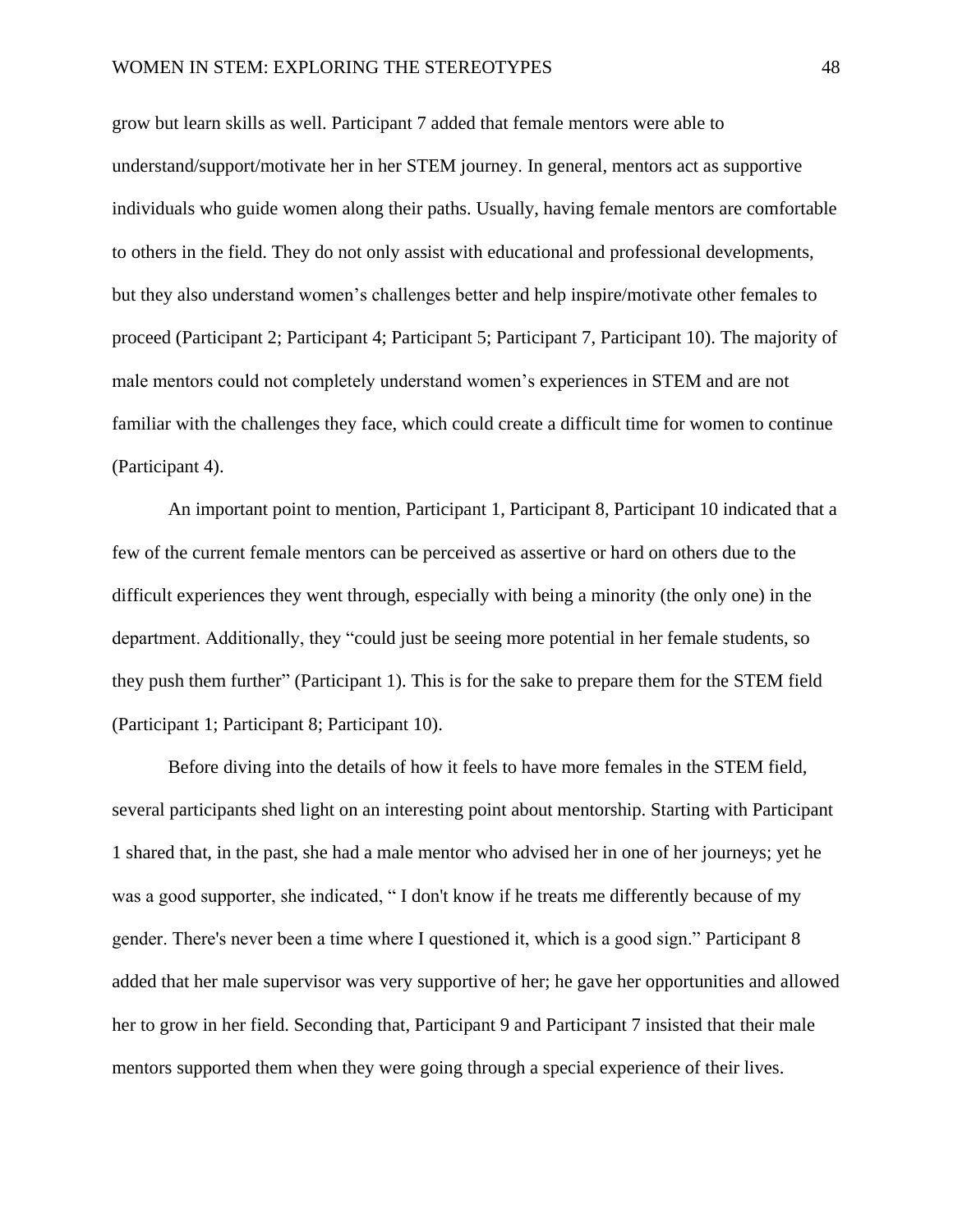Moreover, Participant 10 shared that her male mentors "made a very, like, strong point of being encouraging to female and minority students; being very vocal about that"; they were encouraging. Consequently, and out of curiosity, the researcher started questioning how males could be good mentors to women in STEM. Asking about Participant 1's male mentor's partner profession, they had "a Ph.D. in STEM and also a very successful STEM career." Similarly, Participant 10 and Participant 7 indicated that their male mentors' partners pursued STEM education and career; they were successful and able to understand the journey as well as listen to them. Yet Participant 8 assured that her male supervisor had a mother who was educated in STEM; thus, his mother's personality and experience changed "a lot in him." While the family could influence someone's perspectives, other experiences in life would affect individuals as well. Participant 9 claimed that her male mentor had a wife who was in STEM—he had a knowledge of how it is to be a woman in a male-dominated field. Adding to that, her supervisor:

Tended to mentor a lot of women because he was a leading voice in this field . . . [so] by the time I had him at the end of his career, he was like, super experienced, had mentored probably 100 women in different ways (Participant 9).

The conclusion that good male mentors are those who usually have a significant year of experience working with women or have female family members who have higher degrees or positions in the STEM field. This could go back to the fact that these men have already witnessed the challenges a family member went through. Thus, they know how to support females in STEM. However, similar to Participant 5, a few participants indicated that no matter how supportive a male mentor is, they would not fully feel or relate to the challenges women go through in STEM.

*Women Present in STEM*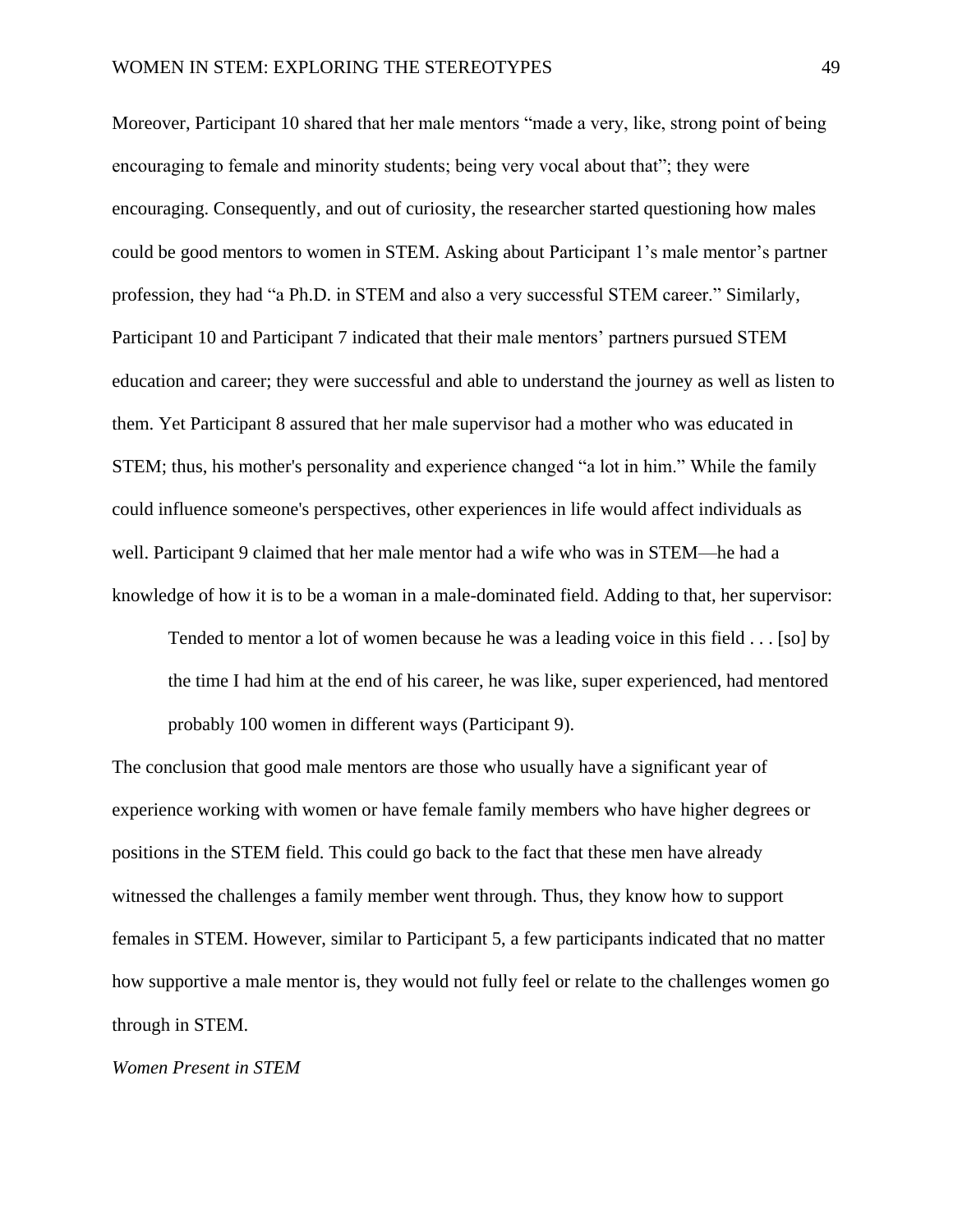Moving forward, while mentorship is important, the researcher was careful to follow up with questions asking participants how they would feel if there were more women in STEM or what would they add to the field. Participant 1, Participant 3, Participant 5, and Participant 10 started with having more women in STEM will encourage and inspire other females to pursue STEM degrees or careers. Participant 1 stated that her female teacher led her to have a great passion for STEM and pursue the field in college; her teacher introduced her to the beauty of the field. Moreover, the representation (as mentors and coworkers) would not only change the feel of the atmosphere in STEM fields and reconsider stereotypes and obstacles that exist, but external pressure will be also released and women would not need to raise voice, adjust personality, double the work or put more time for the sake to bring perspective to the table, prove their existence and demolish those stereotypes (Participant 1; Participant 3; Participant 5; Participant 8; Participant 9; Participant 10). To put it differently, women would voice each other's concerns alongside understanding/respecting/listening to each other's initiatives and recognizing achievements (Participant 8; Participant 9; Participant 7). Hence, this would lead females to feel more comfortable/included/safe in such environment and opinionated alongside not worrying about questioning self, what to say and how would a counterpart interpret words (Participant 1; Participant 2; Participant 3; Participant 4, Participant 9; Participant 10). Participant 3 reflected on a personal experience stating that in a conference she attended in the past, women were more comfortable/secured to ask questions and present ideas just by seeing other females in the room. Thus, having more females in a field will "make future women have an easier time in the industry" (Participant 1). In like manner, Participant 2 expressed that "watching other women do the job was inspirational." She added that while human biology is a soft skills field, women's representation at the undergraduate level is fair. From Participant 2's perspectives, females'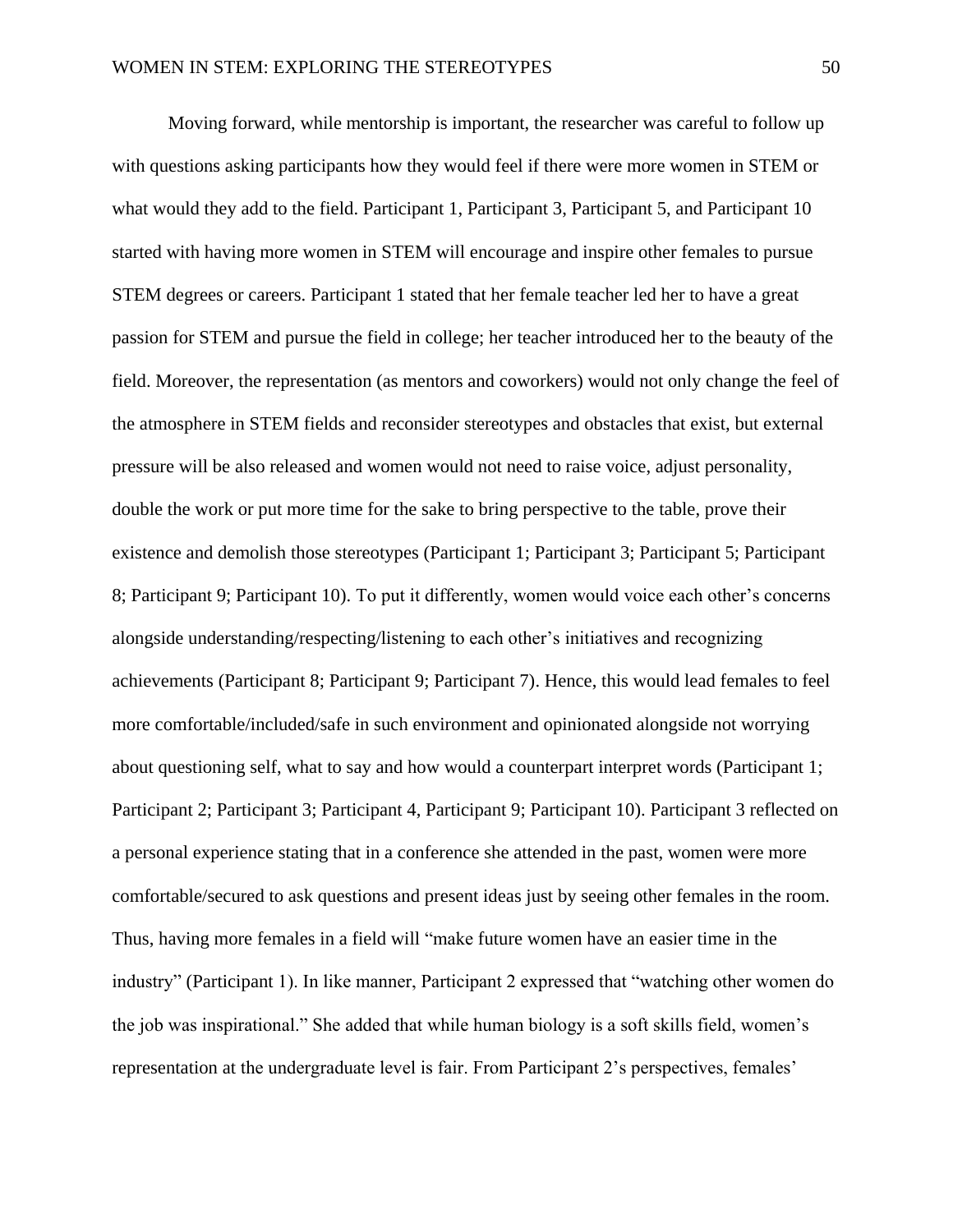representation in human biology is what motivating other women to pursue this field. To put it differently, seeing various examples (role models) of women in the field is leading others to connect and relate cases as well as observing successful stories of women in STEM (Participant 2; Participant 3; Participant 5; Participant 6; Participant 8). Hence, we see more men in STEM because they have diverse and many cases/examples they could relate to (Participant 8). In addition to that, having more representation will add a unique culture and environment looking at the field from a different lens and will also lead individuals to highlight women's achievements and recognized them (Participant 6; Participant 3).

### *Women's Absence in STEM*

Women's absence in the field may lead young females to not have an interest or not find a related example that they could assimilate with or do not have individuals who could offer them valuable advice (Participant 8). In other words, women may not have role models if they are absent. Thus, we need to present role models and create an image of women in most of the STEM fields. Participant 8 claimed, "when I was a kid, I was not sure what type of a model I am looking for". To point out, women do not pursue degrees or careers that are empty of those with similar backgrounds stressing that their uniqueness (being the only female in the field) will create challenges for them (Participant 3). Some obstacles could lead individuals to switch fields fearing that counterparts would not understand their perspectives, take them seriously, or credit/celebrate achievements, which may lead to serious interactions (Participant 6; Participant 8). In addition to that, women's absence from STEM increases stereotypes and result in having women fight challenges.

## What Women Need to Do in STEM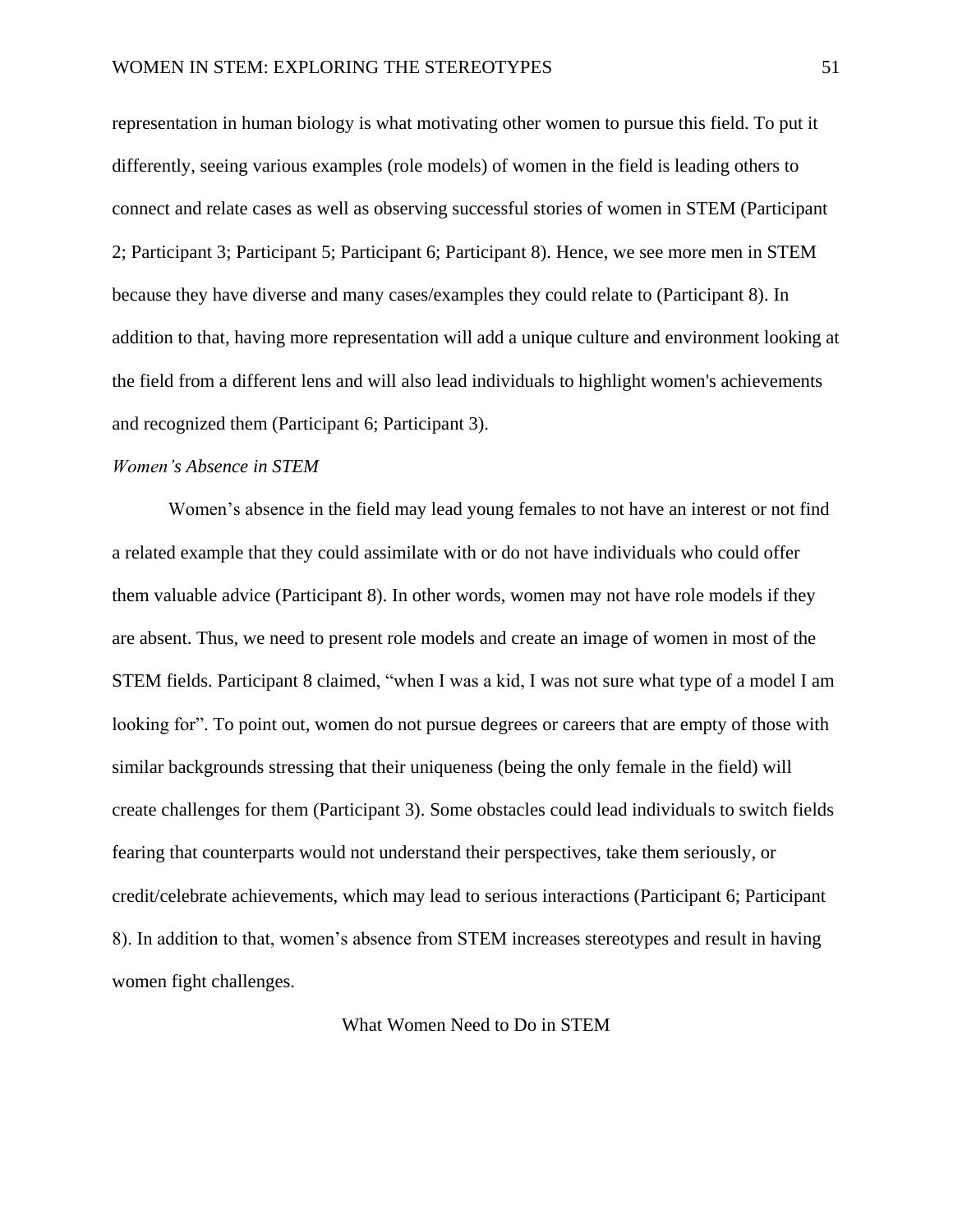With respect to all the challenges discussed above that could affect women's contribution in the STEM fields, participants affirmed that there are some suggestions of advice that women need to do or follow in STEM in order to proceed in this field. All participants recommended women to work hard, take advantages of opportunities, highlight their work, be stubborn/strong, have thick skin, face challenges, learn how to negotiate for pay that would resonate with expertise, be resilient, seek safe work culture, set boundaries to not allow others to take advantage of them, step out of their comfort zone, think out of the box, have faith/trust in selfability in doing work (soft skills), and have confidence in one's own personality and style (by keeping their personality alongside adjusting it as needed, but not changing it) for the sake to continue in their field. Participant 6 added that relying on self and consistently teaching self about the field would make females succeed in STEM and will lead them to not allow others to underestimate them. Moreover, Participant 3 insisted that women should not fear STEM. They should train/teach themselves how to let go of stereotypes or ignore their negative influence, stop thinking about/believe in discouraging comments, and do not allow negativity to defeat them (women) (Participant 1; Participant 3; Participant 4; Participant 5; Participant 6; Participant 7; Participant 8; Participant 9; Participant 10). Stereotypes and negative comments could be barriers and prevent women from moving forward (participant 4). Therefore, women do not need to fight things that would not affect them; they indicated not all battles are worth fighting for, so if someone is not listening, then do the work and let it speaks on behalf of you (Participant 1; Participant 8). Additionally, calm down when obstacles are faced because individuals should not allow things to accumulate (Participant 10). These actions would decrease the effect and lead women to not be hindered by these stereotypes and challenges (Participant 5). Participant 8 shared that not taking comments personally always helps in STEM and elaborated, "If you try to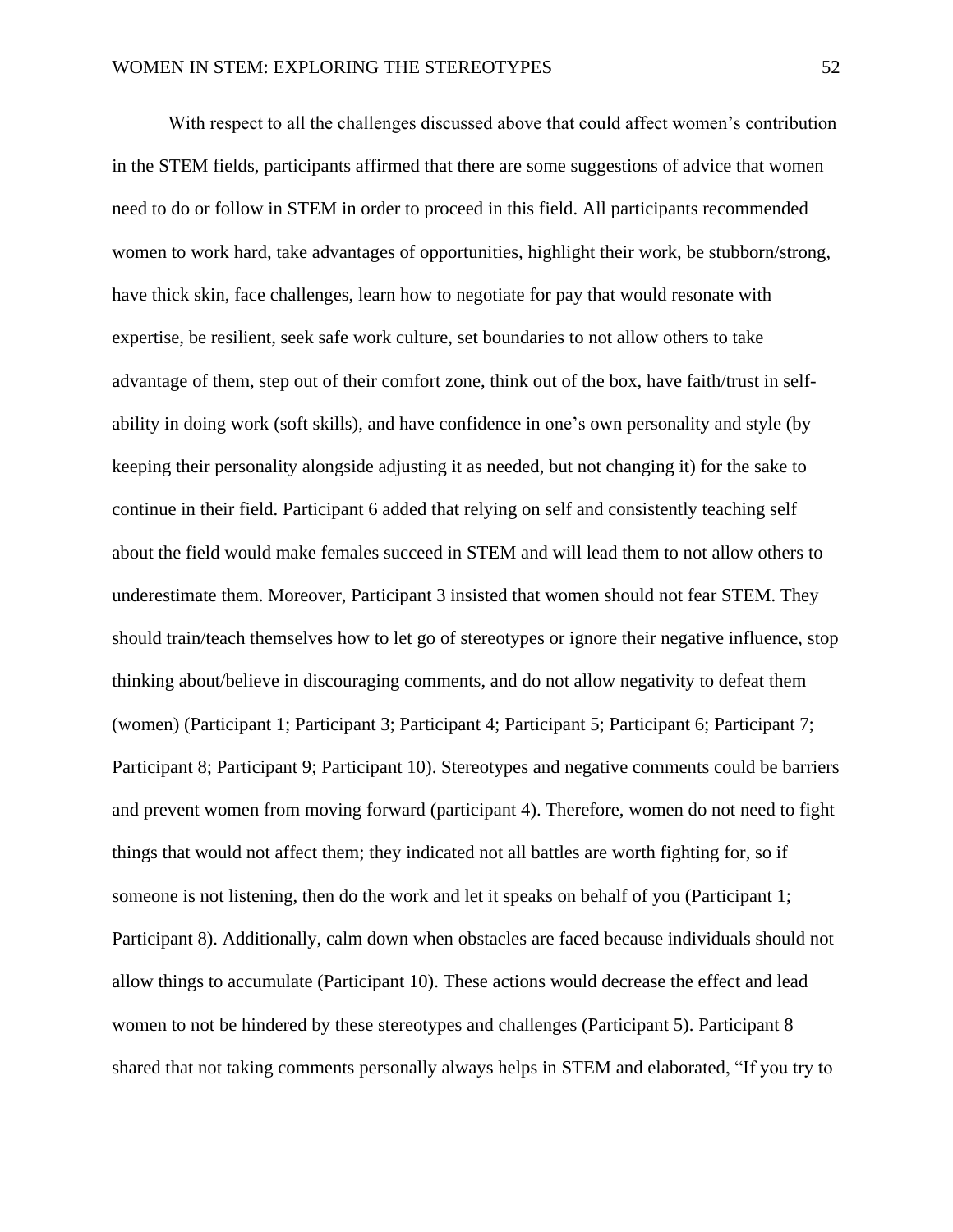focus on the hurt, you will continue to suffer. So just focus on the lesson and do not let your insecurity last with you," so one could proceed quickly.

In addition, Participant 2, Participant 5, Participant 7, Participant 9, and Participant 10 insisted that women should learn how to be outspoken to ensure their perspectives and voices are heard and diverse mindsets are present. Yet, they need to keep trying and stay determined about their goals and when trying to either enter the field or deliver a point in STEM (Participant 3; Participant 5; Participant 6). Being outspoken would allow females to highlight needs and issues as well as talk about their insecurities (Participant 5; Participant 6: Participant 8).

Therefore, self-reflection in STEM is significant. Reflecting on experiences, strengths, and weakness is a way to fuel one's energy as well as allow them to realize the situations they are in and what actions need to be taken (Participant 2). Recognizing strengths and weaknesses could enlighten women or open their eyes to areas they have not realized yet (Participant 4). Participant 5 added that self-reflection is needed to remind women about the reasons why they are pursuing such a degree or career. Additionally, this process will give females the time to reflect whether the field they are in resonates with them. Participant 8 mentioned that she had to self-reflect on an experience she was going through and ended up realizing that her effort would not be recognized if she continued in that journey; thus, she started looking for better opportunities/job positions/cultural environments that are safer so she would not allow that experience affect her negatively (changing environment when is necessary is important to let individuals shine (Participant 7)). An important point to highlight or think about when selfreflection is reviewing self-actions to see if individuals are being privileged about their gender (as females), meaning they are using their gender as an excuse to not do work, perform well,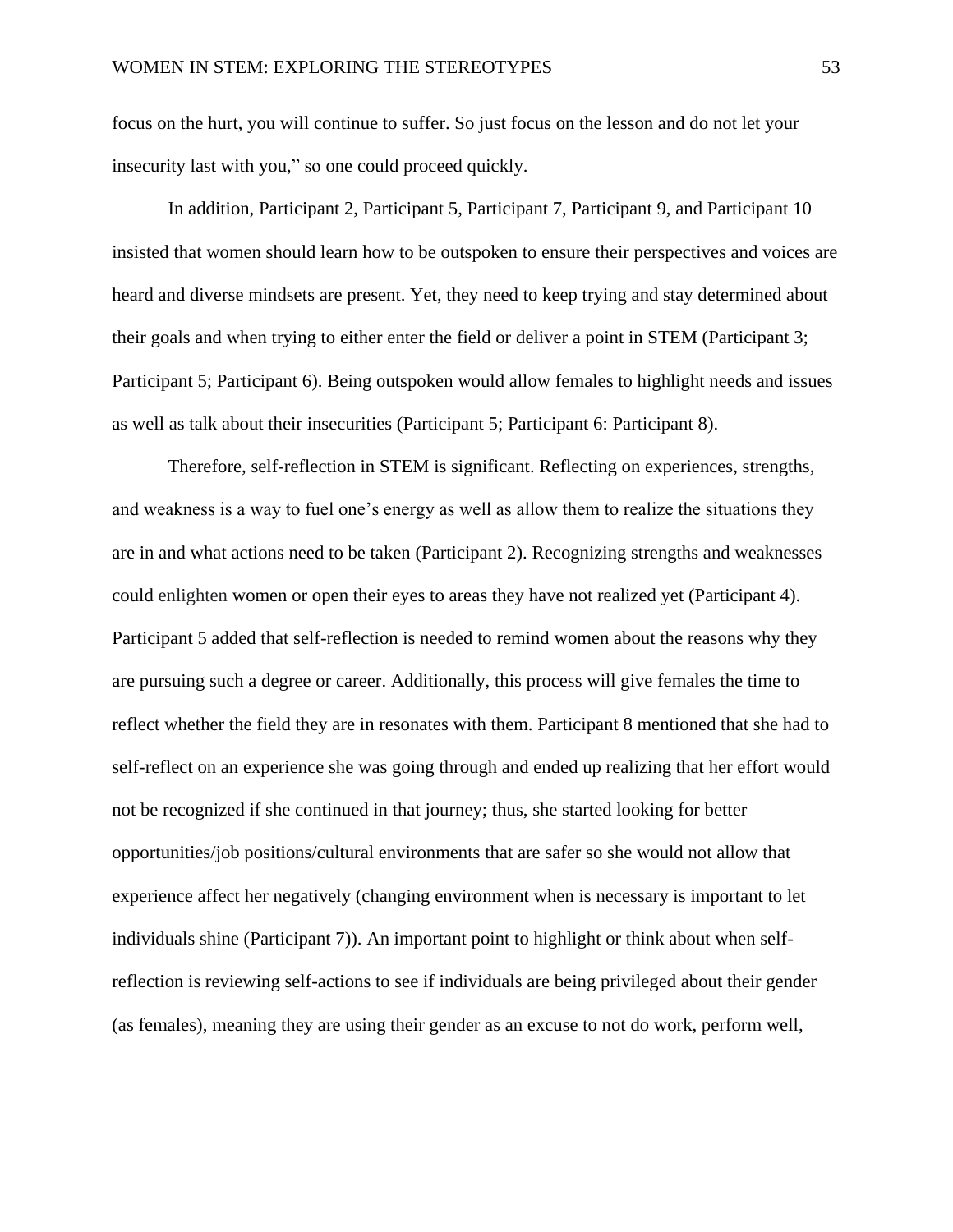complete tasks. This, in return, is contributing to reinforcing the stereotypes, which could "ruin it for the hard-working girls" (Participant 8).

Lastly, women need to realize that STEM is full of creativity, without it, innovations would have not innovated. Thus, linking creativity to interest would result in leading females to enjoy their field (Participant 6; Participant 1). Participant 9 described it as "adding art to projects [(work)]." However, and unfortunately, the need for creativity is not clear to the public. Therefore, women need to raise awareness about its exitance and advocate for it (Participant 6).

Yet without passion added to the advice mentioned above, it would be difficult to continue in STEM and enjoy the field. Women should be ambitious and have the ability to consistently explore the field and have a deep interest in it; passion would act as a motivator factor that would allow females to overcome challenges (Participant 5). In other words, finding meaning in work and field is important for success (Participant 6). Participant 5 added, "You need to have a drive, whether it's coming from family, whether it's coming internally, or whether it's coming from having a community who's going to continue to push you and hold yourself accountable." Feeling empowered as well as empowering other females is significant to succeed in STEM (Participant 5; Participant 8; Participant 7). Encouraging one another and offering/seeking advice from mentors or coworkers is essential (Participant 10; Participant 7). Thus, creating a healthy relationship with people is crucial, especially since encouragement is needed, and STEM is not only about soft skills, it is also about people, which is "huge" (Participant 2; Participant 6).

In the end, failing or making mistakes in STEM does not emphasize that women do not fit or belong to this field, and staying "who you are" could influence counterpart perspectives on women in STEM (Participant 4; Participant 7).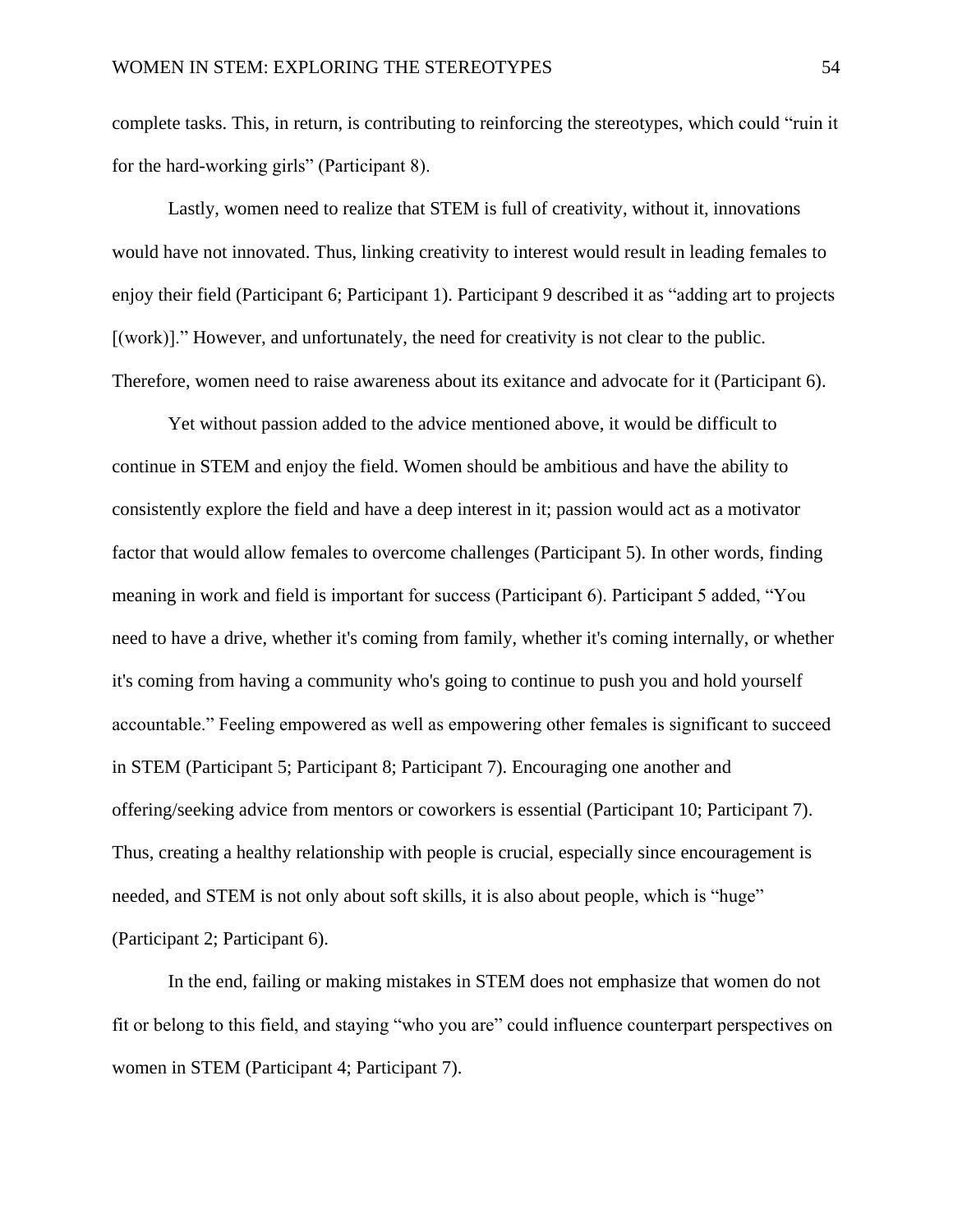### Summary

In conclusion, there are many requirements in this field as well as stereotypes and challenges that could be difficult to accept or handle (Participant 3; Participant 4; Participant 9). Underestimation, low self-confidence, missing mentorship, and women absent in STEM could lead females to leave or quit the field. Staying in the field requires significant work/responsibilities/commitments in order to proceed and succeed. Not many are willing to accept those requirements and can find them difficult. Passion, courage, interest, motivation, and thick skin are needed, yet without guidance and advice, it could be hard to navigate in the field even with these characteristics. Interestingly, a low percentage of women (one-to-two participants only) were not as negatively affected by the stereotypes. Participant 2 and especially Participant 7 were the least to adjust their identities due to the fact that the way they were raised and grew up played a role in leading their identities to match or resonate with the one most individuals in STEM have. This statement may lead to an understanding that there are stereotypes in STEM. In reality, that's true. However, their impact on females/how much exactly women have to adjust identities depends on the percentage of women in the field, the access to female mentors, obstacles/challenges/requirements the STEM field carries, individuals background, the environment they were raised in, and age or the number of years they have spent in the field.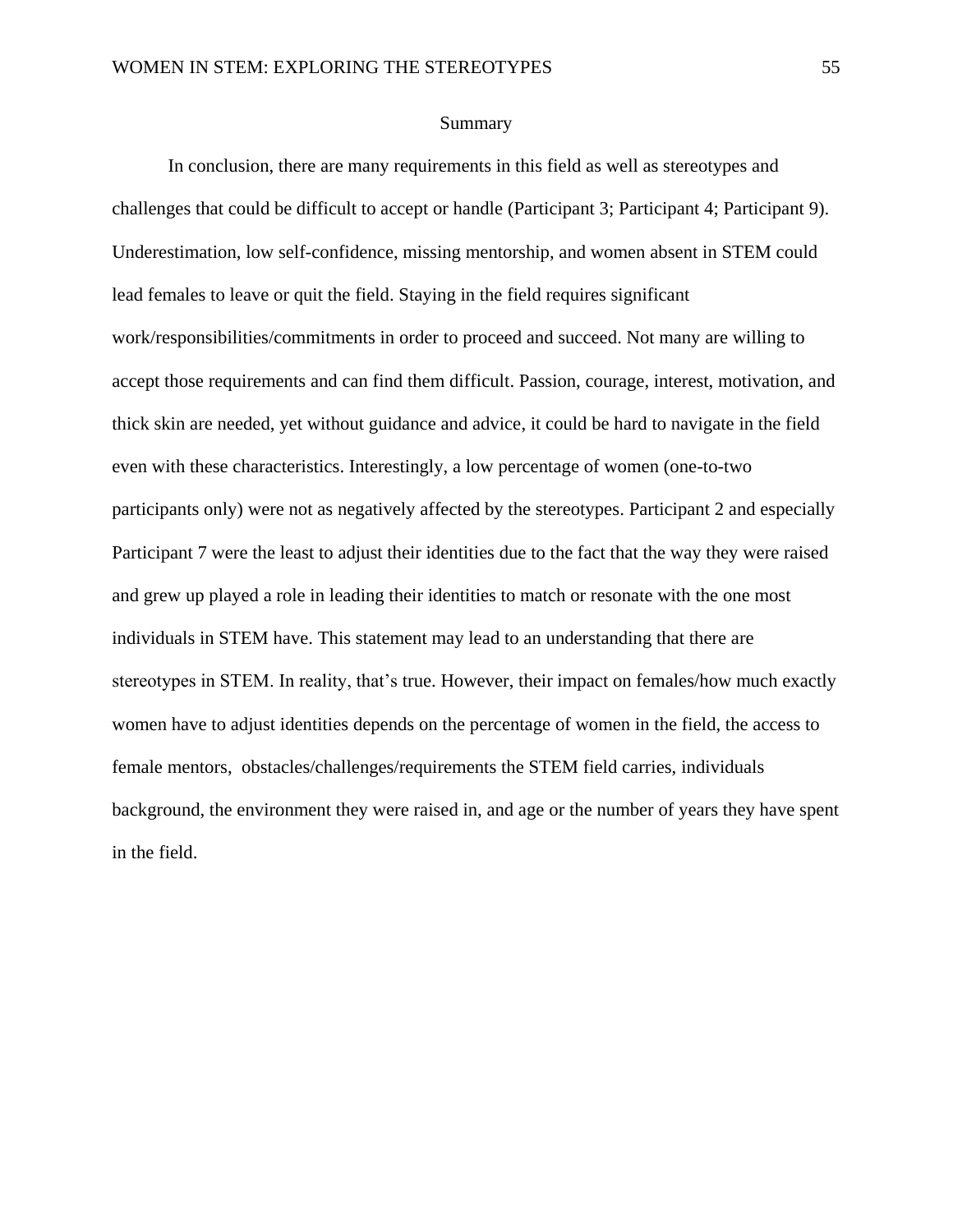#### Chapter 5

# **Conclusions**

The goal of this study was to investigate the stereotypes that women face in STEM and learn whether they contribute to women's low representation in this field. As a conclusion, what individuals could recognize from this study is that women's interest in STEM evolves differently. Some women develop interest from childhood, others are influenced by family and end up pursuing STEM education/career. On the other hand, there are women who developed a passion for STEM after they entered the field. Among those three different groups, there is one thing in common, and that is influence/motivation. Each of the ten participants had a type of influence/motivation/encouragement that led them to pursue STEM education and/or career. The study provided insights on women's representation in STEM as well as the field's requirements. The research covered Women's Representation & STEM Field Requirements, Underestimation from Others, Confidence in Self, The Impact of Women Mentors and Colleagues, and What Women Need to Do in STEM. Each of these themes was discussed in chapter 4 and supported with explicit examples. Beginning with representation, which was supported by the statistics provided in Chapter 2, the new findings expand that women are not fairly represented in all the biological fields nor all graduate-level courses. Human biology or pre-med courses are those that witness a good number of women in their fields. As mentioned in the Findings section, classes that are hard or complicated (according to many participants' perspectives such as theoretical classes) are low on women representation. Moreover, the research has also found that leadership positions in mostly all STEM fields are vacant from women.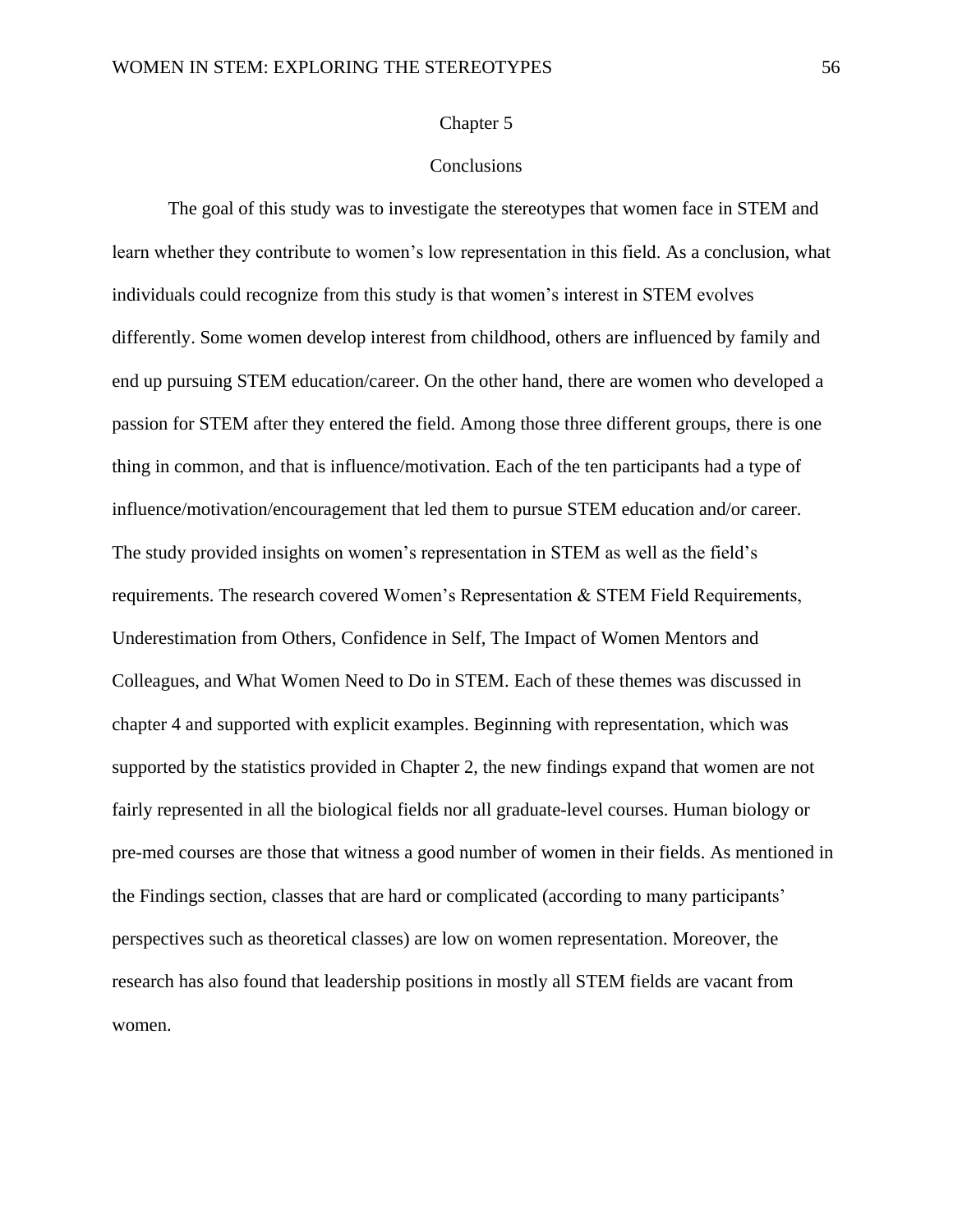Additionally, Chapter 4 discussed many requirements in STEM. Changing or adjusting personality including the way to speak, interact, and the way to act restricted under several traits. Similarly, wearing typical feminine clothing is significantly stereotyped in STEM; sometimes wearing a dress or makeup could signal a negative reflection of how committed an individual is. Women who have been raised in environments that prepared them for the STEM field did not face problems with dressing or personality. However, these women are considered the minorities in the field.

Time and effort are other factors that are discussed earlier. Women in STEM must anticipate putting more time and effort than their non-STEM fields. Developing/teaching self is an integral part of STEM. Yet, more time and effort were added for the sake to prove self and exitance in the field. Furthermore, other challenges identified in STEM are delays in training, not recognizing accomplishments, work is credited by others, and offered positions do not fit females' soft skills or interest. Part of that could be an underestimation, a theme that was significantly deliberated in the previous chapter. Women are highly underestimated in STEM, which was supported by participants' personal experiences or provided examples of other females in STEM. Women's ability and soft skills are unevaluated in STEM due to many reasons including the way women present (dress) themselves in the field, which means trust and confidence are problems most women face from their counterparts.

Negative actions, words, and responses could affect women significantly. They are playing with women's insecurities and could impact one's health considerably. Hence, these stereotypes and the unhealthy work culture that involve not only challenges and many requirements, but negativity and discouragement, could either prevent/scare someone from entering STEM or lead current female students/employees to quit/leave the field. Moreover, they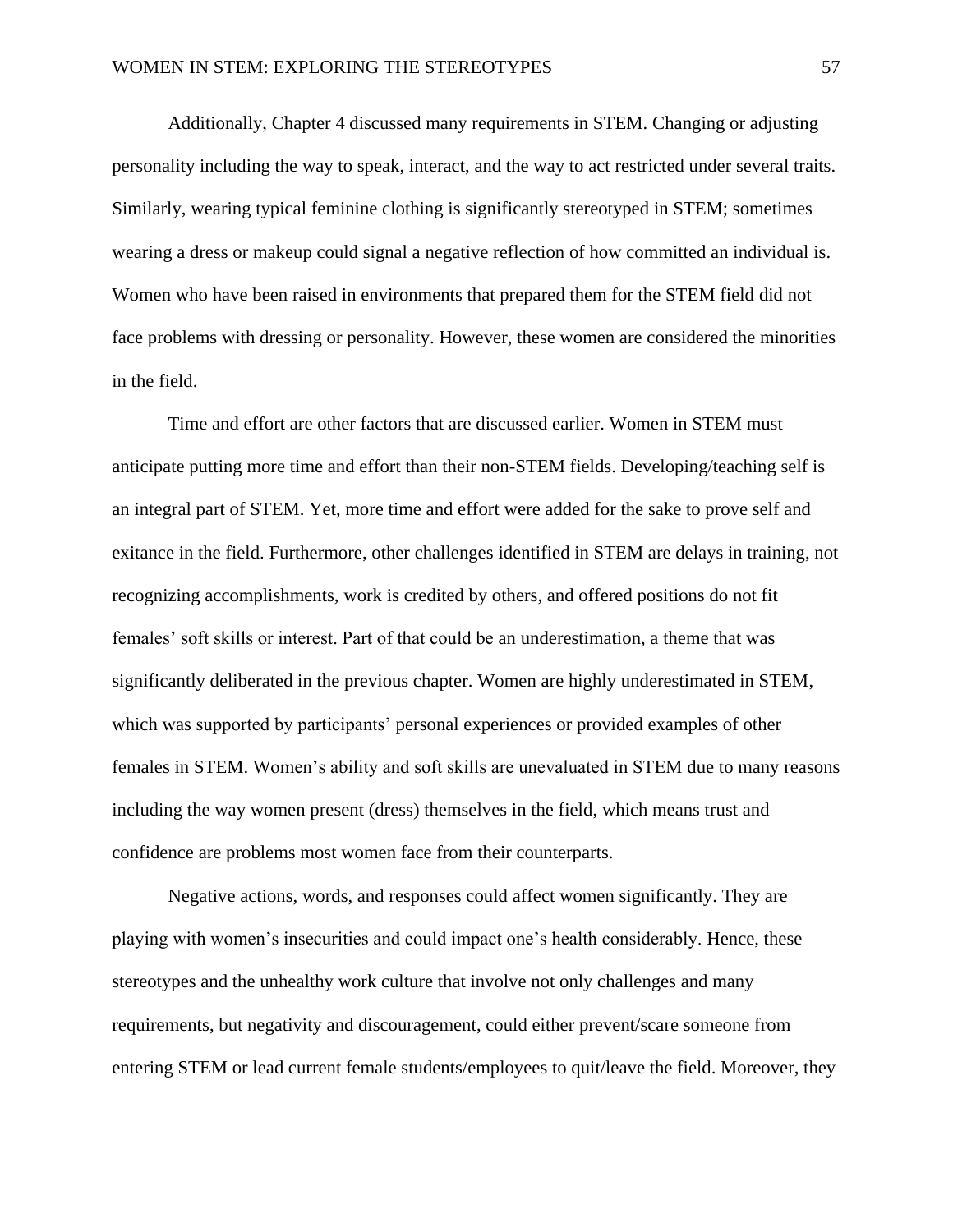could lead women to doubt themselves and lose confidence in their own ability, which is a bigger problem and a serious one to face in one's journey. By losing confidence in self could be interpreted by women that they are not good enough to fit the field or that they do not have "what it takes" to be in this competitive field, as some would describe it. Many participants claimed that there were various jobs they qualified for but did not apply because they either did not feel they 100% qualified or were told to not apply because of the challenges they could face. While many indicate that women underestimate themselves, this study actually opens a new perspective to show what is leading women to underestimate themselves. Vocabularies or women's creative expression can play a role here. Participants shared that when females doubt something or do not have 100% knowledge of it, they will express it as, "I don't know", which can be interpreted as a weakness or low on knowledge.

In order to face challenges, advice and encouragement needed, they could come from mentors or co-workers. Speaking of mentors, female mentors are absent in STEM yet are highly needed. They do not only provide mentorship but could relate to other women's experiences. In return, they could offer valuable advice and make significant suggestions. Additionally, female mentors could open opportunities and help other women to grow in their field. Participants who had male mentors struggled to make that connection and it was difficult for their mentors to understand their experiences. On the other hand, a few reported positive experiences with male mentors. However, some of these mentors had either a family member or partner who is active in STEM or has pursued STEM education/career. Others had many experiences working with women; thus, they are capable of understanding women's challenges.

In addition to mentorship, the absence of female co-workers is also playing into the equation. Not having someone to relate to or sharing the experience with can be difficult. Their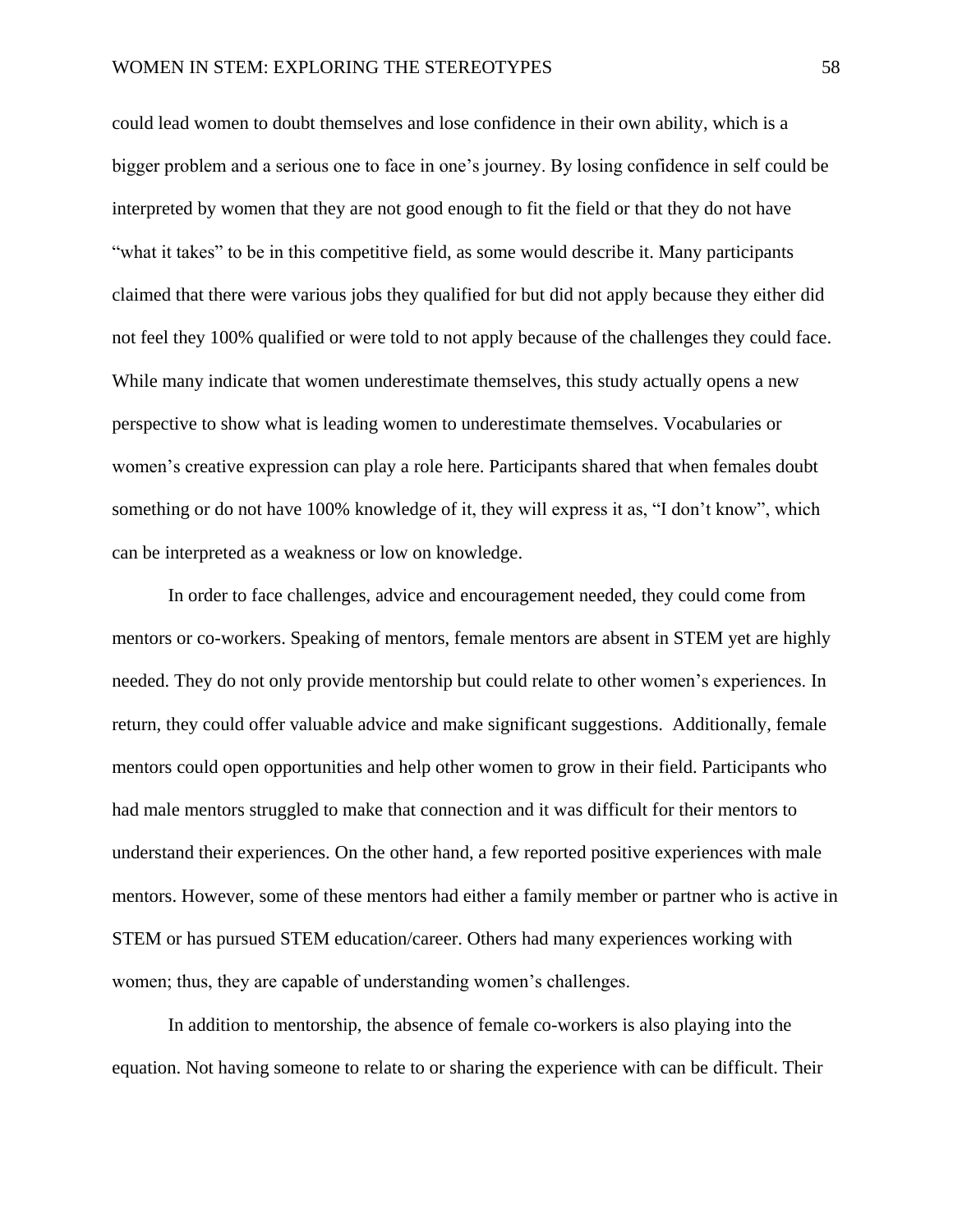absence is putting women working in STEM on spot, leading them to double the effort and time to prove themselves and show counterparts that women can accomplish/are capable of. Thus, having more females in STEM will not only remove stereotypes and challenges women face in STEM, but will create a healthy, safe, and welcoming environment for many women.

When it comes to what women need to do in STEM to succeed and at the same time work on removing stereotypes/improving the STEM culture for women, it is thought that having passion is good, but not enough. Women need to trust themselves and have confidence in their ability in order to proceed. Females should learn how to forget and let go of negative comments, experiences, and words. They should concentrate on their success and just continue because if everyone quits, then nothing will change. Lastly, they should stay who they are (personality and style do not have to change; yet staying creative is essential in a field full of innovations) and seek advice when needed without thinking about what their counterparts would say or how would they be judged. Hence, proceeding without advice could lead individuals to leave the field. There are many examples of women leaving the field that this research touched on. Most participants shared that they declined an offer or rejected positions due to challenges that are derived from stereotypes that could be difficult to face and overcome.

## Answering the Research Question

After seeking participants' responses on whether stereotypes contribute to women's low representation in STEM, the researcher, and many participants indicated that they play a role in preventing females from entering or continuing in STEM. Participant 4 stated, "These stereotypes are still affecting females' thoughts on pursuing what they want or the degree they want in STEM." She shared an example of a woman who rejected to proceed in STEM because she believed in stereotypes and thought she would not be able to do it. Participant 6 added that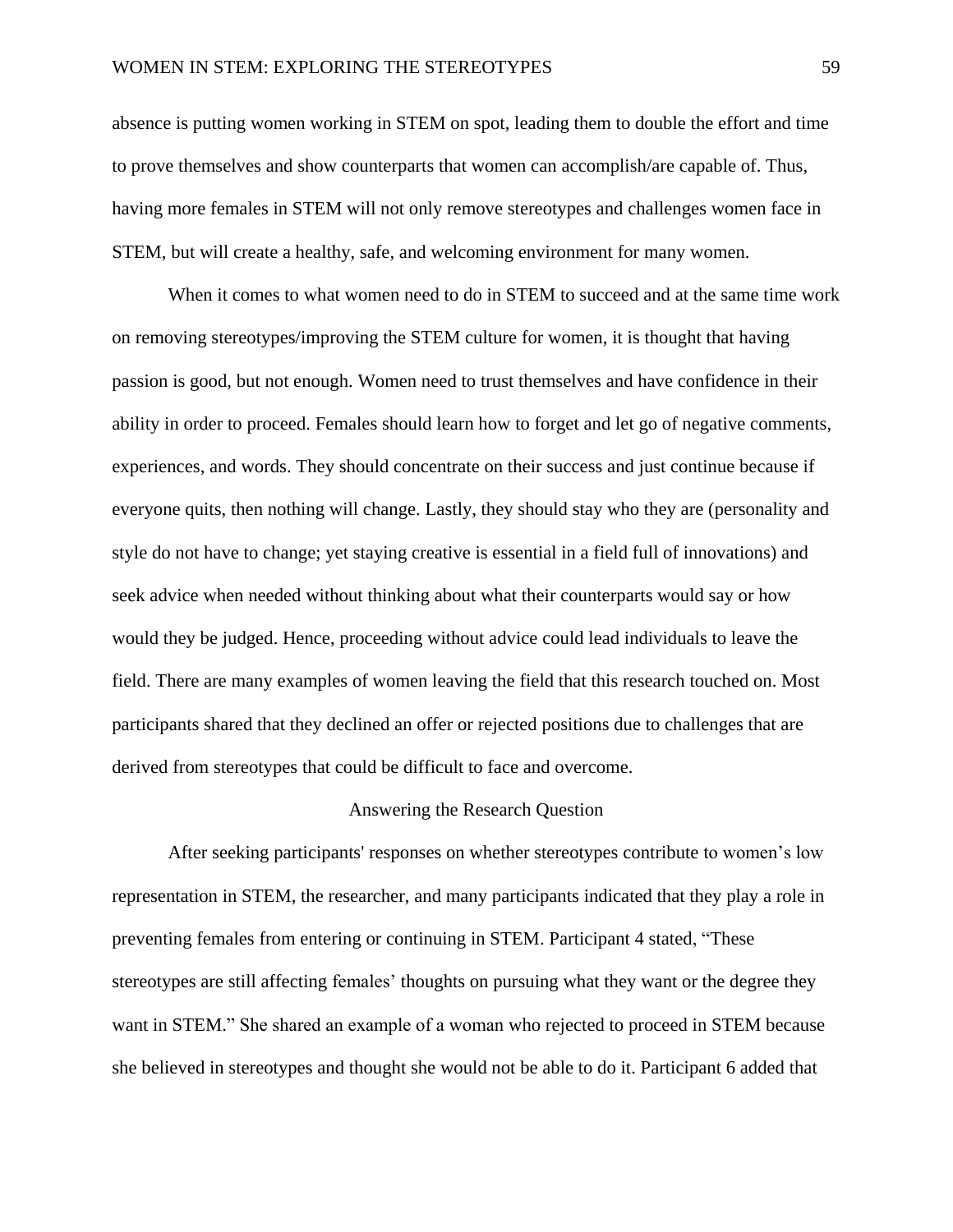culture trains women to be feminine and seek positions that are common for most females. Hence, anyone who gets out of the norm would face difficulties in this field. Participant 8 indicated that stereotypes can bring many challenges. These challenges could lead females to leave or show low interest in STEM. Participant 9 said, "stereotypes plus factors that we've talked about, like both internally, I think they affect people and then externally, I think they affect people." Girls may not be interested in STEM and their professors may add to that by discouraging them and saying they do not have what it takes to be in this field. Participant 1 and Participant 3 seconded that and added that stereotypes are high due to the low representation of women, which reflects negatively on the image of women that already exist in STEM. Participant 10 mentioned:

I definitely think like stereotypes exist and have an impact on whether women start to think oh this is the place where I feel safe and it does not seem like it would be too hard for me to try to get into this field or stay in it. I think those stereotypes probably also play a large role if women are trying to get into a male-dominated field.

Participant 7 stated that without stereotypes, women are more likely to enter STEM and succeed in it. Participants and the researcher agree that if this happens, fewer challenges and requirements would be present for women. Participant 2 agreed that stereotypes are affecting and being different could take courage to proceed. Lastly, Participant 5 mentioned, "I think if we're talking today, yes. I still think there is a negative connotation associated with a woman being mathematical." With this, we conclude that the existence of stereotypes could fear women or lead them to leave the field since they tend to bring most of the challenges in STEM.

Solutions and Recommendation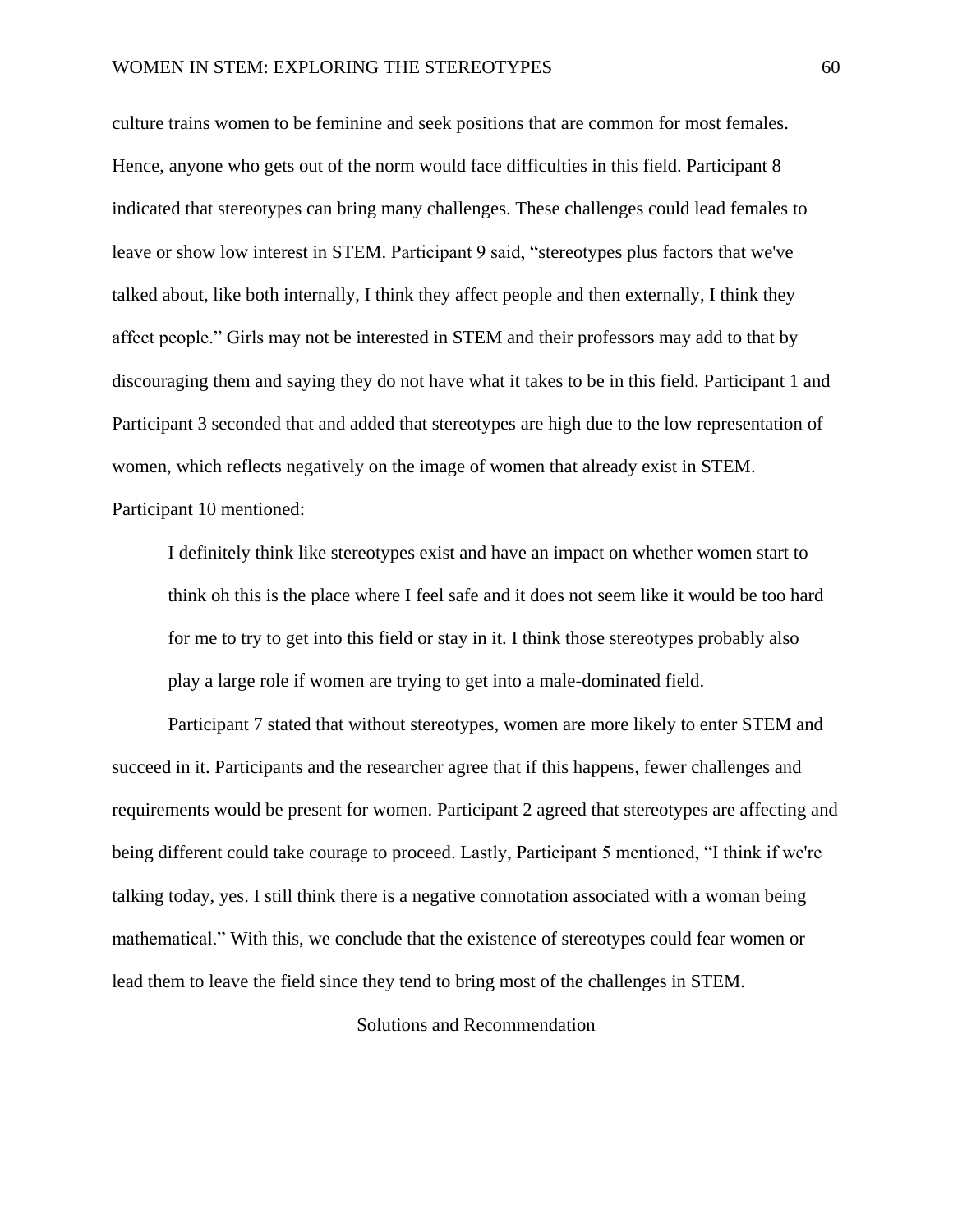In this section, the final theme that emerged from the interviews will be discussed. According to the researcher's interpretation and participants' responses, the solution to decrease stereotypes and increase representation is to raise awareness about stereotypes/challenges and women in STEM (Participant 2; Participant 3; Participant 5; Participant 6; Participant 7; Participant 8; Participant 10). The best way to execute this step is by encouraging current women in the field to set examples/be role models for other females and lead these events to deliver a better representation of women's journeys in STEM (Participant 3; Participant 4; Participant 5; Participant 6; Participant 8; Participant 9). Those events do not only educate the public about STEM/how impactful it is, but they should be hosted for the sake to share stories about women's accomplishments, challenges, experiences, and ideas to discuss the field; this series of events could positively encourage women to pursue fields they are interested in and push them to be strong (Participant 1; Participant 3; Participant 5; Participant 7; Participant 8; Participant 9). Additionally, these events could also raise awareness and eliminate stereotypes/not generalize them (Participant 6; Participant 8). For this reason, females should be encouraged to attend such conferences (Participant 3; Participant 8).

Events could include recognitions meaning to highlight women's achievement in STEM, which can easily happen by using social media; by doing that, society would gradually remove stereotypes that women are not capable of soft skills or do not have what it takes to be in this field (Participant 1; Participant 3; Participant 4; Participant 5; Participant 7; Participant 8; Participant 9; Participant 10). In order words, these events would reverse society's views (specifically men) on women. Yet highlighting achievements is another motivational factor/example for other females (Participant 5; Participant 6). Those highlighting events could be targeted to advocate for women in STEM and followed by workshops to discuss this topic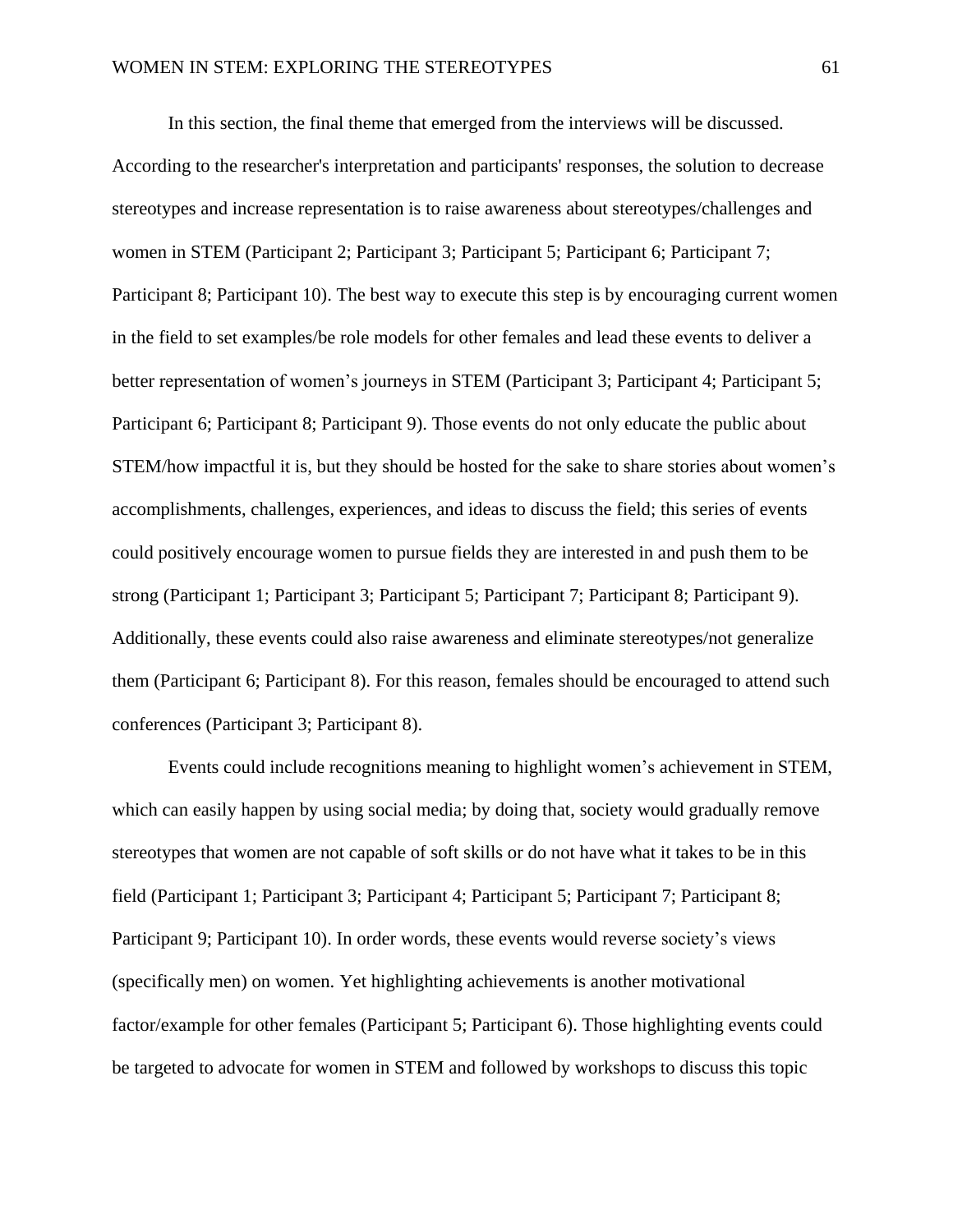(Participant 1; Participant 5; Participant 6). An important point to keep in mind that everyone is capable of soft skills; individuals just need to receive the same resources, equal opportunities/training, fair education, and legitimate ability perception (job descriptions and vocabularies that resonate with one's ability) (Participant 4; Participant 5; Participant 6; Participant 7). This even includes money; speaking of money, many participants assured that women should not hesitate to ask for money when applying to jobs that match their expertise (Participant 5; Participant 6). Female mentorship is needed to guide women/offer advice/help balance personal-professional life in their journeys, to increase women representation not only in STEM but in STEM's leadership, and allow these individuals to shine in their fields (Participant 5; Participant 6; Participant 8; Participant 9; Participant 10).

Additionally**,** Participant 2 shared that in order to decrease stereotypes and train individuals in the field about women's challenges, females must "bring self into roles and allow people to see that." By motivating women to enter STEM, they will automatically influence other females to join the team, similarly to what could be currently happing in pre-med programs (Participant 3). In general, women are stronger together (Participant 1; Participant 3, Participant 5). For this reason, women who are in the field should consider looking for female STEM groups to learn that there are others who can relate to them (Participant 5).

To increase representation and raise females' interest in STEM, the community and current women should help educate others about the applications of degrees and possible career options they could pursue after graduation. An additional way to increase interest is by teaching both genders about STEM while breaking the cultural stereotypes that women need to learn about femininity or play with dolls whereas men learn masculinity or play with video games (Participant 1; Participant 3; Participant 5). This would train women and the society to undo the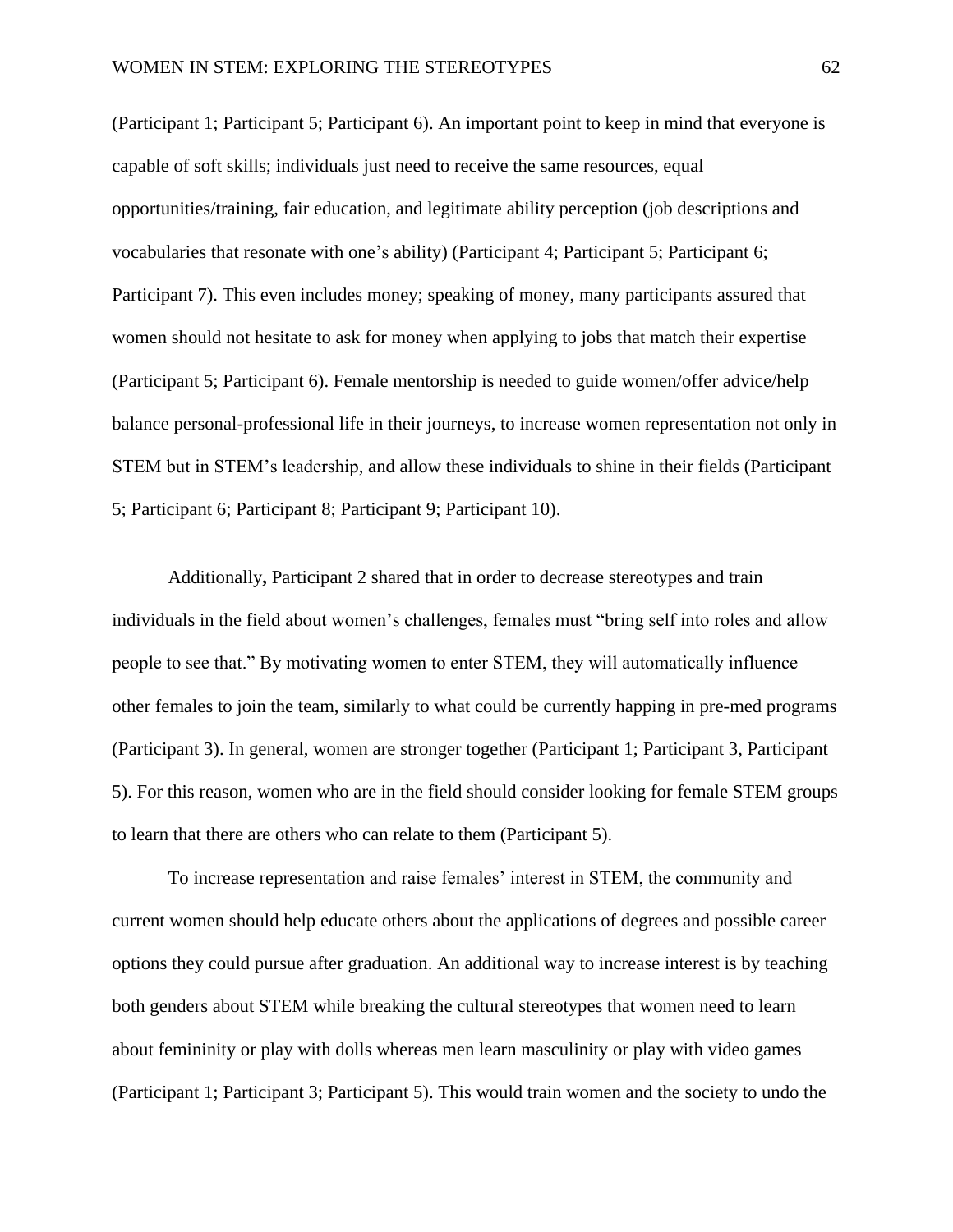mentally about both underestimating women's ability or underestimating self (Participant 5; Participant 7; Participant 8; Participant 10) as well as encourage these females to develop their soft skills ability (Participant 6; Participant 9).

Making a change in STEM is essential. However, without consistency and determination, change cannot be made successfully. Yet, change cannot happen without the teamwork of families, teachers, and society. Educating women and men how to work, encourage (by boosting each other self-confidence), support, and recognize one another is essential. Due to the low number of examples of women in STEM, society should shed light on educating females on how to apply skills and use degrees in STEM after graduation (Participant 6; Participant 10). Additionally, without connection with organizations that encourage women to pursue STEM, and networking with them, it would be difficult to increase representation and incite interest (Participant 6; Participant 8).

## Ethical Considerations

With respect to following the ethical guidelines of the University of Maine Institutional Review Board, participants were treated according to these guidelines. Pseudonyms are used instead of participants' names. This helps in maintaining participants' confidentiality. Although identifiable risks for participants are not assumed to be faced in the study, however, there is a possibility to have a participant who is not willing to mention experiences or share stories with the researcher. Although the interview questions were carefully written to not put any interviewees in an uncomfortable position, participants had the alternative to answer a question from a more general perspective.

## Researcher's Perspective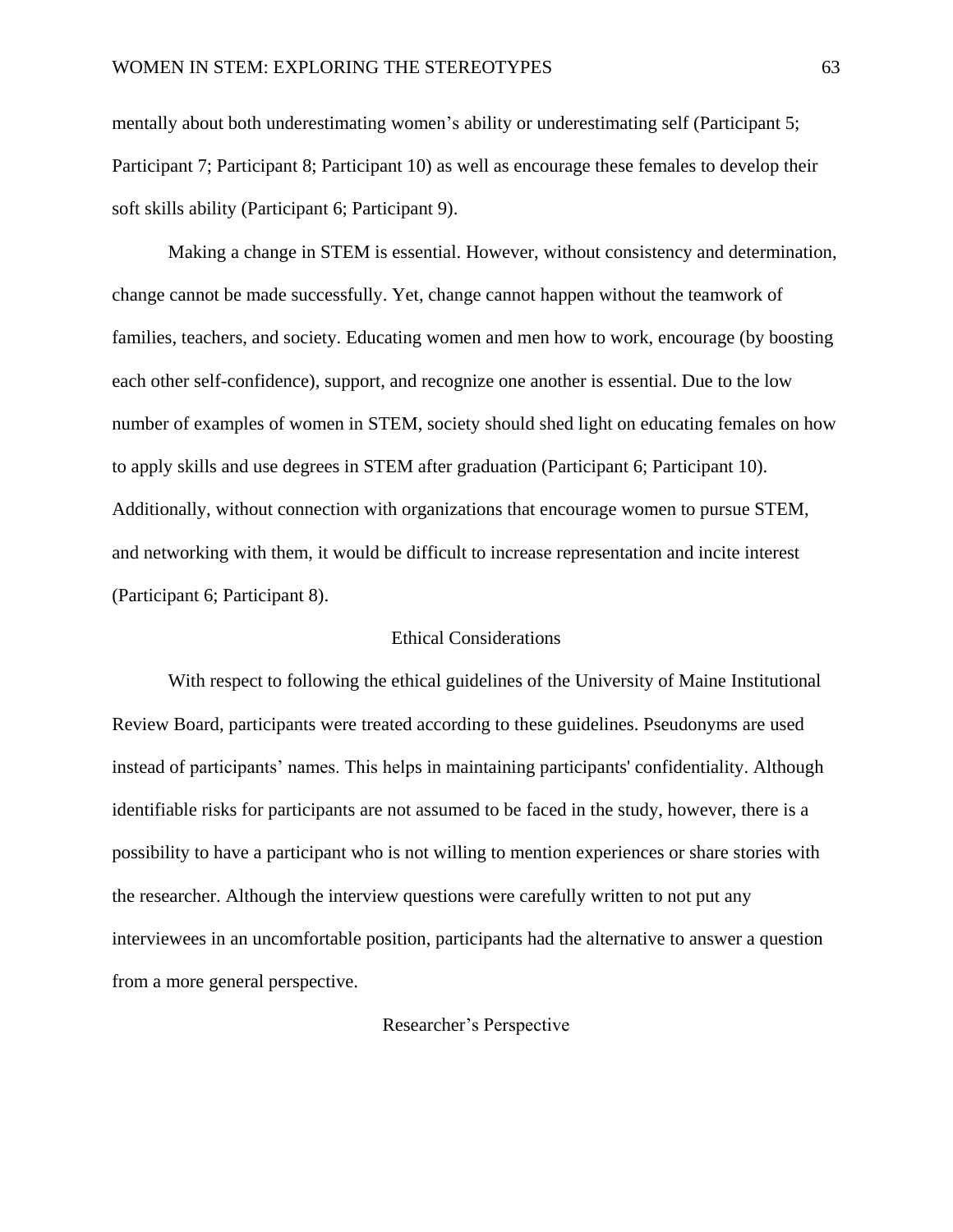Doaa Khalil is a first-generation graduate student at the University of Southern Maine who is pursuing a master's degree in Leadership Studies. Khalil has a bachelor's degree in Mathematics. She is passionate about STEM and always encourages innovations and STEM education. She grew up in an environment where education and science were highly encouraged. In school, she loved math, science, and chemistry classes. The content these subjects hold continues to amaze her. Her passion and curiosity for science led her to think about STEM majors when entering college. Initially, her plan was to be a pharmacist, but unfortunately, she was not able to afford it. Therefore, she decided to pursue a major she is strong at, which is math. As a first-generation student, college was not that easy for her and the path she chose was not easy either. In college, Khalil majored in Mathematics with a Statistics concentration and minored in Business Administration and Education to learn how to apply her degree in both the business and institutional worlds. As a STEM student, she realized that as she dove into math classes and took high-level courses, the number of females was low. Moreover, this was the same observation even outside school and in other group work.

While Khalil was pursuing her bachelor's degree and trying to be active and involved to highlight the need for STEM education, During the same time, she had the opportunity to be trained in completing a Preliminary Design Review for a NASA Mars mission, writing a proposal for a space mission which centered around cleaning Earth orbit from space debris, and reviewing proposals with a NASA Chief Technologist. She was endorsed with certificates from NASA. Her endorsements were in Preliminary Design Review Document, project management/schedules, and JMARS Software. Following this experience, Khalil started serving as a Volunteer Ambassador for a NASA Lucy mission. Her responsibility is to educate students about STEM and the need to discover our universe. These experiences opened Khalil's eyes to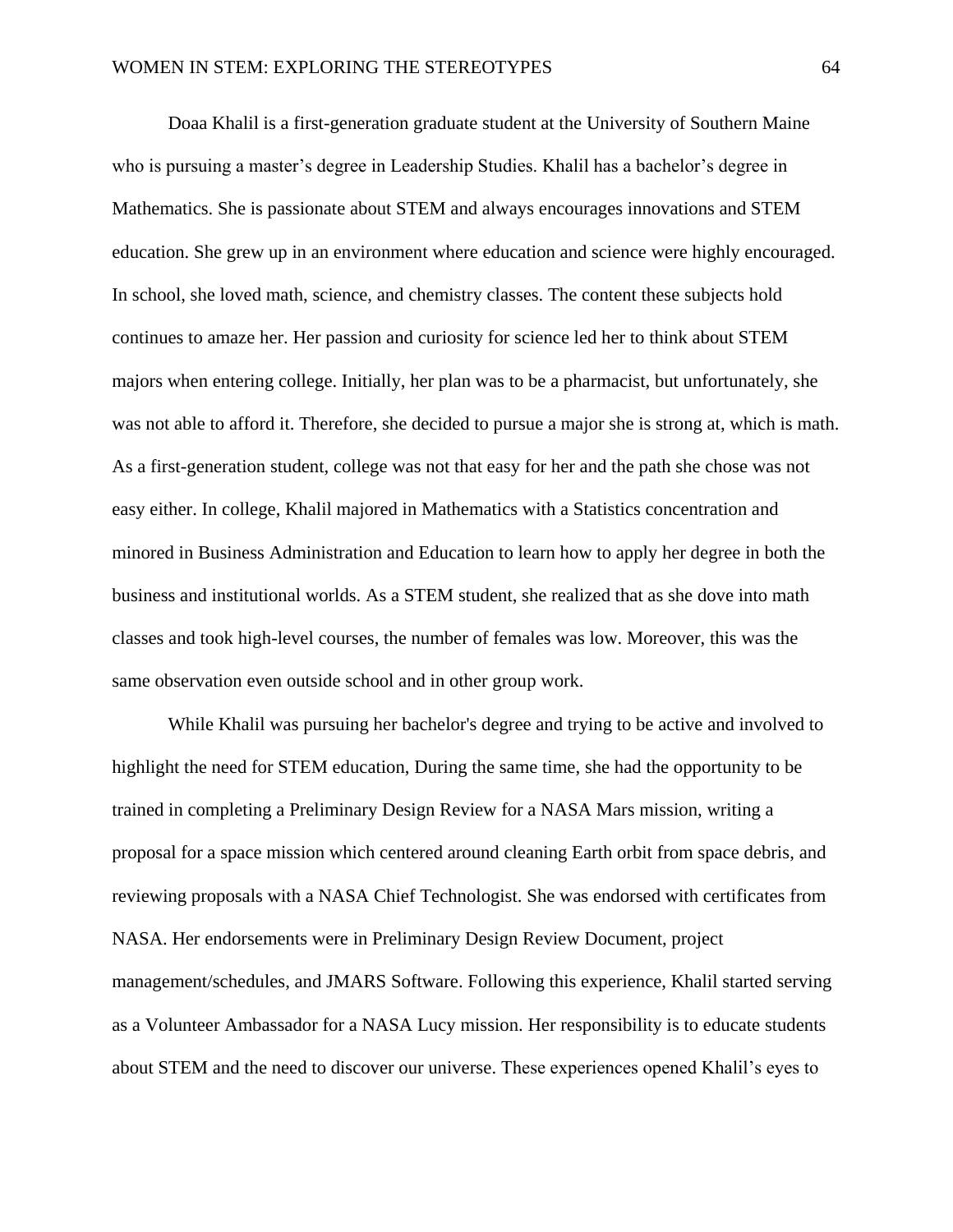some of the innovations that are happening in the science world. At the same time, these experiences led her to notice a similar observation she noticed at school and other places. Women's representation was low and that led her and other females to work hard to be role models for themselves and succeed.

Khalil always questioned why? She was not sure if it was because of the challenges females face in STEM. Reflecting on her experience and talking with female friends from other STEM majors, she noticed that women usually work hard and do double the work to succeed in a male-dominated field. Thus, this is what led Khalil to take advantage of her master's degree to research the stereotypes women face in STEM and form a better understanding of why their representation in that field is so low.

Interestingly and while working on the research, Khalil observed a lack of women present at a conference she attended. While this opportunity was open to individuals in the field, a few women participated. As a woman, this did not feel comfortable and could put other women on spot; it could even prevent them from asking/answering questions. This experience reinforced Khalil's passion to proceed with this research.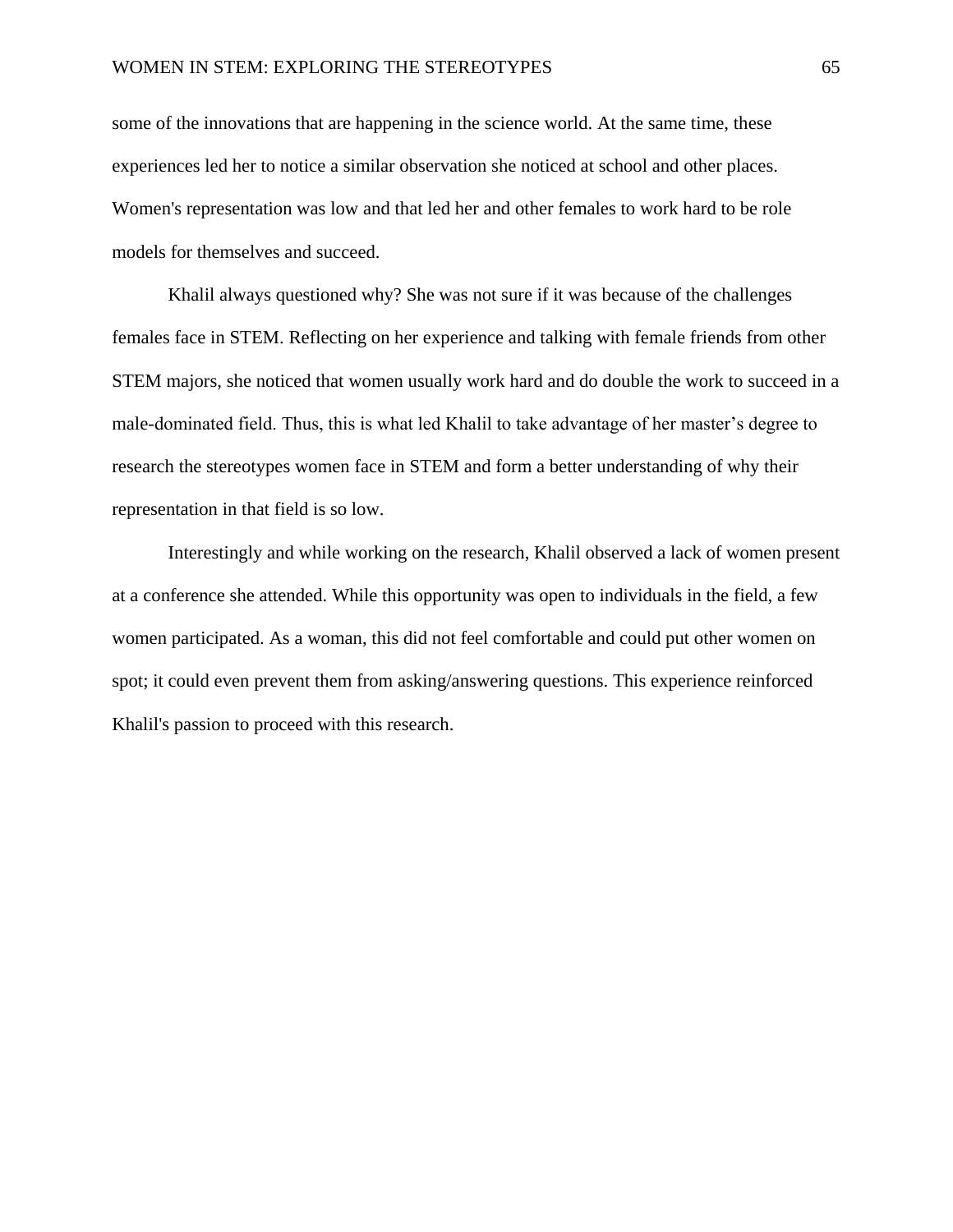### References

Almalki, S. (2016). Integration quantitative and qualitative data in Mixed Methods Research--- Challenges and benefits. *Journal of Education and Learning, 5*(3), 288-296. [https://doi:10.5539/jel.v5n3p288](about:blank)

- Balding, V., Bareksten, B., Domingo, P. B., Euler, C., Feuvre, N. L., Gomez, T. O., Hanmer, J., Lopez, C. M., Raevaara, E., Salcedo, M. B., Taskinen, S., Ve, H., Wigglesworth, D. (n.d.). Education and gender models in europe. *Women in the European Union.* Retrieved from<http://www.helsinki.fi/science/xantippa/wee/weetext/wee213.html>
- Beilby, K. (2011). Top 10 ancient arabic scientists: The arabic golden age of science and technology advances. *The Science of Everything COSMOS.* Retrieved from <https://cosmosmagazine.com/society/top-10-ancient-arabic-scientists>
- Bellis, M. (2019). The most important inventions of the 19<sup>th</sup> century. *ThoughtCo.* Retrieved from <https://www.thoughtco.com/inventions-nineteenth-century-4144740>
- Benson, T. (2014). Brief history of rockets. *NASA.* Retrieved from [https://www.grc.nasa.gov/www/k-12/TRC/Rockets/history\\_of\\_rockets.html](https://www.grc.nasa.gov/www/k-12/TRC/Rockets/history_of_rockets.html)
- Carli, L. L., Alawa, L., Lee, Y., Zhao, B., & Kim, E. (2016). Stereotypes About Gender and Science. *Psychology of Women Quarterly*, *40*(2), 244–260. [https://doi:10.1177/0361684315622645](about:blank)

Catalyst. (2016). Quick take: Women in science, technology, engineering, and mathematics (STEM). *New York: Catalyst.* Retrieved from [http://www.catalyst.org/knowledge/women-science-technology-engineering](http://www.catalyst.org/knowledge/women-science-technology-engineering-andmathematics-stem#footnote53_cncwx0a)[andmathematics-stem#footnote53\\_cncwx0a](http://www.catalyst.org/knowledge/women-science-technology-engineering-andmathematics-stem#footnote53_cncwx0a)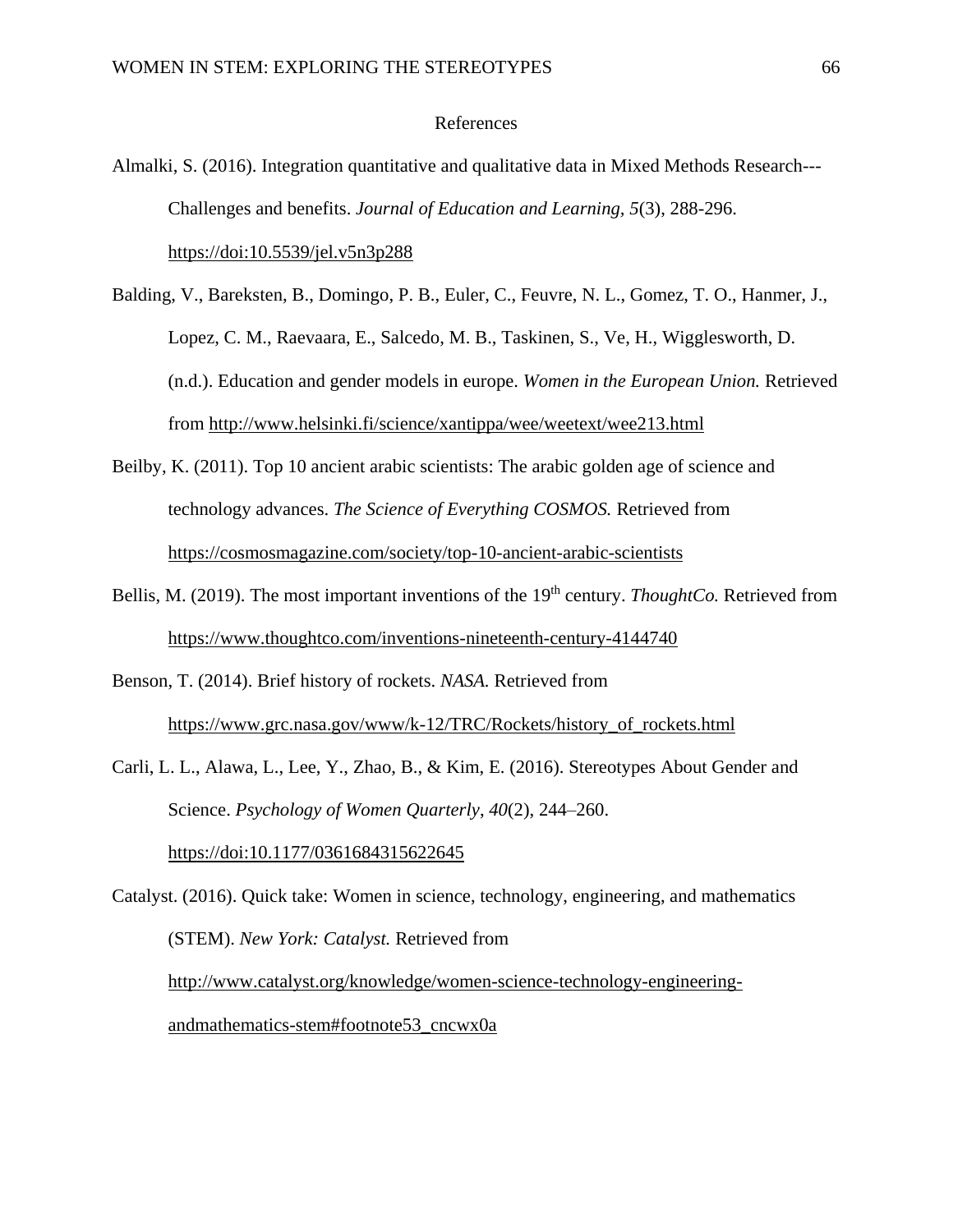Catalyst. (2020). Pyramid: Women in S&P 500 Companies. Retrieved from <https://www.catalyst.org/research/women-in-sp-500-companies/>

- Ceci, S., Williams, W., & Barnett, S. (2009). Women's underrepresentation in science: Sociocultural and biological considerations. *Psychological Bulletin. 135*(1), 218-261. doi[:10.1037/a0014412](https://www.researchgate.net/deref/http%3A%2F%2Fdx.doi.org%2F10.1037%2Fa0014412)
- Creswell, J. W., & Creswell, J. D. (2018). *Research design: Qualitative, quantitative, and mixed methods approaches.* (5<sup>th</sup> ed.). SAGE Publications, Inc.
- Davidson, M. W., & The Florida State University. (2015). Zacharias Janssen. *Molecular Expressions.* Retrieved from

<https://micro.magnet.fsu.edu/optics/timeline/people/janssen.html>

- Davinci Inventions. (2019). Leonardo da vinci: An inventor ahead of his time. Retrieved from <https://www.da-vinci-inventions.com/>
- Dunbar, B. (2020). Friday's all-woman spacewalk: The basics. *NASA.* Retrieved from <https://www.nasa.gov/feature/fridays-all-woman-spacewalk-the-basics>
- Encyclopedia. (2020). Women's colleges in the united states. Retrieved from [https://www.encyclopedia.com/children/encyclopedias-almanacs-transcripts-and](https://www.encyclopedia.com/children/encyclopedias-almanacs-transcripts-and-maps/womens-colleges-united-states)[maps/womens-colleges-united-states](https://www.encyclopedia.com/children/encyclopedias-almanacs-transcripts-and-maps/womens-colleges-united-states)
- Encyclopaedia Britannica. (n.d.). Nettie stevens. Retrieved from <https://www.britannica.com/science/cytology>
- English, T. (2019). 7 of albert einstein's inventions that changed the world. *Interesting Engineering.* Retrieved from [https://interestingengineering.com/7-of-albert-einsteins](https://interestingengineering.com/7-of-albert-einsteins-inventions-that-changed-the-world)[inventions-that-changed-the-world](https://interestingengineering.com/7-of-albert-einsteins-inventions-that-changed-the-world)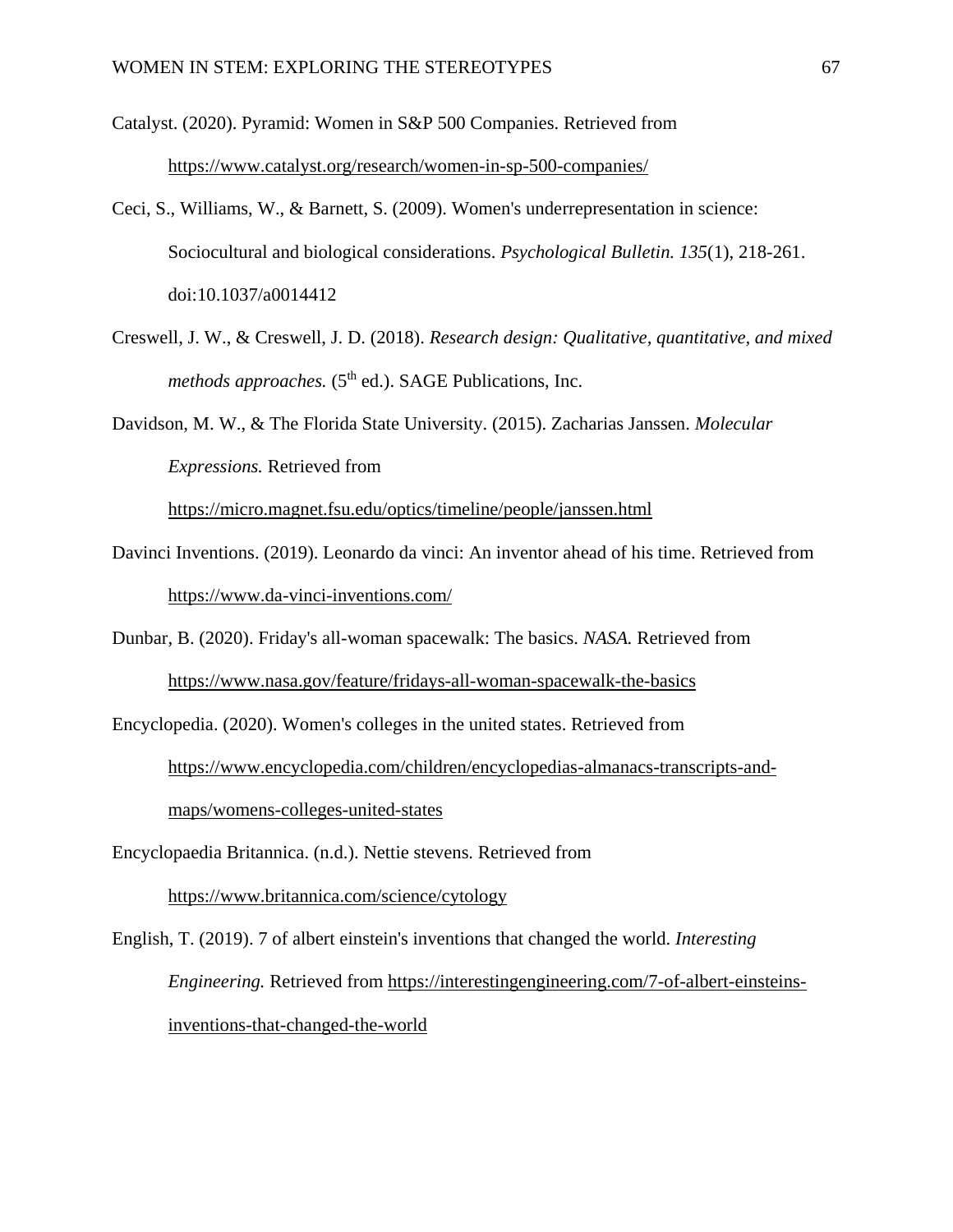- Finlay, L. (n.d.). Variants of phenomenology and data collection [PDF file]. Retrieved from [http://lindafinlay.co.uk/wp-content/uploads/2014/05/Variants-of-phenomenology](http://lindafinlay.co.uk/wp-content/uploads/2014/05/Variants-of-phenomenology-and-data-collection.pdf)[and-data-collection.pdf](http://lindafinlay.co.uk/wp-content/uploads/2014/05/Variants-of-phenomenology-and-data-collection.pdf)
- Glass, J. L., Sassler, S., Levitte, Y., & Michelmore, K. (2013). What's so special about STEM? A comparison of women's retention in STEM and professional occupations. *Social Forces*, *92*(2), 723–756.
- Guzeva, A. (2018). What Russia's first female 'college' looked like. *Russia Beyond.* Retrieved from<https://www.rbth.com/history/329326-russia-first-female-education>
- Hallinen, J. (n.d.). STEM education. *Encyclopædia Britannica, Inc.* Retrieved from <https://www.britannica.com/topic/STEM-education/STEM-education>
- Hood, E. (2019). A brief history of solar power. Endless Energy. Retrieved from <https://www.goendlessenergy.com/brief-history-solar-power/>
- Ignatova, M. (2019). New report: Women apply to fewer jobs than men, but are more likely to get hired. *Linkedin.* Retrieved from [https://business.linkedin.com/talent](https://business.linkedin.com/talent-solutions/blog/diversity/2019/how-women-find-jobs-gender-report)[solutions/blog/diversity/2019/how-women-find-jobs-gender-report](https://business.linkedin.com/talent-solutions/blog/diversity/2019/how-women-find-jobs-gender-report)
- Japan Women's University. (n.d.). Abridged history of japan women's university. Retrieved from<https://www.jwu.ac.jp/eng/outline/history.html>
- Kelley, S. (2016). Being more like men does not help women in STEM careers. *Cornell University*. Retrieved from

<https://www.sciencedaily.com/releases/2016/11/161102134506.htm>

Library of Congress. (n.d.). Galileo and the telescope. Retrieved from [https://www.loc.gov/collections/finding-our-place-in-the-cosmos-with-carl](https://www.loc.gov/collections/finding-our-place-in-the-cosmos-with-carl-sagan/articles-and-essays/modeling-the-cosmos/galileo-and-the-telescope)[sagan/articles-and-essays/modeling-the-cosmos/galileo-and-the-telescope](https://www.loc.gov/collections/finding-our-place-in-the-cosmos-with-carl-sagan/articles-and-essays/modeling-the-cosmos/galileo-and-the-telescope)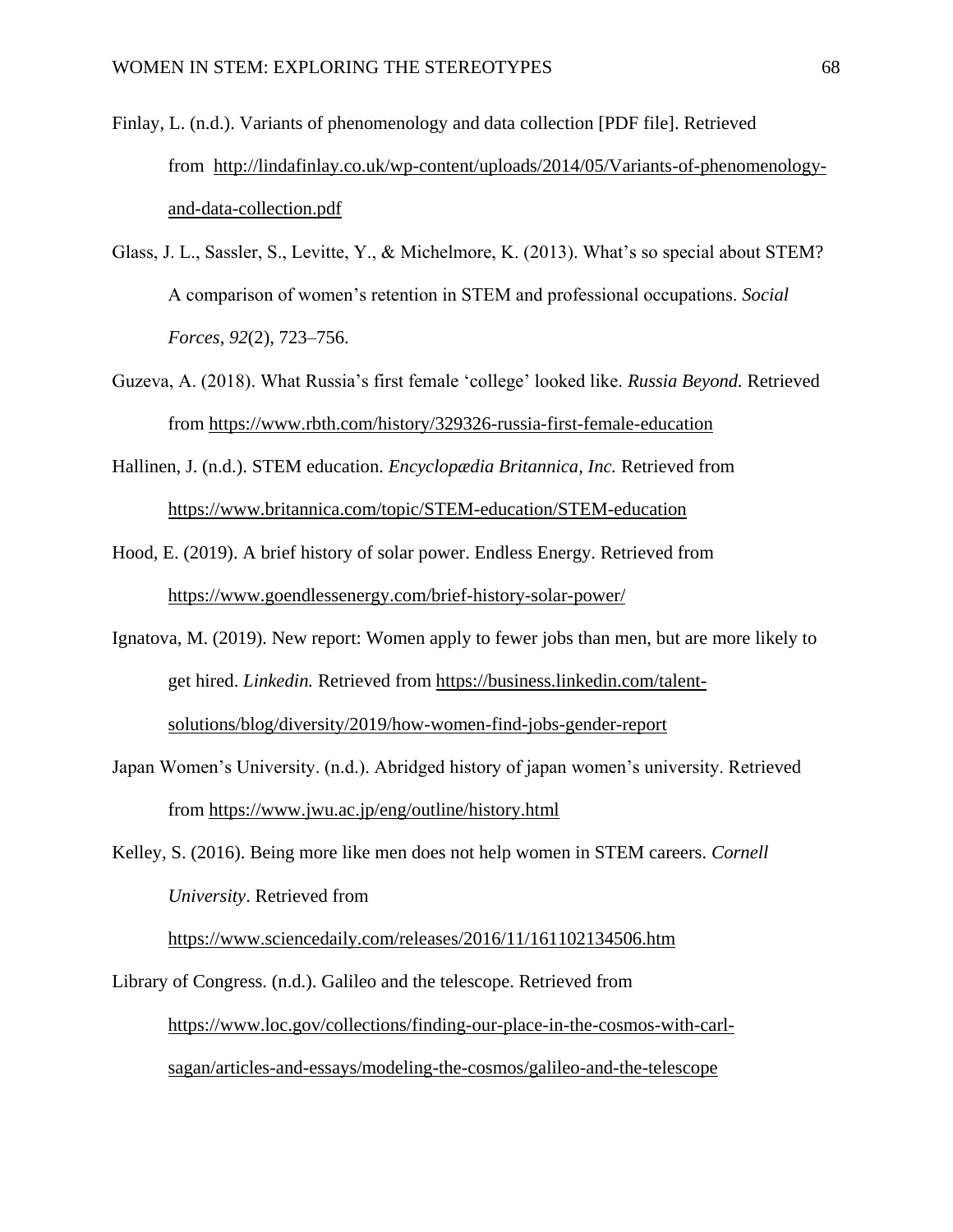Lebanese American University. (n.d.). History. Retrieved from [https://www.lau.edu.lb/about/history/#:~:text=Foundation%20as%20a%20Women's%20](https://www.lau.edu.lb/about/history/#:~:text=Foundation%20as%20a%20Women) [College&text=In%201921%20the%20American%20University,pursue%20bachelor's%2](https://www.lau.edu.lb/about/history/#:~:text=Foundation%20as%20a%20Women) [0degrees%20at%20AUB.](https://www.lau.edu.lb/about/history/#:~:text=Foundation%20as%20a%20Women)

- Lee, W. Y. (2006). Women's education in traditional and modern china. *Women's History Review, 4*(2), 345-367.
- Madsen, S. R., Goryunova, E., & Scribner, R. T. (2019). Utah women and STEM. The Utah women's Health Review, 1(1), 115-119.
- Makarova, E., Aeschlimann, B., & Herzog, W. (2019). The gender gap in stem fields: The impact of the gender stereotype of math and science on secondary students' career aspirations. *Frontiers in Education,4.* doi: 10.3389/feduc.2019.00060
- Marick. (2016, May 16). A look at the history of stem: And why we love it. Retrieved from <http://marickgroup.com/news/2016/a-look-at-the-history-of-stem-and-why-we-love-it>

Massachusetts Institute of Technology. (n.d.). Katherine blodgett. Retrieved from [https://lemelson.mit.edu/resources/katherine-blodgett#:~:text=Main%20navigation,-](https://lemelson.mit.edu/resources/katherine-blodgett#:~:text=Main%20navigation,-Student%20Prize&text=With%20a%20master) [Student%20Prize&text=With%20a%20master's%20degree%20in,Schenectady%2C%20](https://lemelson.mit.edu/resources/katherine-blodgett#:~:text=Main%20navigation,-Student%20Prize&text=With%20a%20master) [New%20York%20in%201917.](https://lemelson.mit.edu/resources/katherine-blodgett#:~:text=Main%20navigation,-Student%20Prize&text=With%20a%20master)

Michelmore, K., & Sassler, S. (2016). Explaining the gender earnings gap in STEM: Does field group size matter? *Russell Sage Foundation. 2*(4), 194-215. <https://doi.org/10.7758/RSF.2016.2.4.07>

Min, A. (2019). The past, present and future of women in STEM. *PCS Edventures.* Retrieved from [https://edventures.com/blogs/stempower/the-past-present-and-future-of-women-in](https://edventures.com/blogs/stempower/the-past-present-and-future-of-women-in-stem)[stem](https://edventures.com/blogs/stempower/the-past-present-and-future-of-women-in-stem)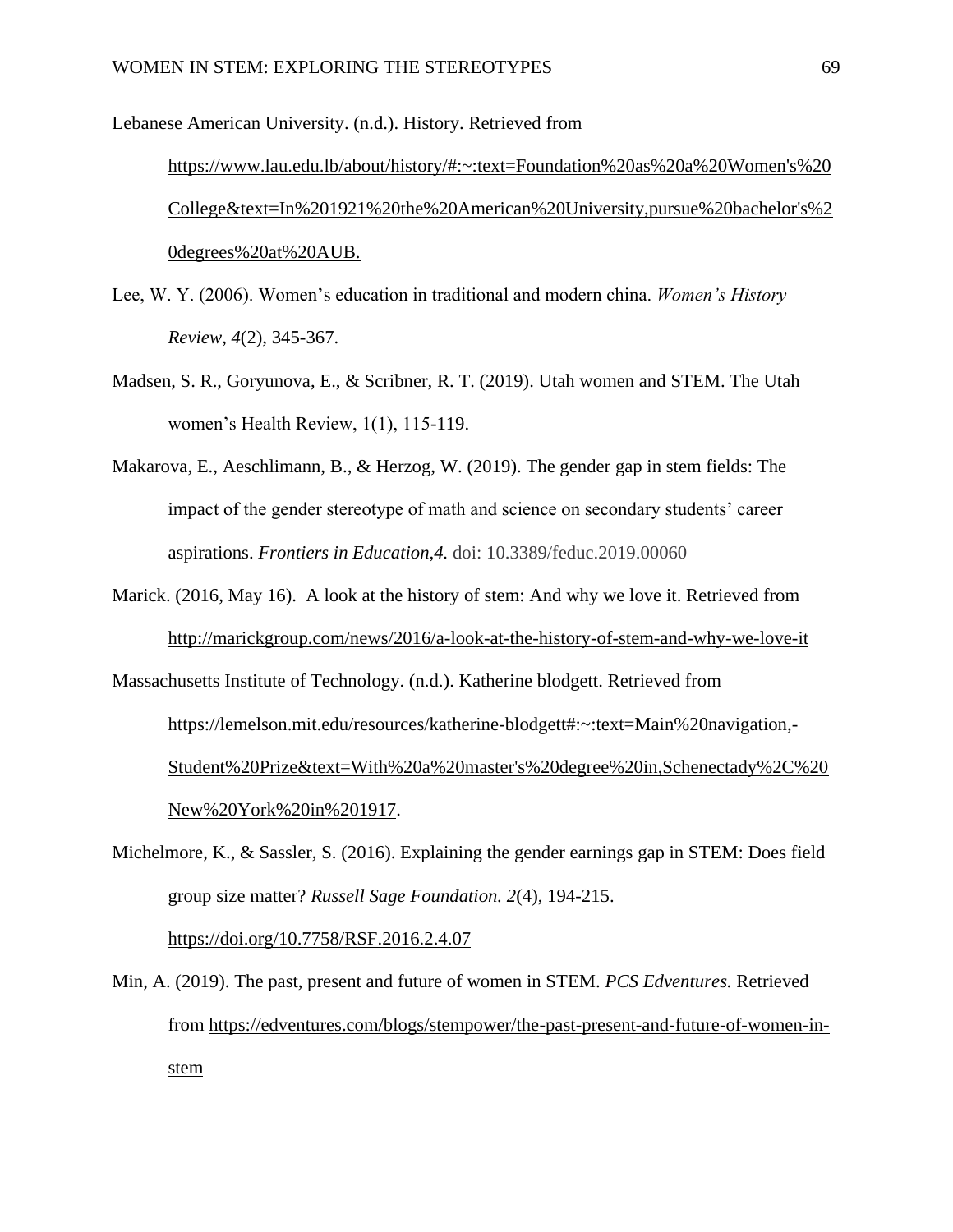Mortimer, R. (2018, March 8). Fatima al-fihri: Founder of the world's first university. *Manchester University Press.* Retrieved from [https://manchesteruniversitypress.co.uk/articles/fatima-al-fihri-founder-worlds-first](https://manchesteruniversitypress.co.uk/articles/fatima-al-fihri-founder-worlds-first-university/)[university/](https://manchesteruniversitypress.co.uk/articles/fatima-al-fihri-founder-worlds-first-university/)

National Center for Education Statistics. (2020). Undergraduate degree fields. Retrieved from [https://nces.ed.gov/programs/coe/indicator\\_cta.asp](https://nces.ed.gov/programs/coe/indicator_cta.asp)

Norman, J. M. (n.d.). Alhazen builds the first camera obscura. *Jeremy Norman's History of Information.com*. Retrieved from

<https://www.historyofinformation.com/detail.php?entryid=2414>

- Potter, S. (2020). NASA astronauts launch from america in historic test flight of spacex crew dragon. *NASA.* Retrieved from [https://www.nasa.gov/press-release/nasa-astronauts](https://www.nasa.gov/press-release/nasa-astronauts-launch-from-america-in-historic-test-flight-of-spacex-crew-dragon)[launch-from-america-in-historic-test-flight-of-spacex-crew-dragon](https://www.nasa.gov/press-release/nasa-astronauts-launch-from-america-in-historic-test-flight-of-spacex-crew-dragon)
- Robnett, R. D., & Thoman, S. E. (2017). STEM success expectancies and achievement among women in STEM majors. *Journal of Applied Developmental Psychology*, *52*, 91–100. [https://doi:10.1016/j.appdev.2017.07.003](about:blank)
- Rovai, A. P., Baker, J. D., & Ponton, M. K. (2014). Social Science Research Design and Statistics. Watertree Press LLC.
- Prime Industries. (2015). History of the helicopter from concept to modern day. Retrieved from <https://primeindustriesusa.com/history-of-the-helicopter/>
- Saliba, G. (n.d.). Al-biruni: Persian scholar and scientist. *Encyclopædia Britannica, Inc.*  Retrieved from<https://www.britannica.com/topic/humanities>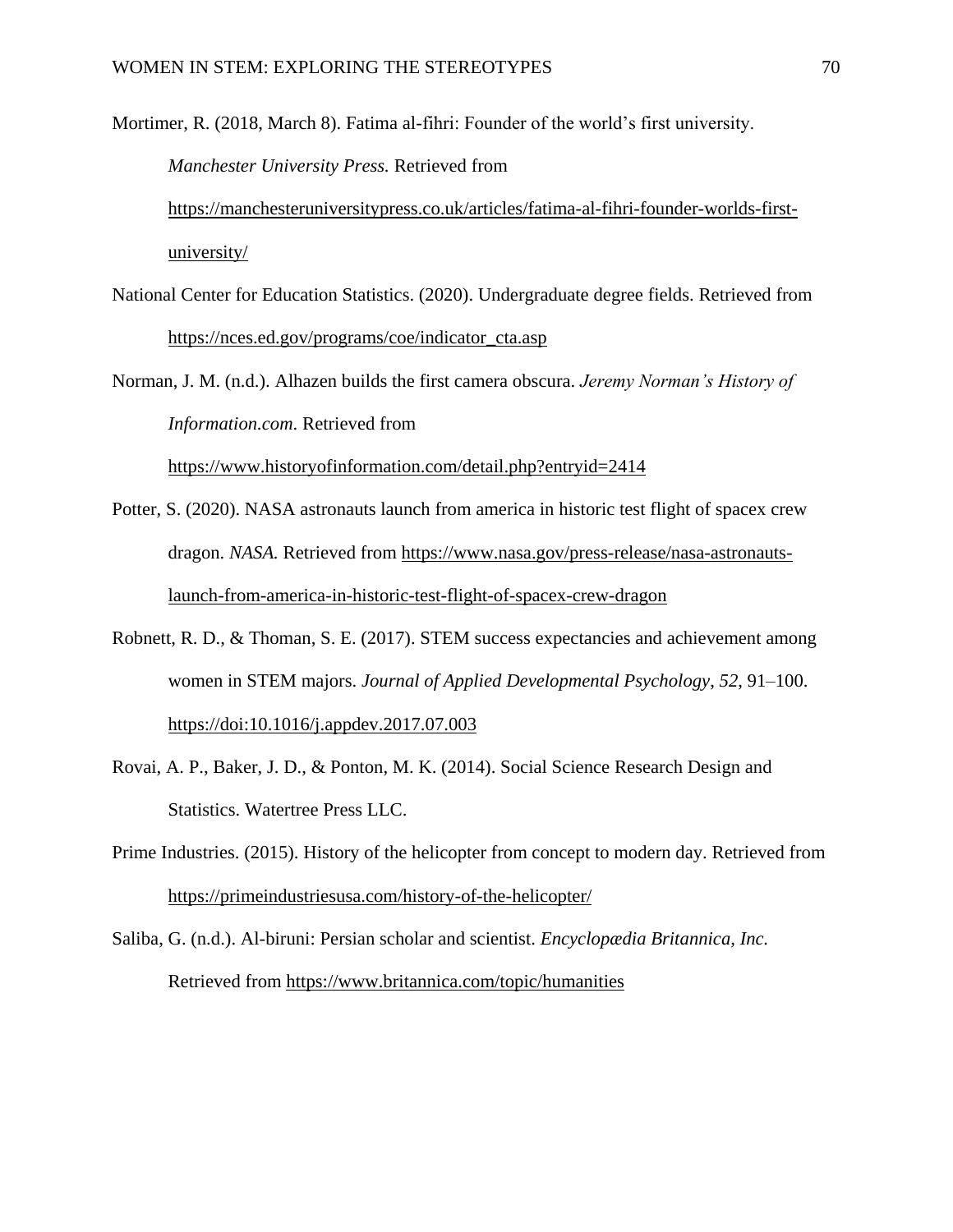- Sassler, S., Glass, J., Levitte, Y., & Michelmore, K. M. (2017). The missing women in STEM? Assessing gender differentials in the factors associated with transition to first jobs. *Social Science Research*, *63*, 192–208.<https://doi.org/10.1016/j.ssresearch.2016.09.014>
- Sassler, S., Michelmore, K., & Smith, K. (2017). A tale of two majors: Explaining the gender gap in STEM employment among computer science and engineering degree holders. *Social Sciences. 6*(69), 1-26. [https://doi:10.3390/socsci6030069](about:blank)
- Shenouda, C. (2014). Effects of gender stereotypes on children's beliefs, interest, and performance in STEM fields. *Michigan State University*. Retrieved from [file:///Users/firefly615/Downloads/Shenouda\\_grad.msu\\_0128D\\_12970.pdf](about:blank)
- Stofan, E. (2020). Remembering katherine johnson: Nasa mathematician calculated mission flight paths and continues to inspire. *Smithsonian National Air and Space Museum.*  Retrieved from [https://airandspace.si.edu/stories/editorial/katherine-johnson-continues](https://airandspace.si.edu/stories/editorial/katherine-johnson-continues-inspire)[inspire](https://airandspace.si.edu/stories/editorial/katherine-johnson-continues-inspire)
- Talhami, G. (2012)*. Historical dictionary of women in the middle east and north africa.*  Scarecrow Press.
- The College of St. Scholastica. (2015). 12 historical women in STEM you've probably never heard of. Retrieved from [http://www.css.edu/the-sentinel-blog/historical-women-in](http://www.css.edu/the-sentinel-blog/historical-women-in-stem.html)[stem.html](http://www.css.edu/the-sentinel-blog/historical-women-in-stem.html)
- The United Nations. (2019). Design thinking in STEM: Education project combining STEM education, design based education and the challenges addressed by the SDGs. Retrieved from<https://sustainabledevelopment.un.org/partnership/?p=35246>
- U.S. Bureau of Labor Statistics. (2015). Labor force statistics from the Current Population Survey. Retrieved from<http://www.bls.gov/cps/tables.htm>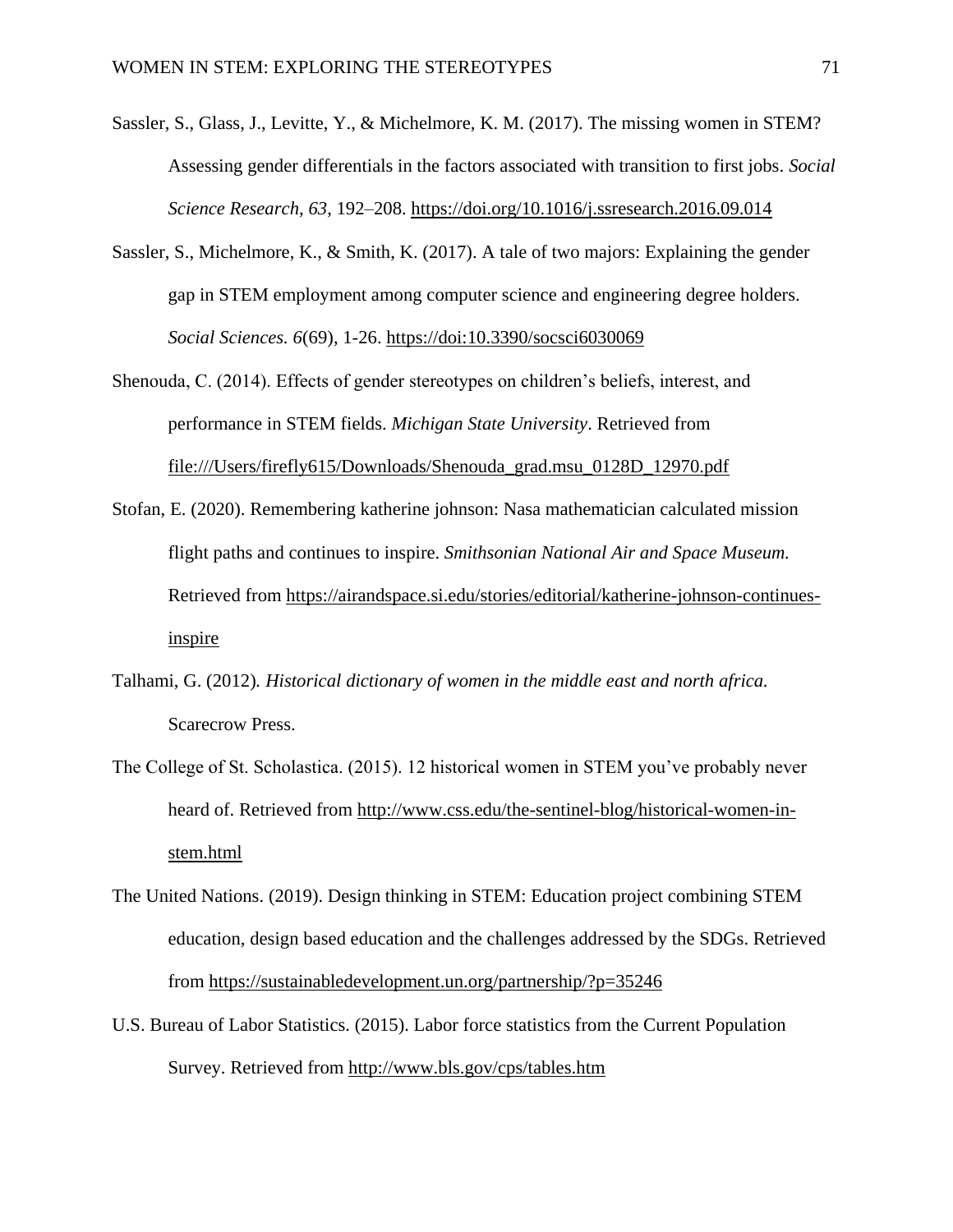- Universitat Pompeu Fabra. (2019). Women are 30 percent less likely to be considered for a hiring process than men. *Phys.org.* Retrieved from [https://phys.org/news/2019-03](https://phys.org/news/2019-03-women-percent-hiring-men.html) [women-percent-hiring-men.html](https://phys.org/news/2019-03-women-percent-hiring-men.html)
- Wang, M. T., & Degol, J. (2013). Motivational pathways to STEM career choices: Using expectancy–value perspective to understand individual and gender differences in STEM fields. *Developmental Review*, *33*(4), 304–340. [https://doi:10.1016/j.dr.2013.08.001](about:blank)
- Wigfield, A., & Eccles, J. S. (2000). Expectancy–value theory of achievement motivation. *Contemporary Educational Psychology, 25*(1)*,* 68–81*.*

[https://doi:10.1006/ceps.1999.1015](about:blank)

Woodford, C. (2008/2019). History of invention: A science and technology timeline. Retrieved from<https://www.explainthatstuff.com/timeline.html>

Xie, Y., & Killewald, K. A. (2012). *Is american science in decline?* Harvard University press.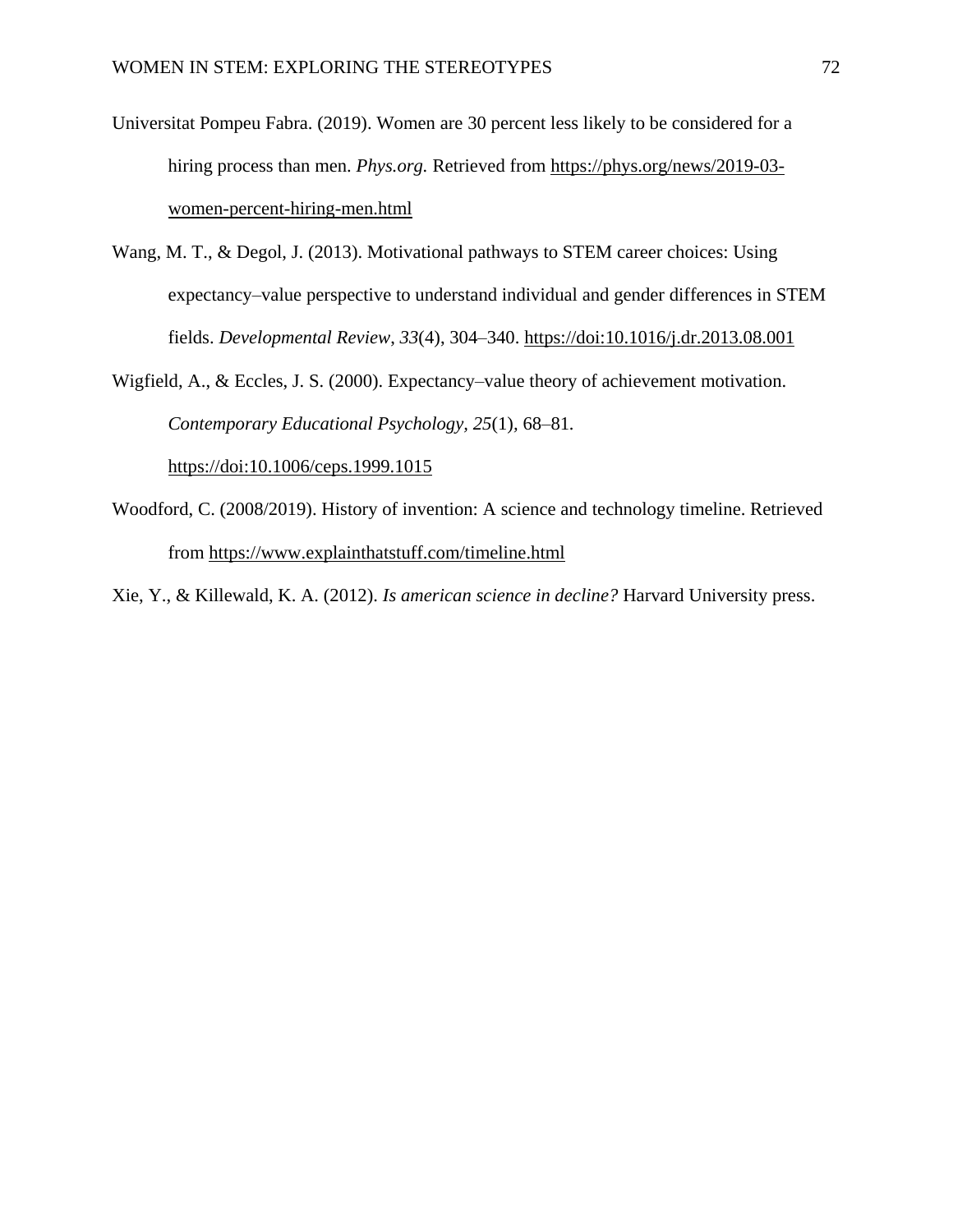#### **MASTER'S THESIS**

#### FINAL APPROVAL FORM

The University of Southern Maine

**Leadership Studies** 

April 14, 2021

We hereby recommend that the thesis of Doaa Khalil entitled Women in STEM: Exploring the Stereotypes be accepted in partial fulfillment of the requirements for the master's degree in Leadership Studies.

\_Thesis Advisor (signature)

Wiliams Second Reader (signature)

Accepted:

 $\overline{\phantom{a}}$ 

Leadership and Organizational Studies Department Chair (signature)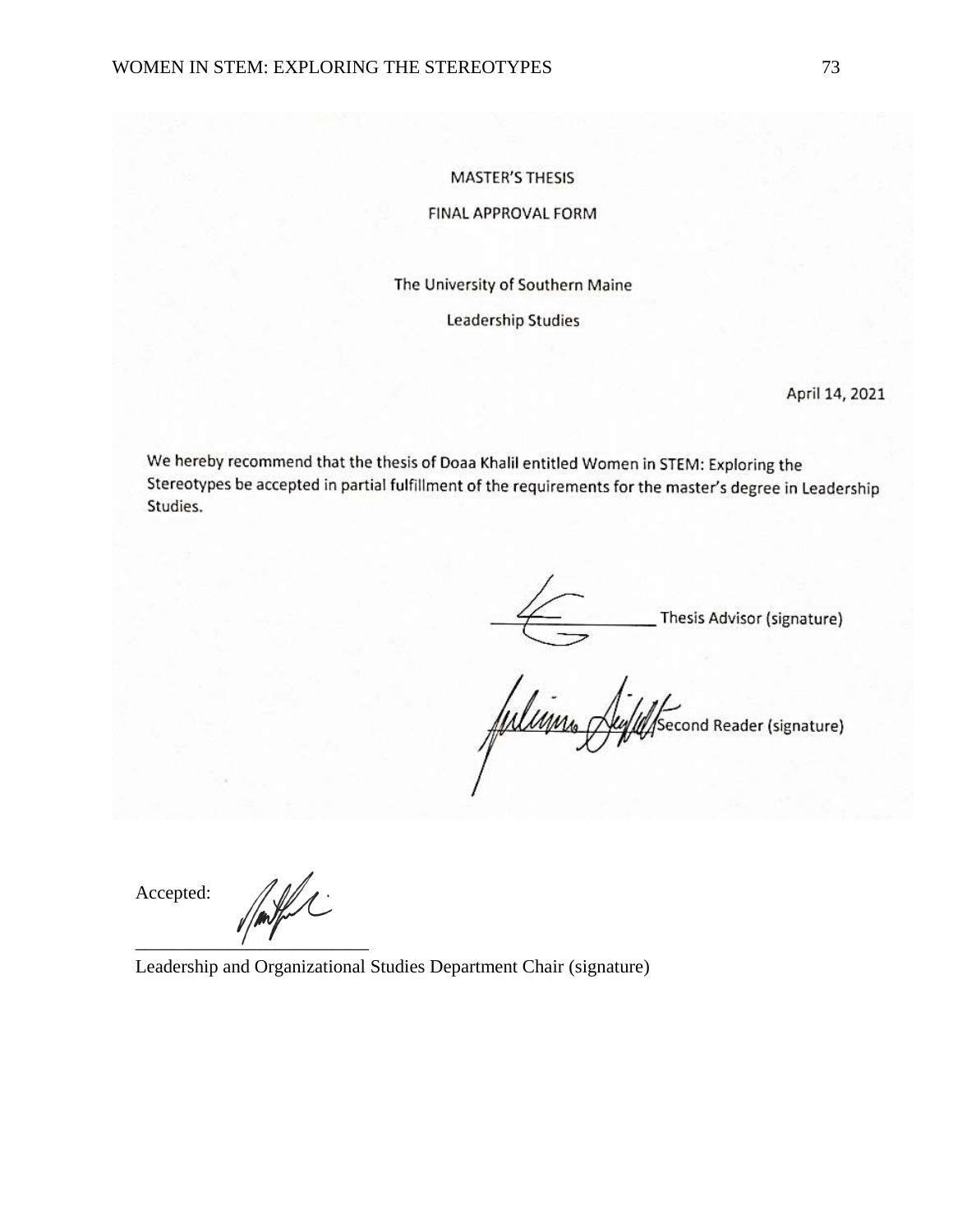## Appendix

# Informed Consent Form **University of Southern Maine CONSENT FOR PARTCIPATION IN RESEARCH**

**Project Title:** Women in STEM: Exploring the Stereotypes

## **Principal Investigator:**

Doaa Khalil, Graduate Student, University of Southern Maine Contact Information: [doaa.khalil@maine.edu](mailto:doaa.khalil@maine.edu)

## **Faculty Advisor:**

Elizabeth Goryunova, Faculty, University of Southern Maine Contact Information: [elizabeth.goryunova@maine.edu](mailto:elizabeth.goryunova@maine.edu)

## **Introduction:**

- Please read this form, you may also request that the form is read to you. The purpose of this form is to provide you with information about this research study, and if you choose to participate, document your decision.
- You are encouraged to ask any questions that you may have about this study, now, during or after the project is complete. You can take as much time as you need to decide whether or not you want to participate. Your participation is voluntary.

## **Why is this study being done?**

Today, STEM is playing a significant role in influencing the current economy and the world's future vision. The only missing part in STEM is the presence of females. Despite the fact that the number of women in STEM has increased since the early 1990s, the gender gap persists. In fact, women's representation in STEM is still low and stereotypes are continued to be faced today.

To form a better understating on why the gender gap persists, this qualitative study will explore participants' perceptions about whether the presence of the stereotypes that women face in STEM affects their low representation in that field.

## **Who will be in this study?**

- Inclusion criteria include female adults (18 years of age or older) who have at least one year of experience in STEM.
- Exclusion criteria include anyone who is below the age of 18 and doesn't have a minimum of one-year experience in STEM.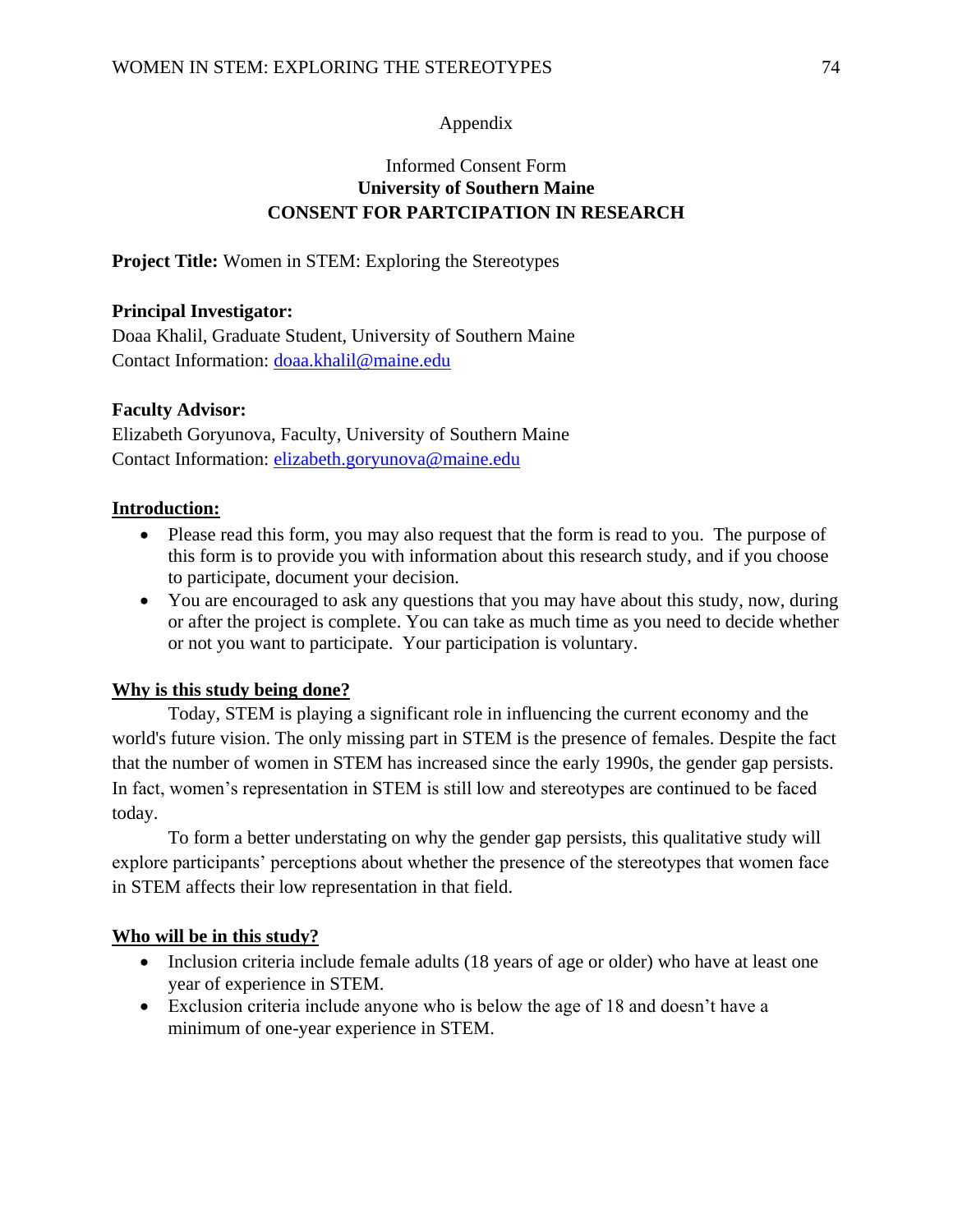### **What will I be asked to do?**

Participants will be contacted via email to schedule a virtual interview on Zoom. Once time is picked and agreed on, the researcher will send a zoom link invitation with a meeting password to the interviewees. Interviews will range 40 to 60 minutes in duration. On the interview day, all participants are welcomed to join the interviews from anywhere they feel most comfortable at. During the interview, interviewees will be asked nine questions and the researcher will record the session to make sure validity is met.

NOTE: If schedule appears to prevent interviewees from live interviews, the researcher will accommodate the plan by sending the nine questions to participants via email. Participants will be asked to answer the questions and send them back once they are done.

### **What are the possible risks of taking part in this study?**

There are no foreseeable risks associated with participation in this study.

### **What are the possible benefits of taking part in this study?**

There are no benefits for participating in this study. The aim of this study is to explore participants' perceptions about whether the stereotypes women face in STEM effect their low representation is that field.

### **What will it cost me?**

Participants are not expected to incur any costs as a result of participation in the research

### **How will my privacy be protected?**

Participation in this study take place either via email or live interviews that will be on Zoom (Zoom interviews will have password assigned to them in order to ensure privacy and protection are met). All participants are welcomed to join the interview from anywhere they feel most comfortable at. If a participant is not able to meet online via zoom due to time or a schedule conflict, the plan will be accommodated to better serve that individual.

Participants' identities will not be disclosed to anyone and this applies to both email communication and live interviews. Participants' names and any identifying information will be deleted; pseudonym names will be used to maintain participants' confidentiality. Additionally, the recorded zoom sessions and consent forms will be secured and accessible only to the principle investigator of this study.

#### **How will my data be kept confidential?**

- Participants' names and any identifying information will be deleted and not included in the transcripts.
- The collected data will be secured in the researcher's office and accessible only to the principle investigator of this study.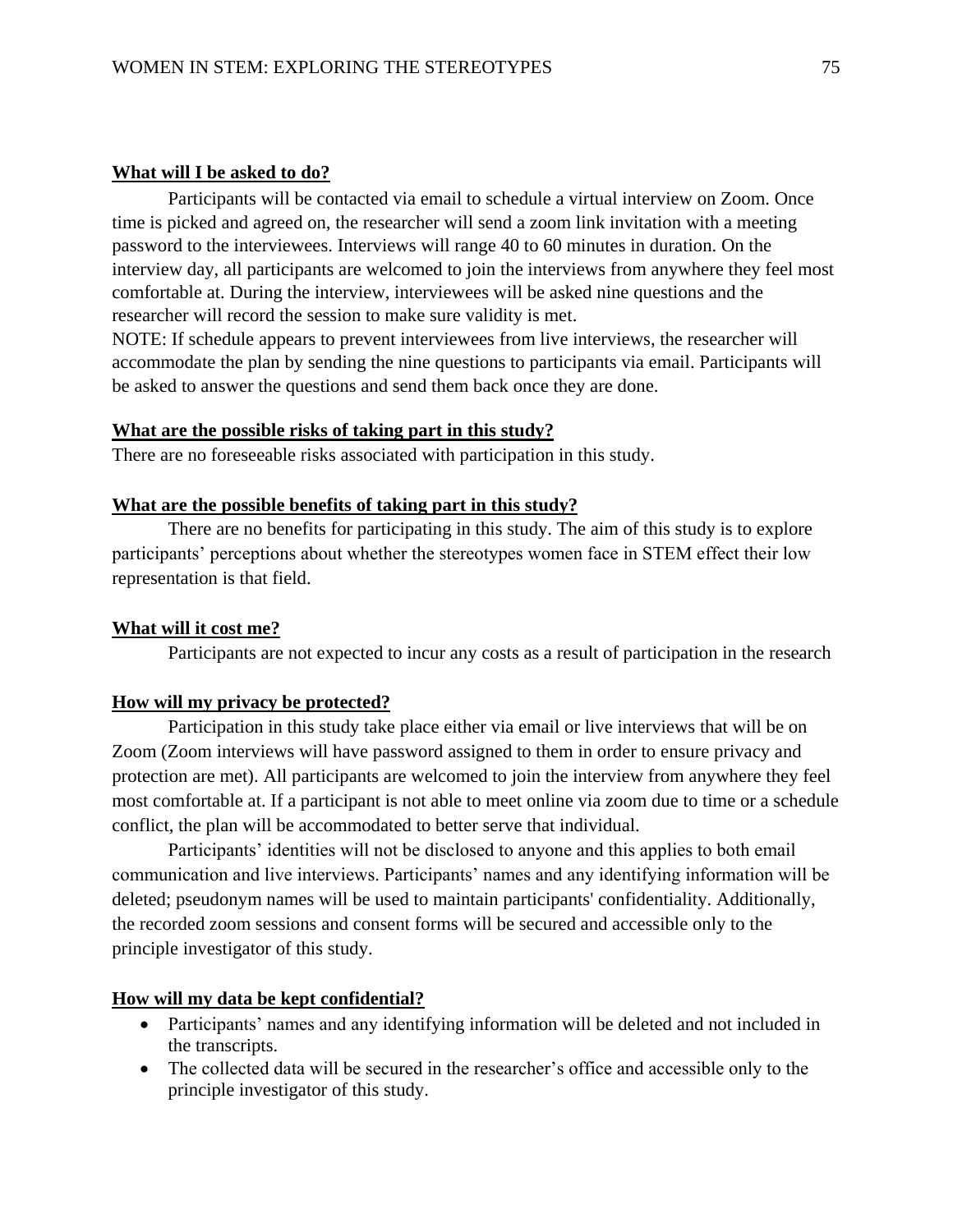- The Institutional Review Board may review the research records.
- All the recordings and copies of the participants' signed consent forms will be maintained by the principal investigator for at least 3 years after the project is complete before it is destroyed. The consent forms will be stored in a secure location that only members of the research team will have access to and will not be affiliated with any data obtained during the project.

# **What are my rights as a research participant?**

- Your participation is voluntary. Your decision to participate will have no impact on your current or future relations with the principle investigator and the University of Southern Maine.
- You may skip or refuse to answer any question for any reason.
- If you choose not to participate, there is no penalty to you and you will not lose any benefits that you are otherwise entitled to receive. You are free to withdraw from this research study at any time, for any reason. If you choose to withdraw from the research there will be no penalty to you and you will not lose any benefits that you are otherwise entitled to receive.

# **What other options do I have?**

You may choose not to participate.

# **Whom may I contact with questions?**

- The researcher conducting this study is Doaa Khalil. For questions or more information concerning this research you may contact her at (207) 252-8675 or [doaa.khalil@maine.edu](mailto:doaa.khalil@maine.edu)
- If you choose to participate in this research study and believe you may have suffered a research related injury, please contact the faculty advisor at (207) 999-6015 or [elizabeth.goryunova@maine.edu](mailto:elizabeth.goryunova@maine.edu)
- If you have any questions or concerns about your rights as a research subject, you may call the USM Office of Research Integrity and Outreach at 207-780-4517 and/or email [usmorio@maine.edu.](mailto:usmorio@maine.edu)

# **Will I receive a copy of this consent form?**

You will be given a copy of this consent form.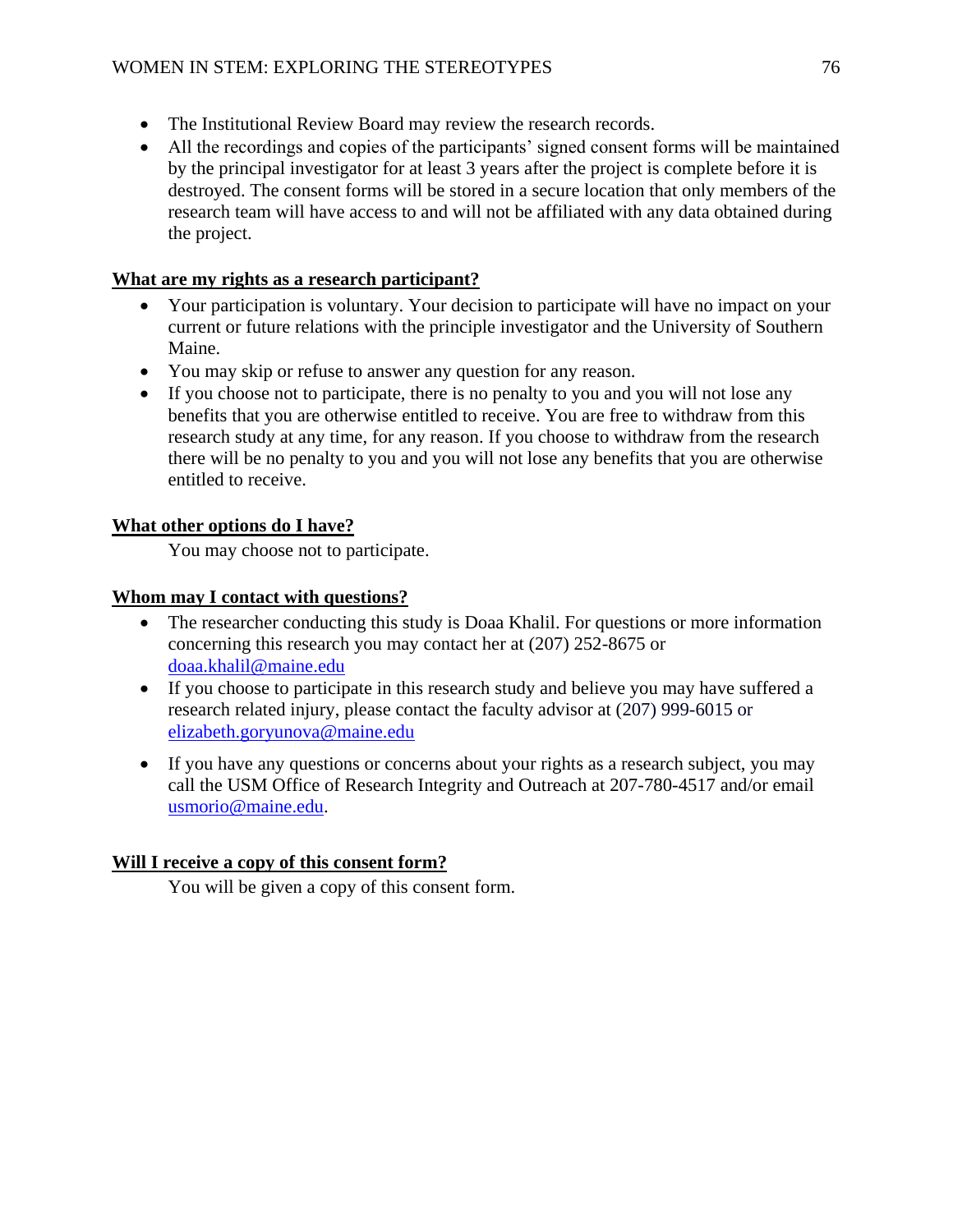Participant's Statement

**I understand the above description of this research and the risks and benefits associated with my participation as a research subject. I agree to take part in the research and do so voluntarily.**

\_\_\_\_\_\_\_\_\_\_\_\_\_\_\_\_\_\_\_\_\_\_\_\_\_\_\_\_\_\_\_\_\_\_\_\_\_\_\_\_\_\_\_\_\_\_\_\_\_\_\_\_\_\_\_\_\_\_\_\_\_\_\_\_\_

Participant's signature Date

Printed name

Researcher's Statement

**The participant named above had sufficient time to consider the information, had an opportunity to ask questions, and voluntarily agreed to be in this study.**

Researcher's signature Date

Printed name